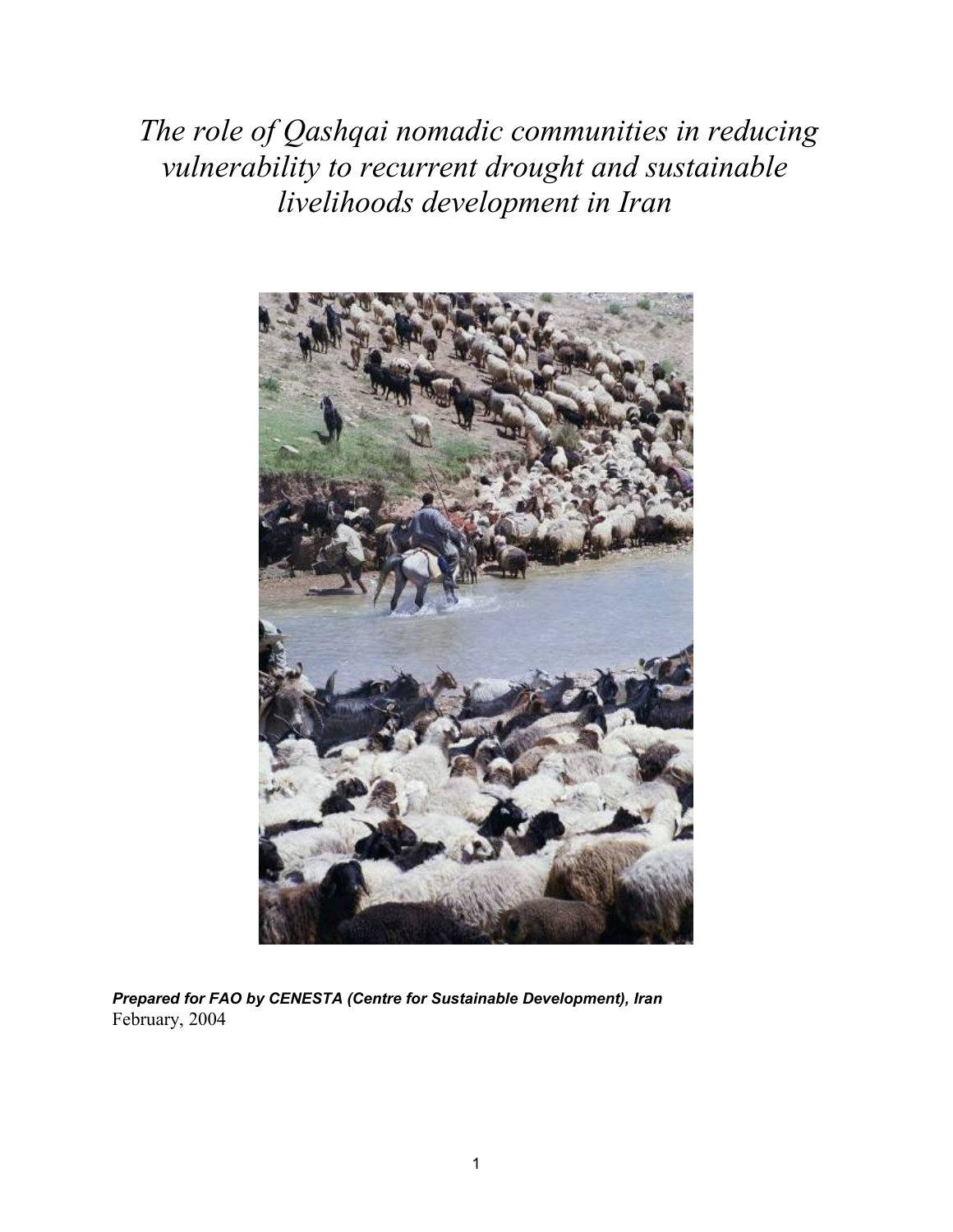<span id="page-1-0"></span>

| Annex 2: Summary findings of the project, Facilitating Sustainability of Livelihoods of |  |
|-----------------------------------------------------------------------------------------|--|
|                                                                                         |  |
|                                                                                         |  |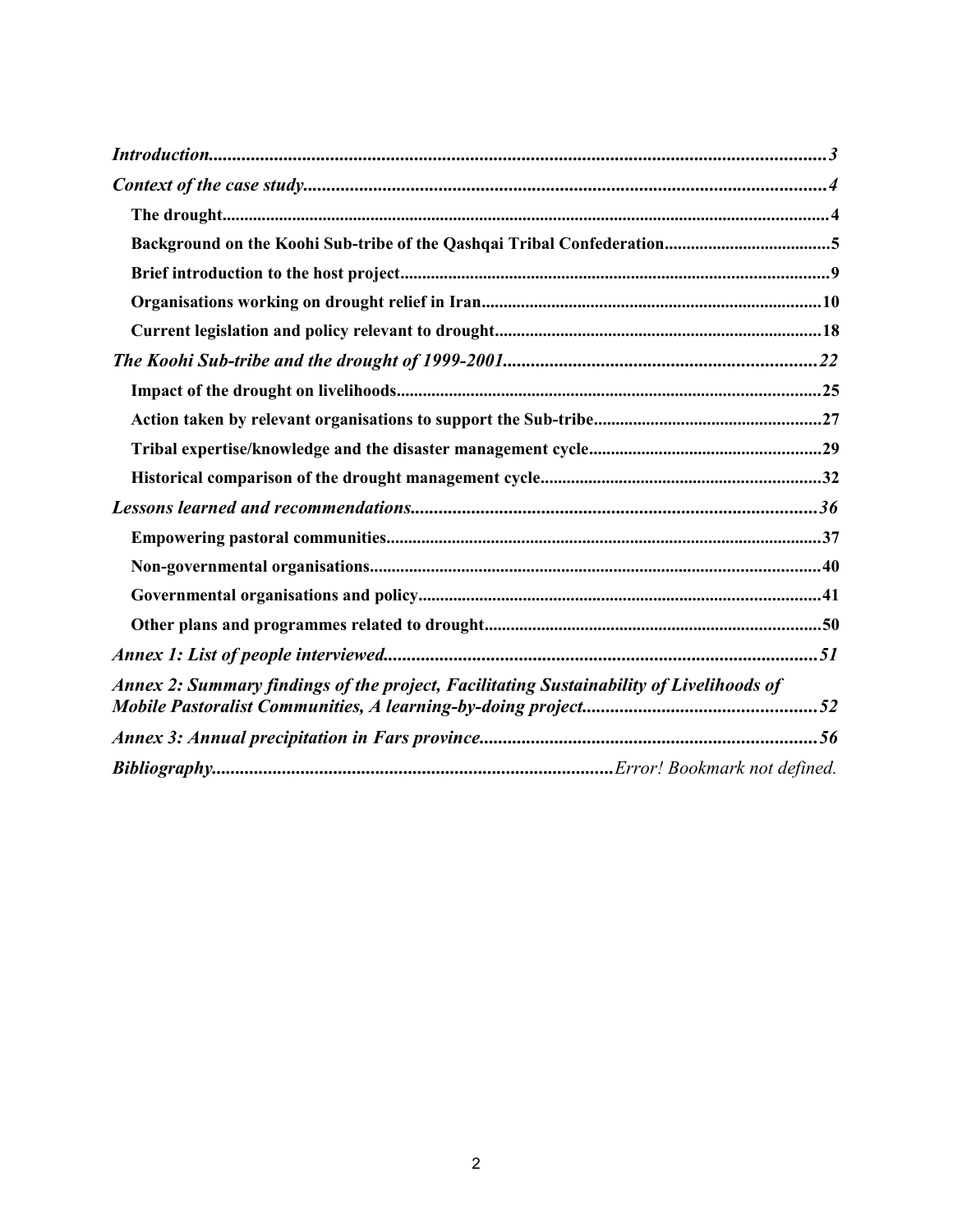# <span id="page-2-0"></span>**Introduction**

More than 90% of Iran's surface is arid or semi-arid land and pastoral communities have always played an important role in food production by developing creative and sustainable systems for the use of scarce natural resources. Although migrating pastoralists number only about 2% of the entire population (1.3 million pastoralists) according to government figures, they satisfy about one quarter of the country's livestock needs.

The pressures of drought, debt and pro-sedentarisation policies are driving pastoralists to abandon their livelihoods systems and settle permanently in villages and cities. However, there is lack of jobs for settled pastoralists. Furthermore experiences with industrial livestock production—the main alternative to pastoral livestock production—have not been promising.

This case study seeks to understand how local pastoral communities could play in the management of drought in Iran. It begins with an examination of the range of organisations that are involved in drought management in Iran. The next section focuses on the experience of the drought of 1999-2001 in the words of Qashqai pastoralists from the south of Iran. Their testimonies make a strong case for increasing the involvement of local communities in managing natural disasters that affect them.

The tragic earthquake that struck the Iranian city of Bam in December 2003 has made a big impact on this report. The response to the earthquake served to spark a debate in the Iranian media, and interest among the public, on the strengths and weaknesses of Iran's disaster management plan and strategy. The first and most tragic observation was that so-called "natural disasters" do not necessarily need to result in disasters— they can be avoided and their impact mitigated. The two earthquakes that hit California and Iran just days apart in December 2003 both measured at about 6.5 on the Richter Scale, but whereas only 3 people were killed in the California earthquake, roughly 43,000 dead according to official numbers have been registered in Iran.

The government has been heavily criticised in the weeks following the earthquake for its lack of preparation and poor coordination for such a disaster, even though it is widely known that Iran is one of the most earthquake prone areas on earth. And while Iranians have been very eager to donate money and goods to the earthquake survivors, many have organised their own deliveries for fear that their donations would not end up in the hands of the victims.

Following the earthquake, Ms. Jamileh Kadivar, MP for Tehran made the link between the Bam disaster and the state of governance in the country. "When the institutions that run this country are constantly arguing with each other and constantly faced with challenges and crises and one institution is trying to eliminate the other, we cannot create a society which benefits from order and security." She went on to say, "If our politicians were really motivated to develop the country for all its people then our development projects would not lie half-finished for years on end, our villages wouldn't be empty of their populations, traffic and pollution would not have reached crisis point in our cities and our tourism sector would not be as inactive as it is today".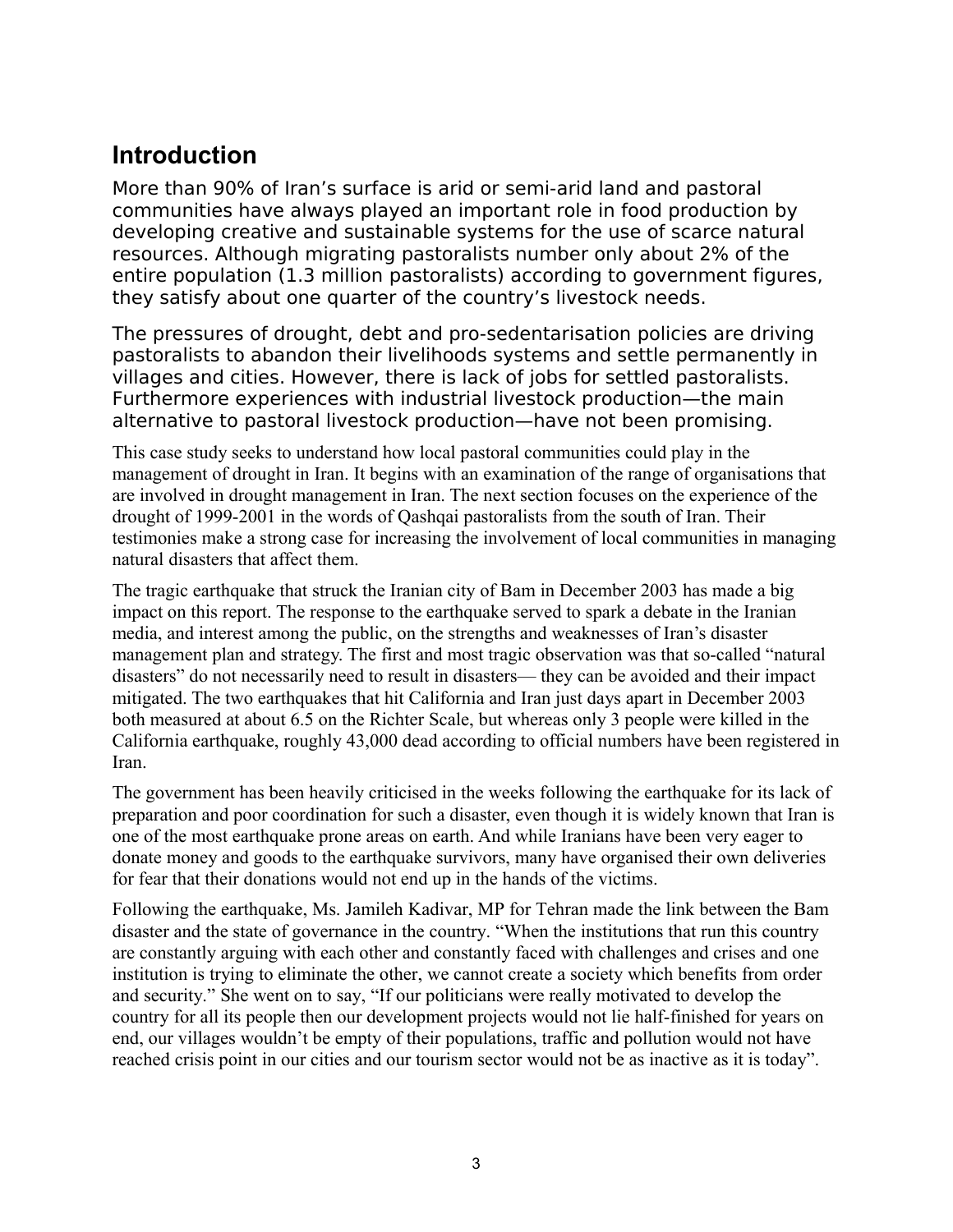This public and critical look at the government's record is a very positive step and should be welcomed by the government as it is necessary for developing alternatives and for building the political will to implement them. However, one striking feature of all the criticism— whether voiced in parliament, in newspapers, or in academic journals— has been the lack of systematic and in-depth analysis of "what went wrong". As is the norm in Iran, a huge public outcry follows a major and tragic national disaster and loud calls are made for improvements to the system. But there are very few specific recommendations based on analysis of laws, policies, budget and onthe-ground experiences. The tragedy is never forgotten, but the call for improvements fades from our consciousness.

This case study attempts to present a more in-depth look at the system for managing natural disasters in Iran and particularly the new National Comprehensive Plan for Relief and Rescue. There are both positive and negative aspects of the comprehensive plan, but perhaps the most important recommendation would be to design a national plan that put the citizens of the country at its centre. The current plan is supposed to be implemented by a maze of overlapping committees and working groups with no clear picture of how a local community could negotiate its way through such a system to play a more active role. Legal obstacles to registering nongovernmental and community-based organisations present another major difficulty in envisioning a national plan that could involve local communities since legal registration is a prerequisite for any social group to become active. Lastly, the development of a *national* plan with local community involvement would require local communities to be organised into coalitions or unions at the *national* level. Since this is currently not the case, the recommendation is to start building up experiences from the most local levels, with the ultimate goal of arriving at a full national plan of cooperation.

# <span id="page-3-1"></span>**Context of the case study**

# <span id="page-3-0"></span>*The drought*

Iran suffered three consecutive years of major drought from 1999 to 2001. Estimates put the statistical probability of such a drought at once in 30 years. A largely arid and semi-arid country with wide weather fluctuations, Iran is accustomed to drought. However the recent drought was particularly hard-hitting. Variation between and within provinces was high, but it has been estimated that 25 out of 28 provinces were affected in some way and that 37 million people half the population— were affected. Even parts of the country with high levels of precipitation in normal years were severely impacted.

Although the drought was less severe each year of its duration, the social and economic impact was greater as it progressed; an estimated 90% of the population were impacted in the last year. Rural food producers— farmers and pastoralists— were the hardest hit. The drought compounded stresses already present in the rural economy, particularly poor and inefficient management of water and land. The long-standing conflict over access to land between farmers and pastoralists also became more acute.

Pastoral communities currently comprise some 2% (1.3 million people) of the total population of Iran and meet about 25% of the livestock needs of the country. Pastoralists depend largely on grazing livestock for their livelihoods but rangelands were under severe pressure due to the drought. During the last drought rangeland production fell to half that of a normal year in many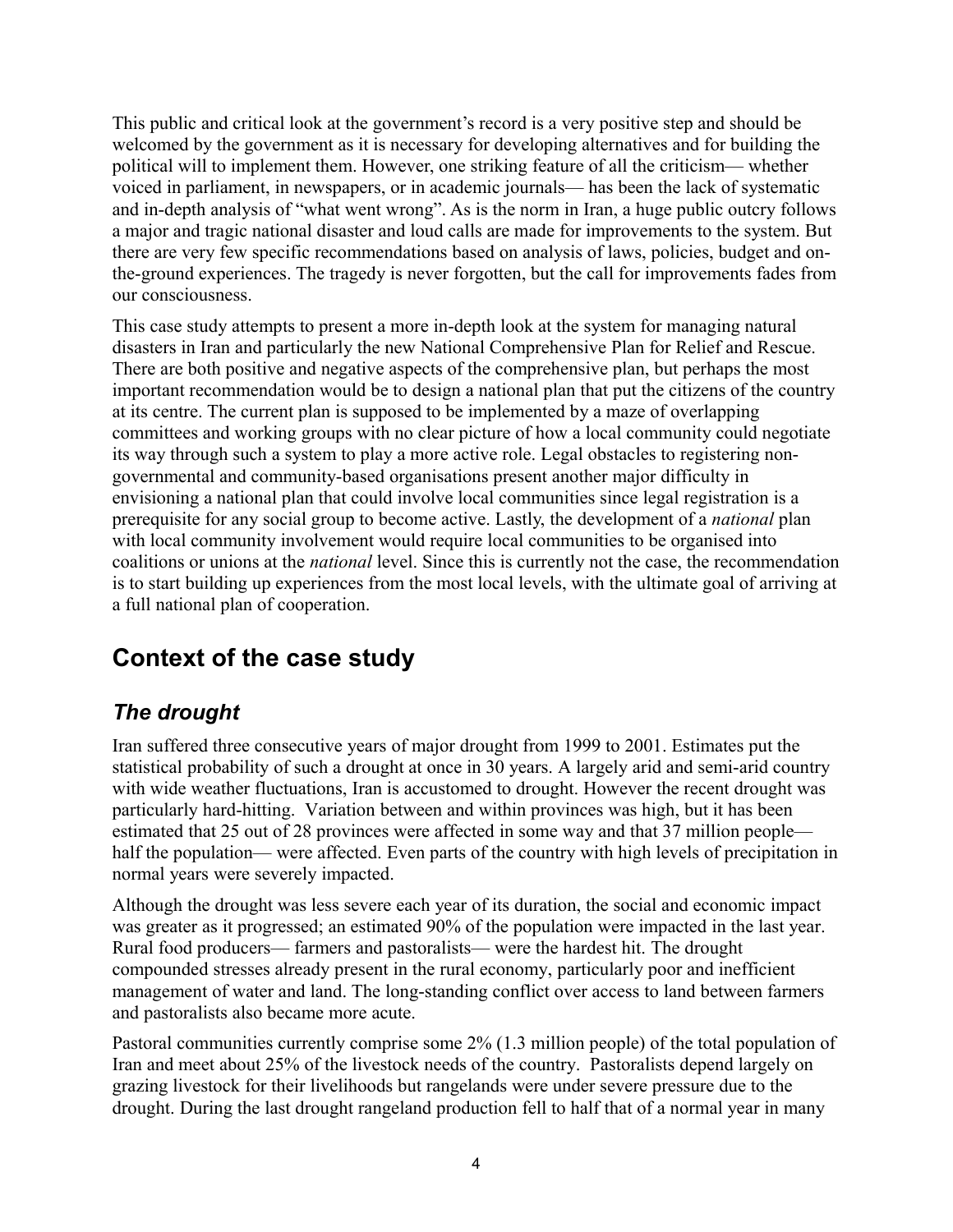provinces, and less than that in some. The livelihoods of pastoral communities suffered in numerous ways: animal mortality increased, production of meat, milk and wool fell and sale of animal increased. The UN estimates that the drought affected more than 75 million animals (out of a national total of around 90 million), and immediate small stock losses were about 800,000. The negative impact of the sale of animals—the source of pastoralists' wealth—was compounded by the decline in animal prices at the same time that the price of important staples such as flour increased, thus trapping pastoralists in a terms of trade collapse. The most obvious and severe effect of drought on pastoral communities is the abandonment of their traditional livelihoods system and settlement in villages, suburbs and cities.

## <span id="page-4-0"></span>*Background on the Koohi Sub-tribe of the Qashqai Tribal Confederation*

The largest group of migratory nomadic pastoralists in Iran is the Qashqai Confederation. The Qashqai live and migrate through parts of the Zagros Mountain range of southern Iran (see attached map), mostly within the province of Fars. Their environment is quite arid, with an average annual precipitation in Fars of about 300mm. Faced with the aridity and high variability in the amount and distribution of rainfall— and therefore available forage in their environment — the Qashqai have developed complex natural resource management strategies to exploit the uncertainties by recognising and working with the patterns that emerge in nature. This has led them to a livestock-based livelihood system based on migration in order to make the best use of precipitation patterns. The Qashqai have traditionally migrated with their herds from summer to winter pastures twice per year and gained their livelihood from meat, dairy, wool, and other animal products.

The Koohi Sub-tribe is one of dozens of sub-tribes of the Confederation. Their summer pastures are located to the north of Shiraz, the capital of Fars province, near the town of Eqlid and their winter pastures are located to its south near the town of Farashband. The total distance travelled by the Koohi sub-tribe is about 860 kilometres. In general the best grazing areas are in the summering grounds, particularly those near the Kooshk-e Zar wetlands, but there are also some good grazing areas in the wintering grounds – particularly at the foothills of the mountains. According to the Koohi, in general, all areas which have little or no human impact are good for grazing but unfortunately there are few such places left. Level of precipitation is also a very important indicator of quality of grazing land.

The Koohi Sub-tribe includes 573 tentholds with a total population of about 3,500 people according to current calculations by the members of the sub-tribe. It should be noted that these figures include the migratory population only; if the settled population were added the figure would rise to about 1,000 tentholds or families. The official estimates are slightly lower: according to the 1377 (1998) national census of nomadic pastoralist populations there are 536 tentholds with a total population of 3,264 (49.2% female). According to the same census, 52.76% of the Koohi are literate and of this 41.7% are female. In total, the province of Fars has about 145,000 migratory pastoralists in the various summering grounds of the province (the highest number of any of the provinces) and about 170,000 in the wintering grounds (the second highest figure).

The livelihoods patterns of the Koohi (and all Qashqai in general) have changed greatly over the past several decades, particularly since land reform. Today their production is no longer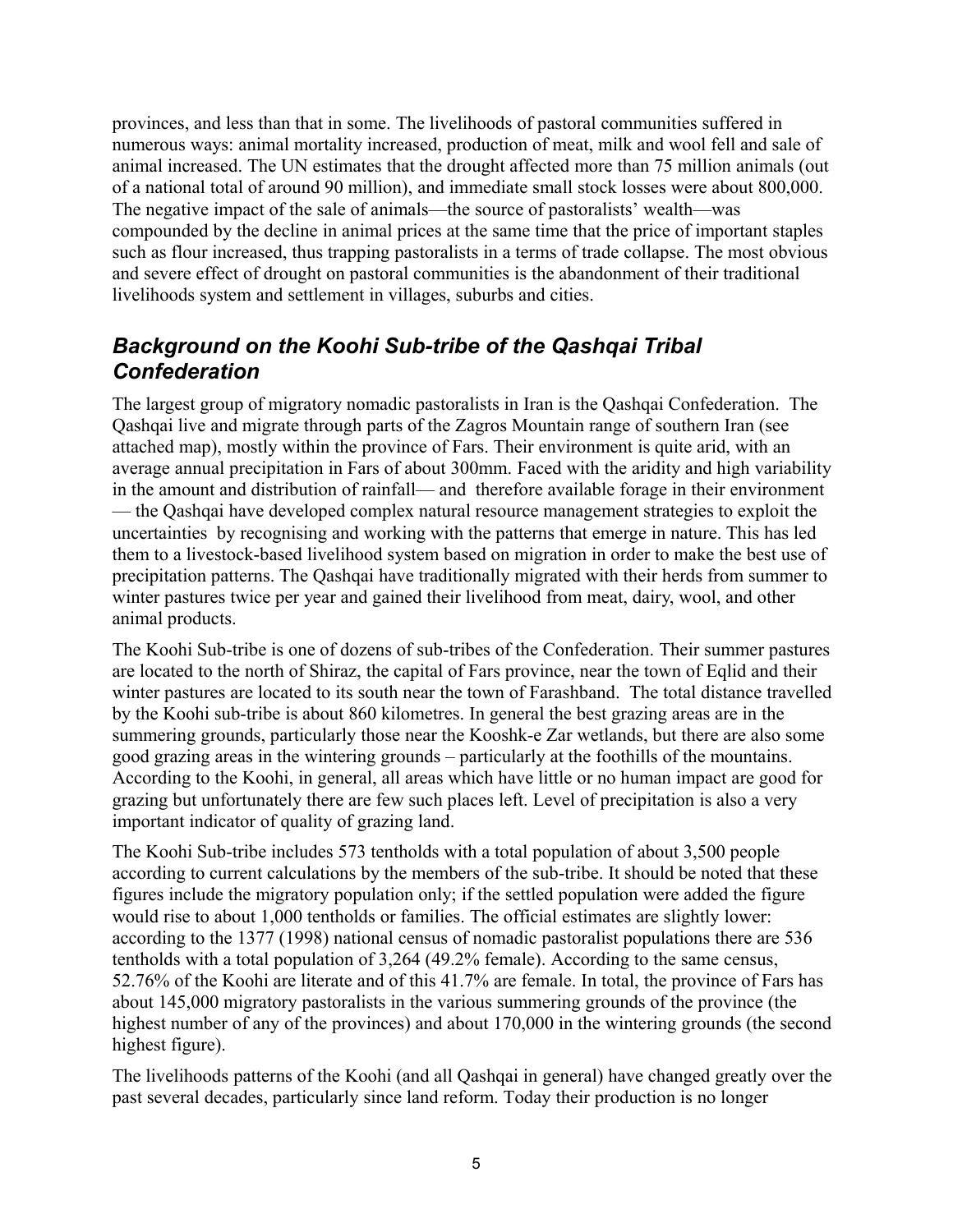primarily for self-subsistence. They sell their various animal products and buy a wide range of consumer items (mainly food and fuel) from the market.

Raising livestock is still the cornerstone of their economy, but there are clear signs that the situation has been changing. According to estimates from the Koohi, before the land reform of the early 1960s they had 40,000 to 50,000 heads of livestock. They kept a wide variety of animals, including sheep, goats, camels, donkeys, horses and to a more limited degree, cows, to satisfy a variety of needs, from food to transportation to clothing and shelter. The livestock were owned by the leaders of the clans and tribes while the other members of the tribe worked as shepherds and herders.

Today the role of the traditional leaders has been greatly undermined: they have been stripped of their power and this has contributed to changes in their livelihoods systems. For instance, agriculture is playing an increasingly important role as an income earner. In the past although they planted some crops this was usually for personal use only. Today growing crops (near their summer and winter grazing areas) is playing an increasingly important role, although it tends to be the more financially privileged families that can afford to do this, the main constraint being access to land. According to estimates by the Koohi, about one fifth or one sixth of them have access to agricultural land (on average about 5-6 hectares of land per tenthold) both in the summering and wintering grounds. The main crops grown are wheat (for personal use) and barley and corn (for sale).

Both the size and the diversity of their herds are on the decline. The Koohi estimate that they currently have about 30,000 to 40,000 livestock, but also point out that their own population has increased from about 300 tentholds to about 600. Today sheep and goats dominate the herds while camels, donkeys, horses and cows are all fast dwindling in number. According to the national census of nomadic pastoralists of 1377 (1998) the composition of nomadic herds in the various summering grounds of Fars province is as follows: 51% goats, 47% sheep, 1% donkeys and the rest camels, donkeys, horses and cows. The main reasons for this are replacement of animals by motorised vehicles for transportation and market orientated herding which favours sheep and goats. In fact, meat is by far the most important pastoral livestock product because it brings the best price. By contrast there is much less dairy production because the women are less willing to do the hard work involved for relatively little cash benefit.

Other sources of income include employment in the service sector and handicraft production (women only). In the summering grounds some of the Koohi offer their labour to local farmers, either for a wage or for one fifth of the product. In the wintering grounds they rent agricultural land to grow crops or they offer labour to local farmers. In general, the older members of the tribes continue herding while the younger generation look for new kinds of work. According to the census about 40% of the Koohi are employed<sup>[1](#page-5-0)</sup>. Of this, roughly 59% raise livestock,  $10\%$ work in the agricultural sector and 31% work in the handicrafts sector. Throughout the province on average 51% of nomadic pastoralists only raise livestock as their main source of income, 32% raise livestock and grow crops, 15% raise livestock, grow crops and keep orchards and 2% raise livestock and keep orchards.

<span id="page-5-0"></span><sup>&</sup>lt;sup>1</sup> The term "employed" includes all people 6 years of age and older who have worked for the 7 days prior to the census, or who don't have full-time work but worked for at least 2 of the 7 days prior to the census, or those who are engaged in seasonal work (as long as they are not looking for other work during their off-season).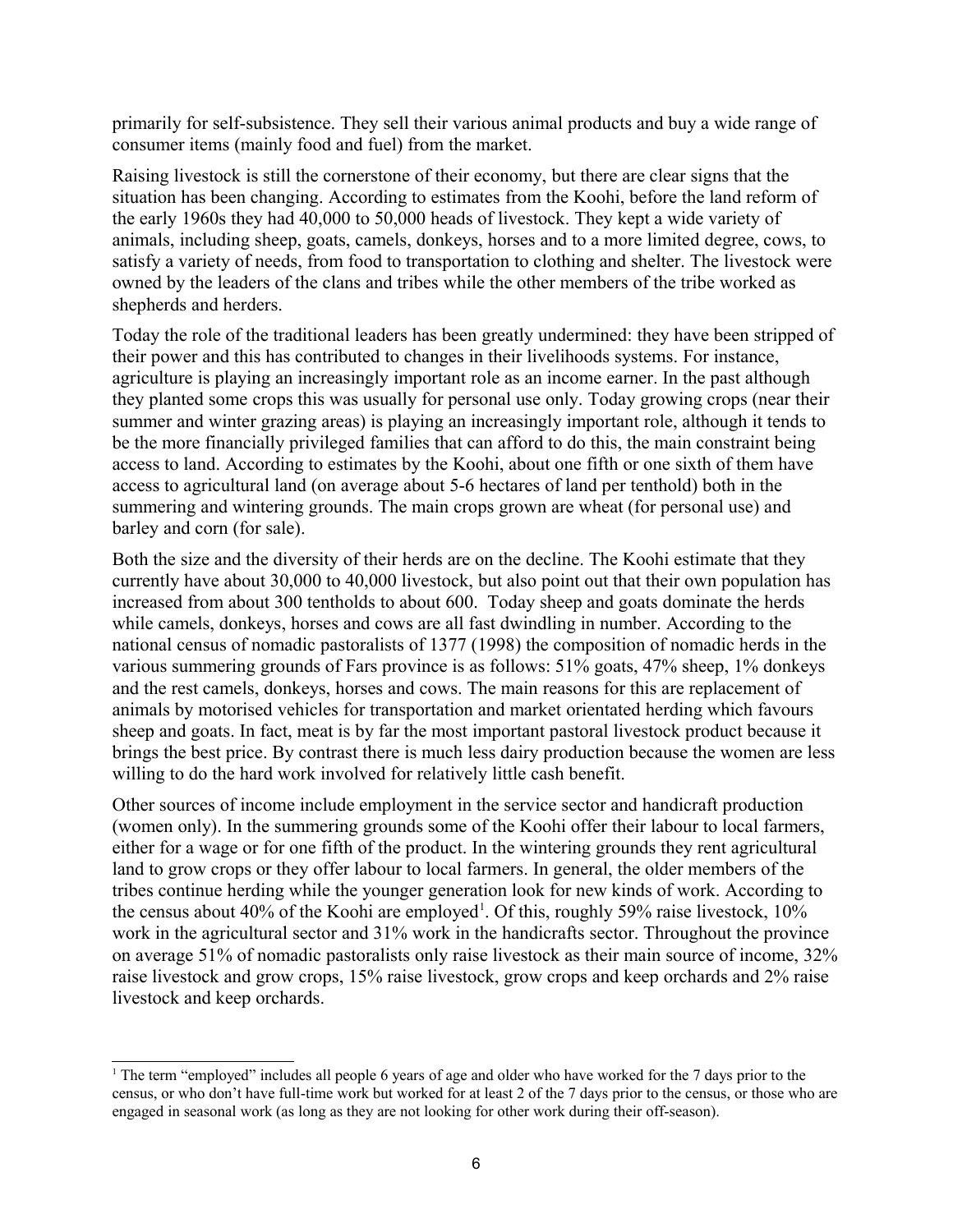The main expenses of a Koohi tenthold are for food, fuel, health, education, clothing, housing in

#### **What happened in the Iranian land reform?**

Land reform refers to a series of laws in 1963 that the Shah was fond of calling the "White Revolution." In order to understand the nature and impact of land reform it is important to keep in mind that:

- 1. The European concept of "feudalism" never existed in Iran. Unlike the European serfs—who went with the land and had no rights at all— Iranian agricultural systems were based on a concept more akin to collaborative management. Different elements of production (land, water, labour, animal traction and seeds) each had an agreed share (usually one-fifth each) in the product, and whoever put in each factor got the corresponding share of the crop once common expenditures (such as field guards, craftspeople, etc.) were taken off the top.
- 2. The land reform included, more important than the land distribution, the nationalisation of all natural resources, including rangelands, forests and water.
- 3. In the case of pastoral nomads, this meant that land that was ancestrally theirs, and which they managed sustainably and held as common property, was alienated from them and taken over by the Sate.
- 4. Since then the nomads have had to obtain individual grazing permits based on a state expert assessment of the carrying capacity of the range. The notions of carrying capacity are based on old approaches to range ecology and management that were mentored by Utah State University, now considered fundamentally in error.
- 5. The present system of individual short-term permits means that the nomads are unable to work together to apply the principles of sustainable use.
- 6. It also means that the government, unable to manage the rangelands (about 90% of the usable land in the country), has now decided to give it to the private sector but usually not to the traditional holders of rights to the range. It is usually given to those with power and influence, who use it, more often than not, for speculation.

wintering grounds, tents in summering grounds, fodder, and transportation of animals. Many of these are relatively new expenses, such as fodder<sup>[2](#page-6-0)</sup> and rental to farmers for grazing on the stubble of their crops, or are much greater than they were in the past, such as for clothing, food, etc. In fact the Koohi say that although their cash income has increased in the past several decades their expenses have also increased a great deal. In recent years consumption patterns have changed greatly, under the direct influence of the changing consumption patterns of Iran's villages and cities, facilitated by enhanced communications and transport. The result has been a desire for greater consumption and therefore greater costs of living. For example, rice has become a staple whereas in the past it was seen a luxury. Owning audio visual equipment, computers and mobile telephones are also increasingly seen as necessities for mobile communities— particularly

<span id="page-6-0"></span><sup>&</sup>lt;sup>2</sup> In the past the animals survived on the natural vegetation of the rangelands but today there is much less vegetation so they are forced to hand feed their animals.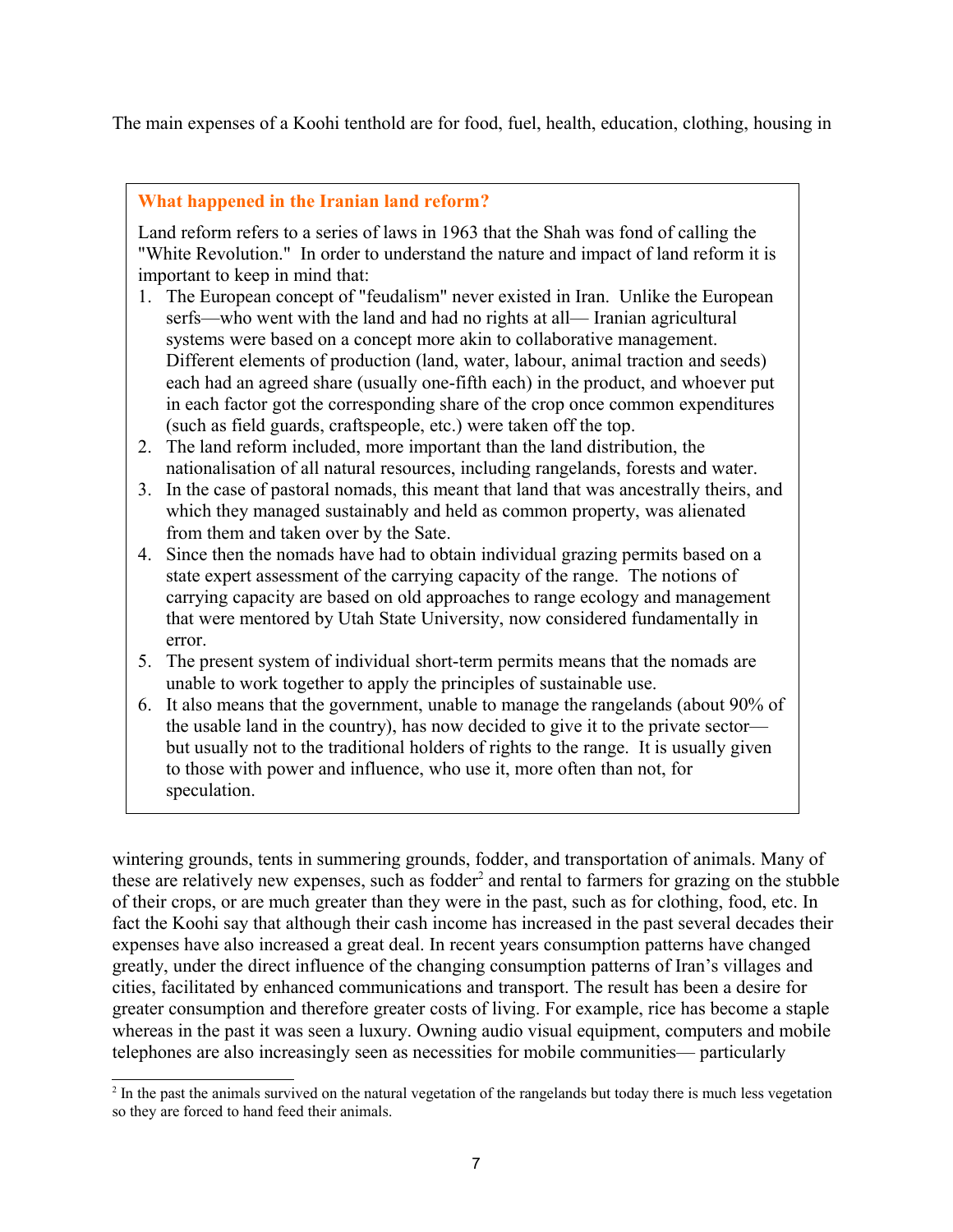among the youth. According to national census data on average about 26% of migratory pastoralists in Fars use some form of motorised vehicles, 41% have radio/audio equipment and about 6% have televisions.

These cultural factors, as well as the rejection of raising livestock as a form of livelihood by the youth, have led to widespread migration to villages and cities. Another effect of modern urban life has been the increasing use of illegal drugs by pastoralists, especially among the youth.

The Qashqai have developed a complex social structure which is intimately connected with their indigenous systems for natural resource management. Customary regulations for natural resource use and management were developed and enforced by traditional tribal leaders at various levels of the structure of the confederation.

The Qashqai Confederation comprises six tribes (tayefeh) including the "Shish Bayli" tribe. The Koohi Sub-tribe (tireh) is one of about 20 sub-tribes of the "Shish Bayli". The Koohi sub-tribe is divided into 14 clans (bonkooh), and each clan is divided into several households, or more accurately, tentholds (obaa). These organisations will be referred to in the general term, "pastoral organisation" in this paper. Each tenthold is composed of related families and is the smallest unit of the Qashqai social structure. Generally, families making up tentholds will migrate together, and both in the summering and wintering grounds tend to camp and work near each other as a unit.

The head of the confederation (khan) and the heads of the tribes were essentially responsible for political and strategic decision-making, coordination of all the tribes and mobilisation. The heads of each of the sub-tribes (kalaantar), clans (kadkhodaa) and tentholds (reesh sefid) were more involved with decision-making about natural resource management.

Socio-political and economic changes that have enveloped Iran in the last several decades have fundamentally influenced and changed life for the Koohi sub-tribe and other pastoralists. One of the major driving forces behind these changes has been land reform (see text box, above). The pre-1963 land reform pastoralist communities used common property management systems. The land reform programme of the Shah brought about the nationalisation of all natural resources, including rangelands, forests, water and wildlife; individuals were granted use of land based on a specific short-term grazing licensing system. Thus pastoralists were alienated from their common property land and customary rights and their incentives for proper management and sustainable use of land were weakened. Nationalisation has further marginalised pastoral communities by not only fragmenting and destroying their summer and winter pastures, but also by impeding on their migratory routes.

Rangelands became state property and continue to be governed by principles of range management which have recently been refuted. Nationalised rangelands were turned over to agriculture or to a national system of protected areas both of which resulted in environmental degradation. While these policies have continued and intensified under the Islamic regime, since the reign of Mr. Rafsanjani, the government has adopted a dual policy of support (with subsidies and services) and a relentless effort at sedentarisation. This has been arranged with some encouragement from the World Bank.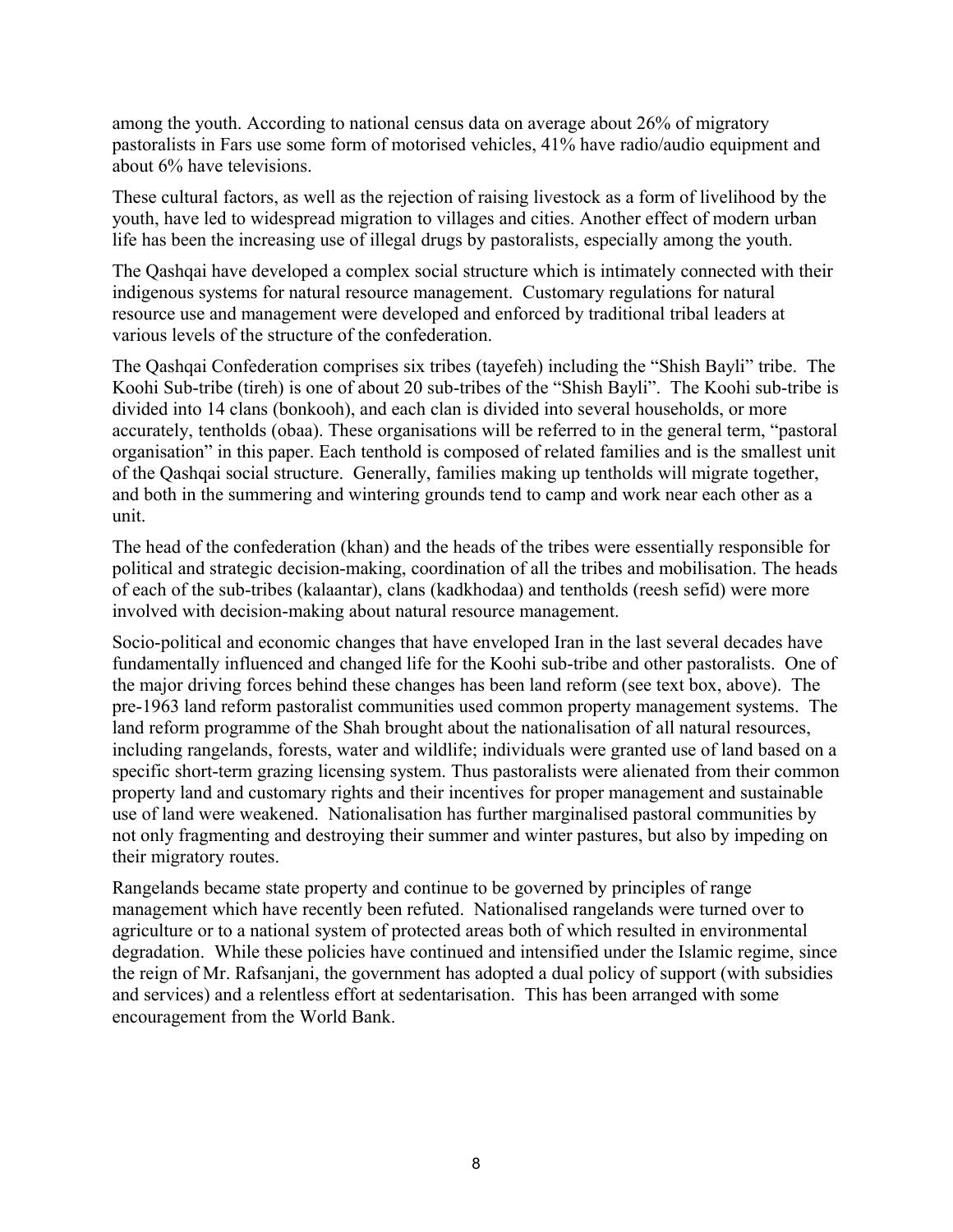

**Figure 1 Because of fragmentation of their migratory routes, pastoralists, like members of the Koohi Subtribe, above, are forced to migrate along roads by truck**

# <span id="page-8-0"></span>*Brief introduction to the host project*

The present case study is embedded within a larger ongoing project entitled *Reviving nomadic pastoralism in Iran - Facilitating sustainability of biodiversity and livelihoods—A learning by doing project*. Working within the framework of the host project allowed the researchers to conduct the case study in a very limited time by building on the relationships that the authors had already established with one pastoral community in Iran – the Koohi Sub-tribe. Some of the recommendations that conclude this case study are guided by lessons learned so far in the host project, therefore a brief presentation of the host project will be useful in situating the case study in context.

The project to revive nomadic pastoralism seeks to promote sustainable livelihoods and conservation of biological diversity among nomadic pastoralists in arid and semi-arid rangelands of Iran and greater Central Asia. Fundamental aspects of this project are revival and strengthening of traditional social organizations and culture, as well as collaborative and community management of ecosystem health and biodiversity.

The initial pilot project focuses on one sub-tribe of nomadic pastoralists in central Iran (the Koohi Sub-tribe). The larger goal is to perfect a modular, scalable, self-replicating, iterative model in which migratory pastoralists themselves are the central decision-makers, and in which the processes and projects undertaken are appropriate to each group's unique culture, present status, strengths and limitations.

The project, which was launched in January 2003, began by identifying the main problems, and possible solutions, of the sub-tribe. Following the identification and categorisation of the main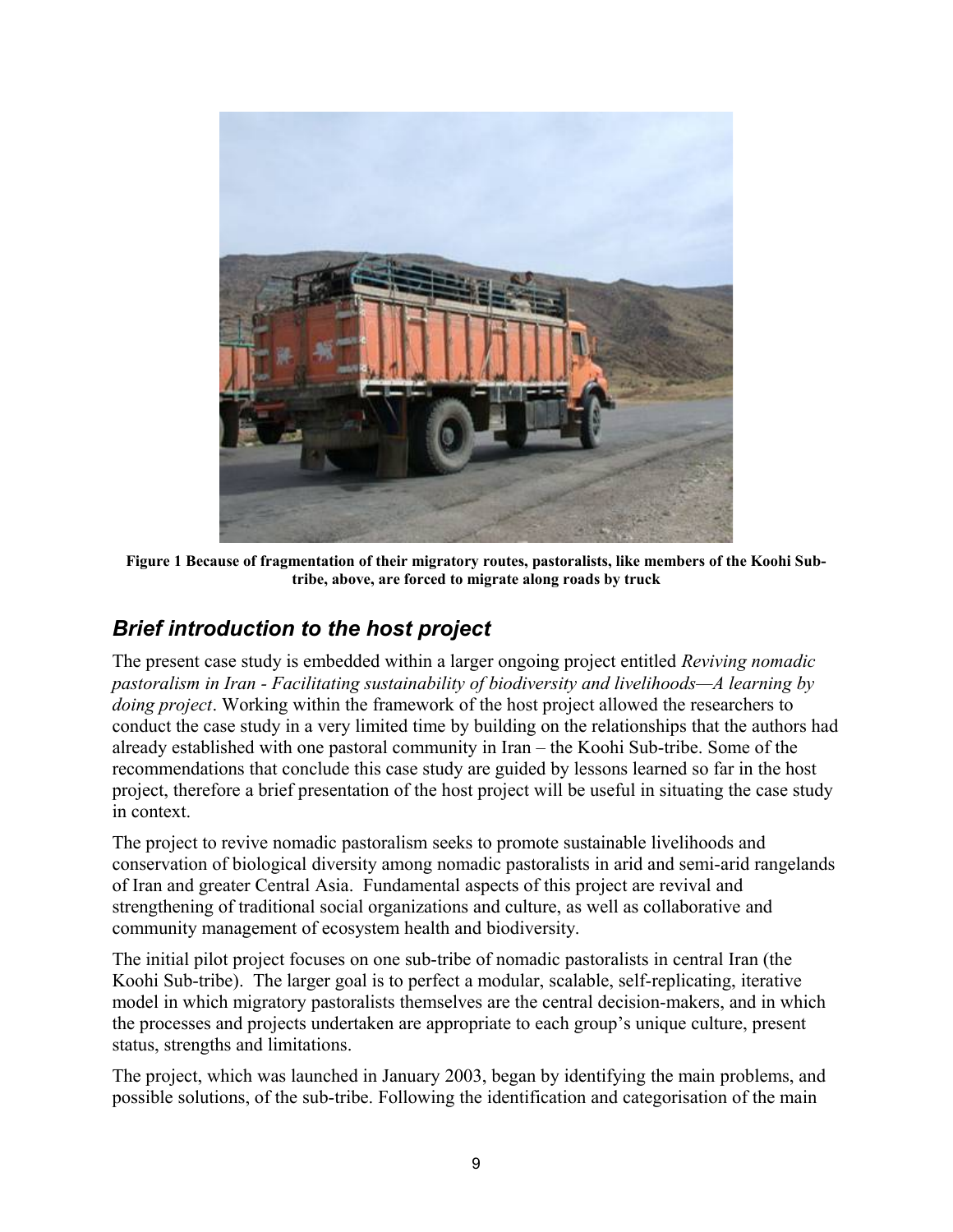problem areas members of the sub-tribe tried their hand at writing project proposals aimed at projects which could contribute to solving each of the main problem areas. They also sketched out their overall vision for the project. Project funds will be used to implement some of the projects that have been devised by the sub-tribe. The results of the problem identification, project proposal and visioning exercises are presented in Annex 2.

In order to implement the projects and to rehabilitate the traditional social structure destroyed by the recent decades' economic and social developments, the local community has formed "The Koohi Sub-tribe Nomadic Pastoralist's Sustainable Livelihoods Council". This council consists of representatives from all clans comprising the sub-tribe through elections at the lowest social organisational level (tenthold). The council has recently been officially registered as a non-profit company due to restrictions which make it difficult to register non-governmental organisations. Subsequently, the sub-tribe created a Community Investment Fund or *sanduq*, with initial funding donated by a non-governmental organisation, designed to fuel small-scale economic development initiatives. The Council will act as an advisory and (as needed) decision making board and will facilitate social mobilisation. Preliminary project plans have also been pursued for a number of initiatives. The profits from any investment made with *sanduq* funds will be returned to the *sanduq* for further investment. Once the level of investment reaches an adequate level for their needs, the sub-tribe will use any "excess" funds to establish new *sanduqs* in other sub-tribes and tribes, with a view to spreading this community investment system throughout the entire Confederation.

The *sanduqs* support two main functions: a) wealth generation for empowerment of the subtribe; and b) conservation of their landscape including their rangelands, water sources, and a unique wetland. The wetland and its related landscape are now being established as the first official Community Conserved Area with the endorsement of the government of Iran.

Besides the Koohi Sub-tribe and Cenesta the main partners are various branches of the Iranian Government including the Ministry of Agriculture and Rural Development, the Organisation for Forests, Rangelands and Watershed Management, and the Organisation for Nomadic Pastoralists Affairs. International partners include IIED, UNDP/GEF and IUCN/CEESP's Working Group on Sustainable Livelihoods. All partners from outside the Koohi community operate through its Council of Elders and all major decisions are made by them.

# <span id="page-9-0"></span>*Organisations working on drought relief in Iran*

## **Local institutions**

Organisations working at the local level in Iran are either governmental or non-governmental. It is important to note that local-level governmental organisations are simply representatives of national organisations, implementing policies that are made in Tehran at the local level. All government policies are determined in the 5-year development plans of the Planning and Management Organisation. Therefore government agencies at the local level will not be treated as "local" institutions in this study.

The only governmental organisations which are constituted at the local level are the village councils which have been active since 1999. Village councils ("Islamic Councils," as they are called under the law) are the representatives of the Ministry of Interior at the local level and the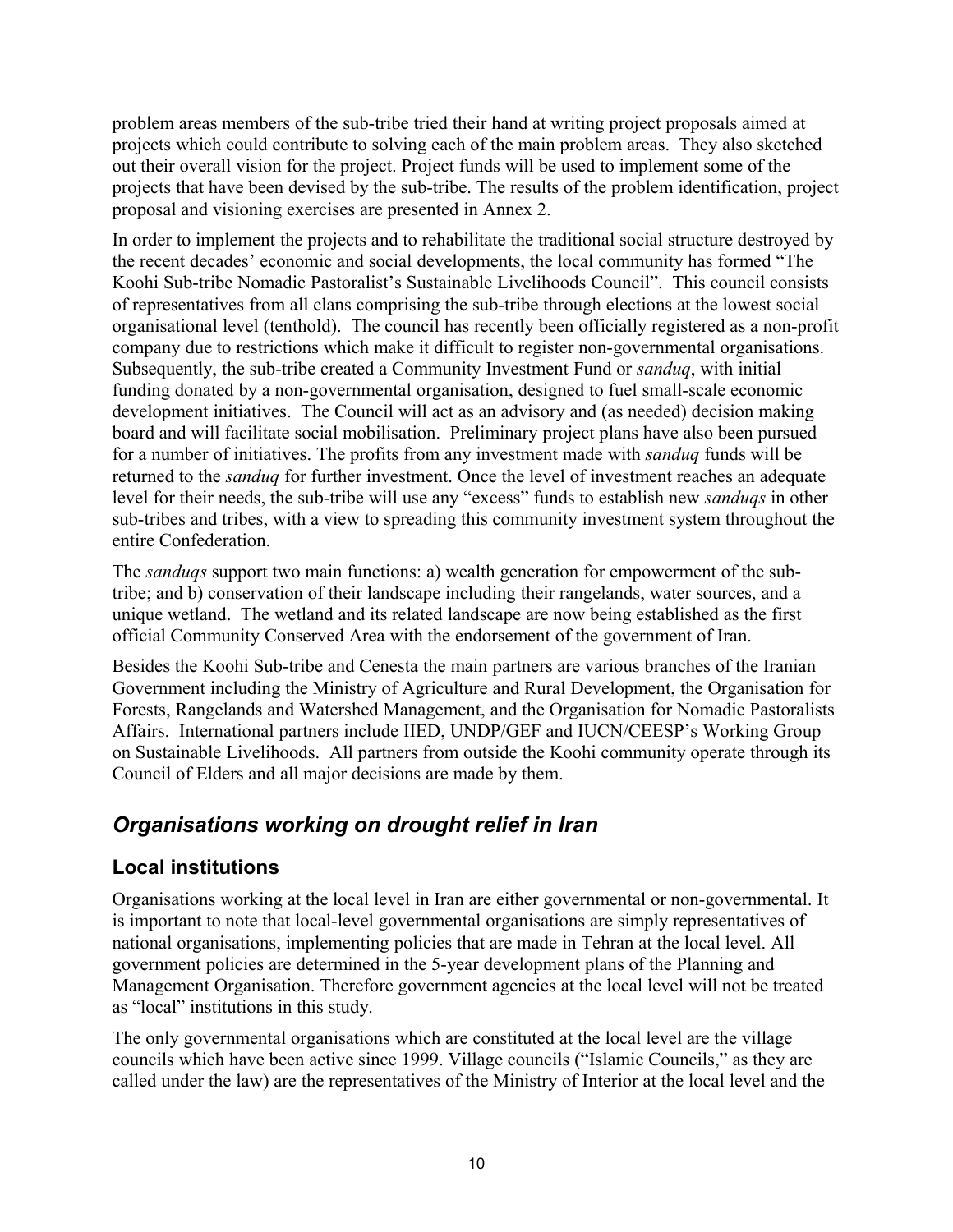members are elected by local residents. "Pastoral councils" are also planned but have not yet been established.

Levels of expectation and excitement about the councils were high at the outset, but their level of effectiveness seems to be mixed. Elections take place every 4 years and the turnout for the 2003 elections were much lower throughout the country than the first round in 1999 which saw a massive turnout largely because the councils are seen to be ineffective in addressing people's needs.

Very few active NGOs exist at the local level; most have been newly established and lack basic capacities and resources. Because of difficulties in officially registering NGOs, many NGOs have been registered as non-profit companies under the law of registering companies. The strongest NGOs tend to be concentrated in the capital. Thus the main local, non-governmental institutions are traditional community based organisations (CBOs) which are informal organisations, not officially recognised by the government. The precise structure, roles and functions vary throughout the country, but it is clear that these organisations have traditionally played a central role in decision-making about natural resource management, including drought.

In recent decades as the role of the central government has increased and modern development approaches have been adopted, CBOs have been weakened and in many cases have started to dissolve. Remaining elements of CBOs are stronger at the grassroots levels rather than at the higher levels of the structure. For example, in pastoral communities the structures are still meaningful at the level of tentholds, clans and sub-tribes whereas the tribes and confederations have effectively been dissolved.

During the past few years with greater government interest in public participation and the greater involvement in international processes related to sustainable development there is increasing interest in the role of indigenous knowledge in natural resource management. Nevertheless there is still little understanding of the role of CBOs in creating, using and preserving traditional knowledge. Another major obstacle in rehabilitating CBOs is that they are not officially recognised by the government.

### **Non-governmental organisations**

There are no NGOs in Iran that work specifically on drought or any other natural disaster. Many civil society groups get involved in relief efforts at the time of a national emergency, but these efforts are usually organised by the Iranian Red Crescent Society (IRCS) to deliver relief or raise funds. However IRCS is not a non-governmental organisation in Iran (see below for more information about the IRCS). Also, there seems to be greater activity by various civil society groups following a "sudden" disaster such as an earthquake or flood rather than more gradual disasters such as drought.

### **Governmental organisations**

Various government ministries, departments and organisations are involved with disaster preparedness and relief at various stages and according to their own mandate. The most widespread criticism of governmental response to natural disasters is that there is no single effective plan for dealing with disasters. In fact, the Comprehensive National Plan for Relief and Rescue was ratified in 1382 (2003), but it is not yet widely known or debated. It was highlighted in the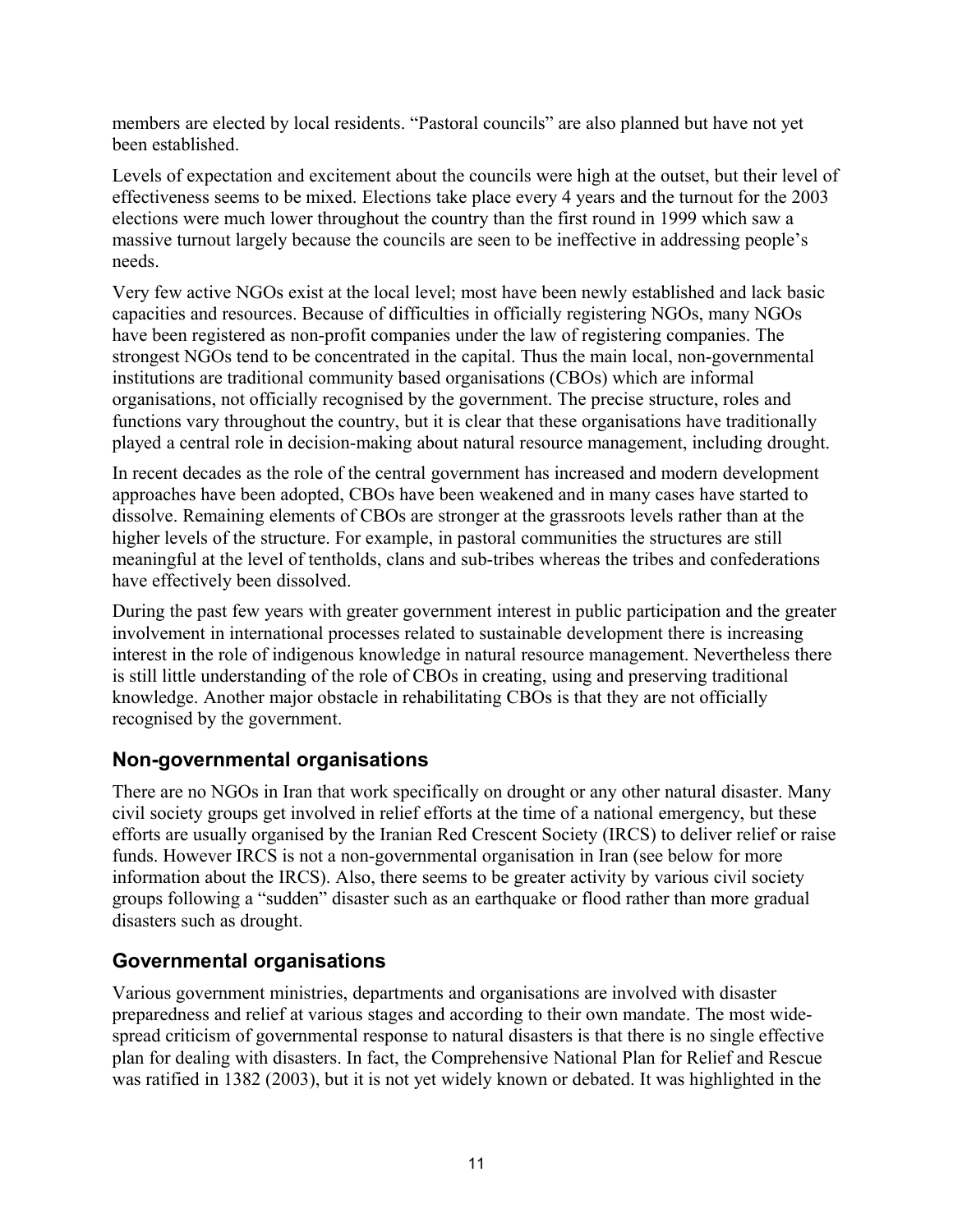media during the post-Bam earthquake coverage, but mostly for being ineffective. The Plan is run by the Disaster Task Force and is discussed in great detail throughout this report.

### **Disaster Task Force**

The Disaster Task Force (DTF) is the governmental body responsible for the implementation of the Comprehensive National Plan for Relief and Rescue which was ratified in 1382 (2003)—see legislation and policy section, below for more information on this plan. However, the DTF had existed before the introduction of the Plan and was also responsible for coordination of natural disaster preparation and response. With the introduction of the Plan the responsibilities, members and constituent parts of the DTF have been clarified or changed. DTF is headed by the Minister of Interior and its secretariat is hosted at the Ministry of Interior.

The DTF has a largely coordinating and monitoring role, but it contains a complex web of working groups which are also responsible for implementing projects. Its coordinating role is reflected in its structure: DTF is made up of representatives from relevant government organisations and it has bureaus at the provincial and department levels. The responsibilities and policies of the DTF are broadly laid out in the Plan and are presented at length in the section, below, on policy and legislation.

The cluster of specialist working groups on prevention and risk management of the DTF (introduced through the Plan) presumably replace the National Committee on Mitigation of Natural Disasters (NCMND) which was established in 1993 to discuss and address research and policy questions. NCMND consisted of one coordination committee and 9 sub-committees that each deal with the following topics: earthquakes; plant pests and frost; reconstitution of the rangelands and combating drought; floods; air pollution; hurricanes; rescue and relief; compensation of losses; and health. The topics have been streamlined under the present arrangement to omit the groups on hurricanes, rescue and relief and compensation of losses.

Under the previous system the members of the rangelands and drought sub-committee were: the Ministry of Agriculture and Rural Development, the Ministry of Energy, Iran Meteorological Organisation, the Ministry of Interior, the Department of Environment, Islamic Republic of Iran Broadcasting Company, and the Ministry of Post, Telegraph and Telephones. The sub-committee was headed by the Ministry of Agriculture and Rural Development. Under the present system the drought specialist working group is still headed by the Ministry of Agriculture and Rural Development. The members, terms of reference and internal regulations of each specialist working group are drafted by the head of that specialist working group and must be approved by the national working group on preparedness (another new component of the DTF introduced through the Plan) and the DTF.

Risk management specialist working groups can be established at the provincial level if needed. The need is assessed— and the members of the provincial working groups decided— by the provincial preparedness working group. The provincial preparedness working groups are established under the supervision of the provincial DTF. These are working groups with representatives from 17 organisations and are headed by the provincial governor's deputy for development affairs (under the Ministry of Interior). The provincial DTFs are established under the supervision of the national DTF and include representatives from 26 organisations and are headed by the provincial governor (under the Ministry of Interior). The head of the DTF at the district level can call for the establishment of any specialist working groups at that level as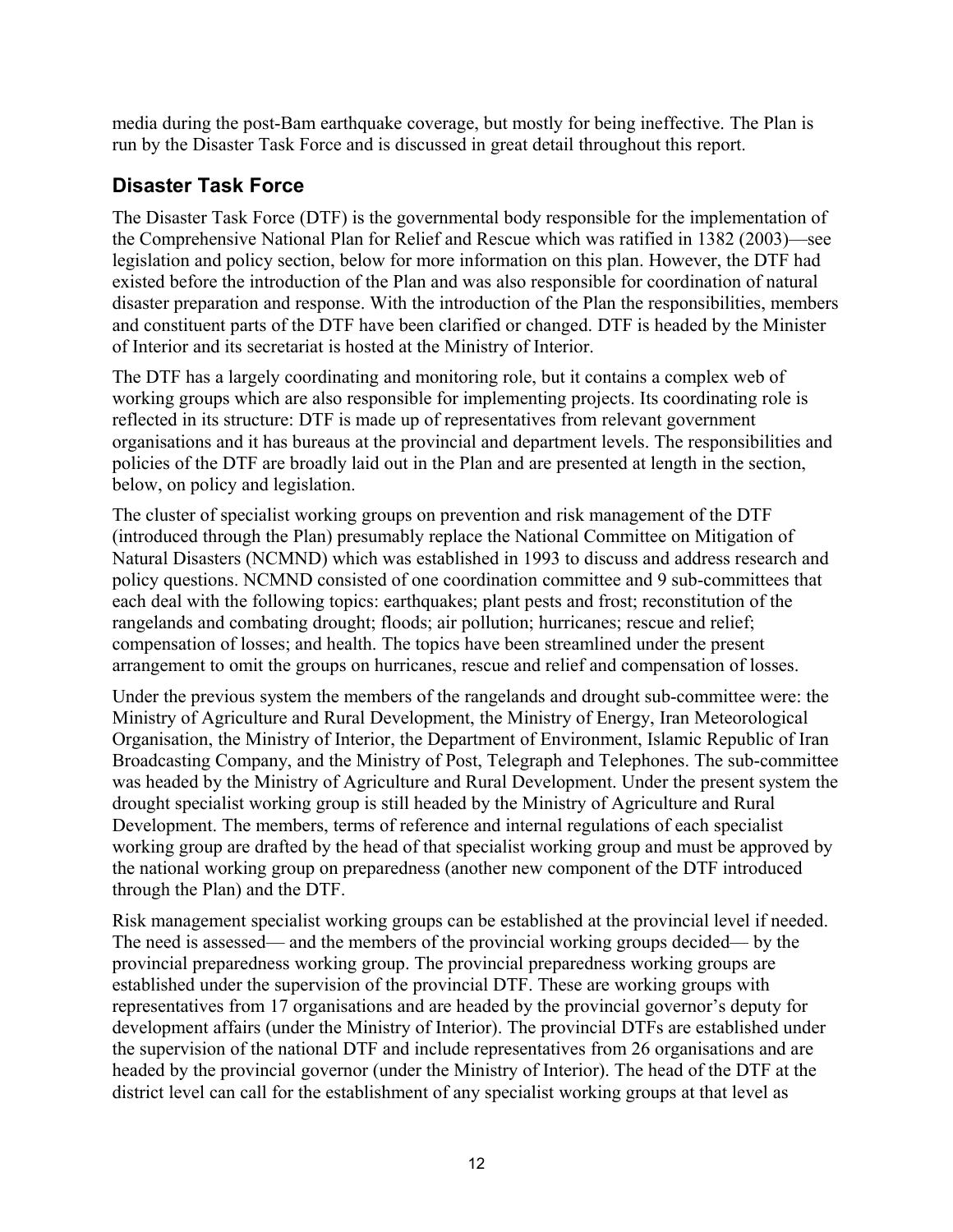needed. The district DTFs include 18 members and are headed by the district governor (under the Ministry of Interior). All of the activities of the district DTF must take place under the supervision of the provincial DTF.

Before the introduction of the comprehensive national plan, the DTF was seen to be doing little prevention or rehabilitation work and to be dealing with natural disasters on a case-by-case basis, organising their activities after the event had taken place. Even in its relief work, there was very little monitoring of its activities or extension our outreach efforts to involve local communities and civil society. The comprehensive plan has not been in action for very long (less than one year) so it may too soon to judge the effectiveness of the plan and the new DTF structure.

However, it could be useful to see how the DTF has acted following the recent earthquake in Bam which was a great test of its new structure. Unfortunately, the experience of Bam does speak well for the government's new and comprehensive plan to deal with natural disasters and the old criticisms of lack of coordination and planning are being repeated again.

According to a joint WHO/Ministry of Health rapid assessment of the area following the earthquake, "Co-ordination and management are not yet effective enough. Support in terms of supplies and human resources is adequate, but lack of proper management and insufficient coordination has been counterproductive."

The daily newspaper *Kayhan*, said that although Iran has a Disaster Task Force at the national level and in each city, the DTF is not structured in such a way as to have the power to take charge of disaster management when a disaster strikes. They criticised the DTF for being badly managed and coordinated and suggest that this was the reason why the responsibility for relief was given over to the armed forces 3 days after the earthquake.

On the other hand, Dr. Ahmad Ali Noorbala, the Director of the Iranian Red Crescent Society criticised in a press conference the intervention of other agencies in the IRCS's relief activities and also the government's decision to delegate the management of the post-earthquake operations to the armed forces. He said that this was in contradiction to the Comprehensive National Plan for Relief and Rescue since under this plan the management of relief and recovery in disasters is the responsibility of the IRCS. He also criticised the role played by the state broadcasting company for publicising and rallying support for the Imam Khomeini Relief Fund, rather than for the IRCS, which according to the Plan and article 44 of the  $3<sup>rd</sup>$  development plan, puts the responsibility of coordinating disaster relief aid squarely on the shoulders of IRCS. He added that the Imam Khomeini Relief Fund was not distributing the aid fairly among the people. He said that IRCS expertise was not used at all, but that they chose to remain silent in order to prevent open conflict.

In the days following the Bam earthquake and the influx of international help to the country, the coordinator of the group of "Rescue Without Borders" criticised Iranian officials for their lack of coordination in responding to the earthquake, adding that the attention to details in implementing activities and also the speed of response in other countries that he had worked in, including Turkey, India and Nigeria had been better than Iran.

In the daily newspaper, *Shargh*, the MP Mohammad Reza Tabesh was reported as saying that a parliamentary report on the Bam earthquake shows that the fact that there was no organisation or structure in place for immediate response to the earthquake made the impact of the earthquake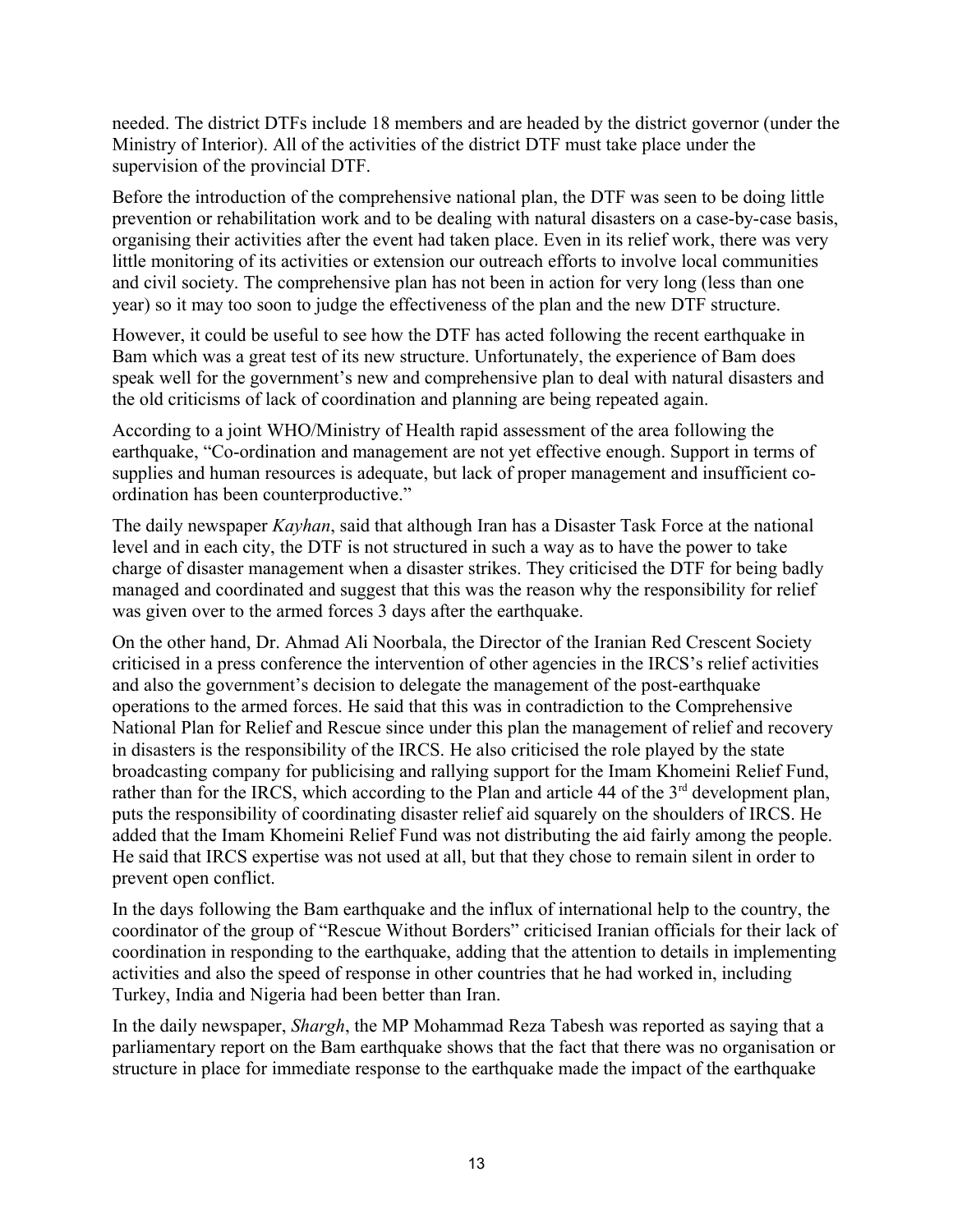much worse. He added that the 1,600 international relief staff that were present in Bam were as effective as the 30,000 strong Iranian team.

## **Ministry of Agriculture and Rural Development**

## **Forest and Rangeland Organisation**

The Forest and Rangeland Organisation (FARO) is the government body responsible for the management of the country's rangelands (among other things) and its policies thus have an important impact on the livelihoods of pastoral communities. The drought-related activities of FARO focus on prevention and mitigation through their central programme of "establishing equilibrium between livestock and rangelands". Over-grazing by pastoralists is up to five times the carrying capacity of the land according to FARO estimates.

The programme is very unpopular among pastoralists themselves. It is based on the premise that the main cause of deterioration of rangelands, desertification and drought is unsustainable use by pastoralists due to overpopulation of livestock. The main thrust of the programme is the sedentarisation of pastoralists and imposition of alternative livelihoods systems. Pastoralists maintain that their numbers have actually *decreased* in recent years and that any unsustainable use is due to the fact that they are forced onto increasingly small plots of land. Furthermore, they say that the land that is taken from them is used unsustainably by farmers and industrialists.

FARO is also involved in a variety of drought-related projects such as providing fodder during drought, improving water storage and distribution and vegetation in rangelands and developing an early warning system with the national meteorological organisation. Some of these projects are coordinated and funded by the Disaster Taskforce of the Interior Ministry (see below for more information on the taskforce). FARO is also keen to take advantage of the latest modern technology in rangeland rehabilitation and prevention of desertification—with mixed success. For example, in the mid 1990s FARO conducted projects aimed at inciting clouds to rain.



**Figure 2: Water tankers distribute water to pastoral communities**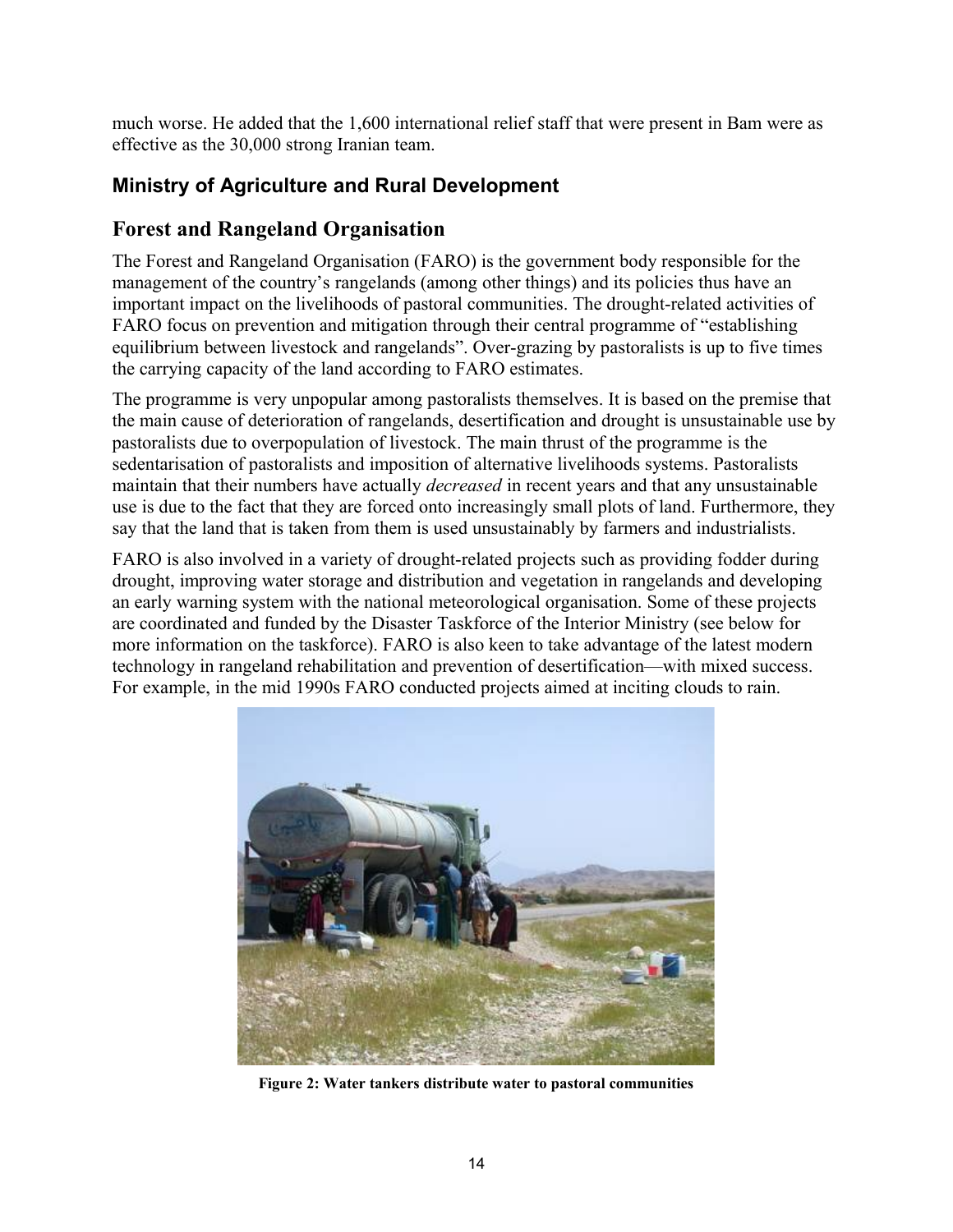As with DTF, FARO seems overwhelmed by the scale of their task: they are responsible for the management of some 50 million hectares of rangeland. Because of lack of funds, their programmes tend to be quite limited in their impact. Furthermore, they say that their work is hampered by lack of coordination between various government programmes.

Within FARO there is a growing movement for greater civil society participation – particularly by NGOs – and for greater recognition of the role of indigenous knowledge and customary law. However, this has not yet taken the form of a unified policy within the organisation and there remain many contradicting policies. For example, FARO has a history of establishing NGOs in order to have a pool of "friendly" NGOs that it can choose to work with. At the level of local communities, it is difficult to see how pastoralists could want to participate in the activities of an organisation that they perceive as threatening their way of life.

According to the  $3<sup>rd</sup>$  development plan the short-term goals of FARO in relation to rangeland management are:

- 1. Management of livestock grazing (issuing grazing permits controlling when livestock enter grazing areas and how long they are allowed to stay)
- 2. Distribution of water
- 3. Watershed and groundwater management for range vegetation
- 4. Stemming urban migration to sustain rural production
- 5. Grants, insurance and facilities for drought-stricken populations

The long-term goals are:

- 1. Predicting rainfall and sharing information with executive branches of the government
- 2. Predicting droughts, their extent and patterns
- 3. Extension to pastoralists and farmers on drought
- 4. Calculating the number of livestock appropriate for non-drought years
- 5. Activities of the Committee on sustainable water use and management in agriculture, industry and for drinking
- 6. Promoting new crops suitable for dry lands
- 7. Promoting policies for changing rain-fed crops to irrigated crops
- 8. Increasing insurance for agriculture and pastoral products

### **Office of Nomadic Pastoral Affairs**

The Office of Nomadic Pastoral Affairs (ONPA), also within the Ministry of Agriculture and Rural Development, has as its main aim the provision of suitable services to improve and develop the social and economic situation of the country's nomadic pastoralists and to improve their productivity. ONPA's objectives include: providing services to nomadic pastoralists; helping to sedentarise them; introducing industrial models of livestock production; helping pastoralists with marketing of their products; and, helping them to establish co-operatives.

The ONPA sedentarisation programme provides each tenthold with a house, 10 hectares of irrigated crop land and access to pasture, through low interest credit. The programme has met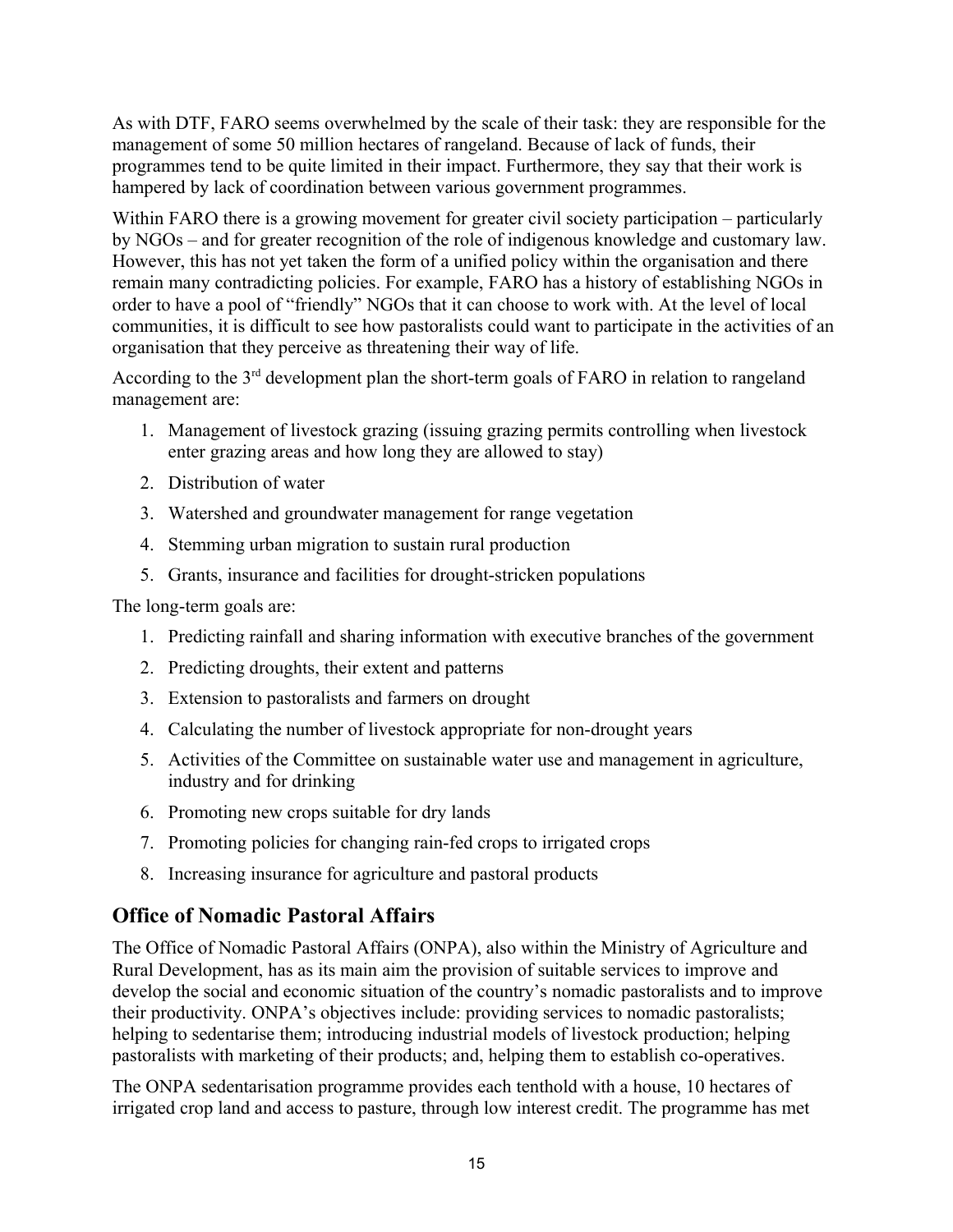with hesitation from pastoralists and in any case would only be available to a small proportion of pastoralists because of the high costs involved.

ONPA also aims to give technical support such as fodder and water provision (the former through pastoral cooperatives). Pastoral cooperatives are established through, and under the supervision of, the ONPA under the laws of the Ministry for Cooperatives. The main aim of the pastoral cooperatives is to provide services to pastoralists who are officially recognised as such (this means they must have a pastoral identity card), but currently their activities are limited to selling rationed food items<sup>[3](#page-15-0)</sup> and fodder to pastoralists. Each pastoral tenthold must pay 350,000 rials (about \$42 USD) to become a member of a pastoral cooperative. The sale of livestock and agricultural produce is predominantly done privately, but cooperatives seem to be a more attractive offer for farmers than herders: on average 0.8% of nomadic pastoralists in Fars marketed their livestock through cooperatives while 2.8% marketed their agricultural crops in this way.

In general the ONPA has few funds to spend on natural disasters and therefore must rely mostly on their regular budget for any drought-related activities. They could apply for extra funds but this would require a strong justification on a province-by-province basis on the effects of drought.

### **Department of Environment**

The Department of Environment (DoE) has a strategy of emergency response mainly to protect wildlife, plant species and biodiversity in the hardest hit areas. Although their main focus is not mitigation, prevention, or development of early warning systems, DoE has received assistance from UNDP in capacity building for drought mitigation and management in areas where biodiversity is most threatened, such as wetlands and the habitats of the Asiatic Cheetah, an endangered species.

### **Iranian Red Crescent Society**

The Iranian Red Crescent Society (IRCS) is a member of the International Federation of Red Cross and Red Crescent Societies. It focuses mainly on relief aid during emergencies such as providing tents, blankets, rations, etc. IRCS has a large network of volunteers and presents itself as a non-governmental organisation but its funding comes directly from the Ministry of Health, therefore it is widely seen in Iran as a *governmental* organisation. Furthermore, it is represented in governmental bodies like the DTF— an opportunity denied to NGOs that are independent of the government. In one sense the IRCS creates the government's closest link to local communities in times of disaster by mobilising the public and local NGOs to help in relief operations, however, its volunteers contribute by providing free labour to deliver aid, not by participating in policy and decision-making. But on the other hand IRCS is very selective with the NGOs that it works with. For instance, they have invited the cooperation of nongovernmental organisations that are recognised by the cabinet—an almost impossible condition to fulfil for NGOs that are truly independent of the government.

The Comprehensive National Plan for Relief and Rescue was drafted by IRCS according to article 44 of the law of the Third Plan for Economic, Social and Cultural Development.

<span id="page-15-0"></span><sup>&</sup>lt;sup>3</sup> A national universal system of rationing was established during the Iran-Iraq war for essential food items and is still in place.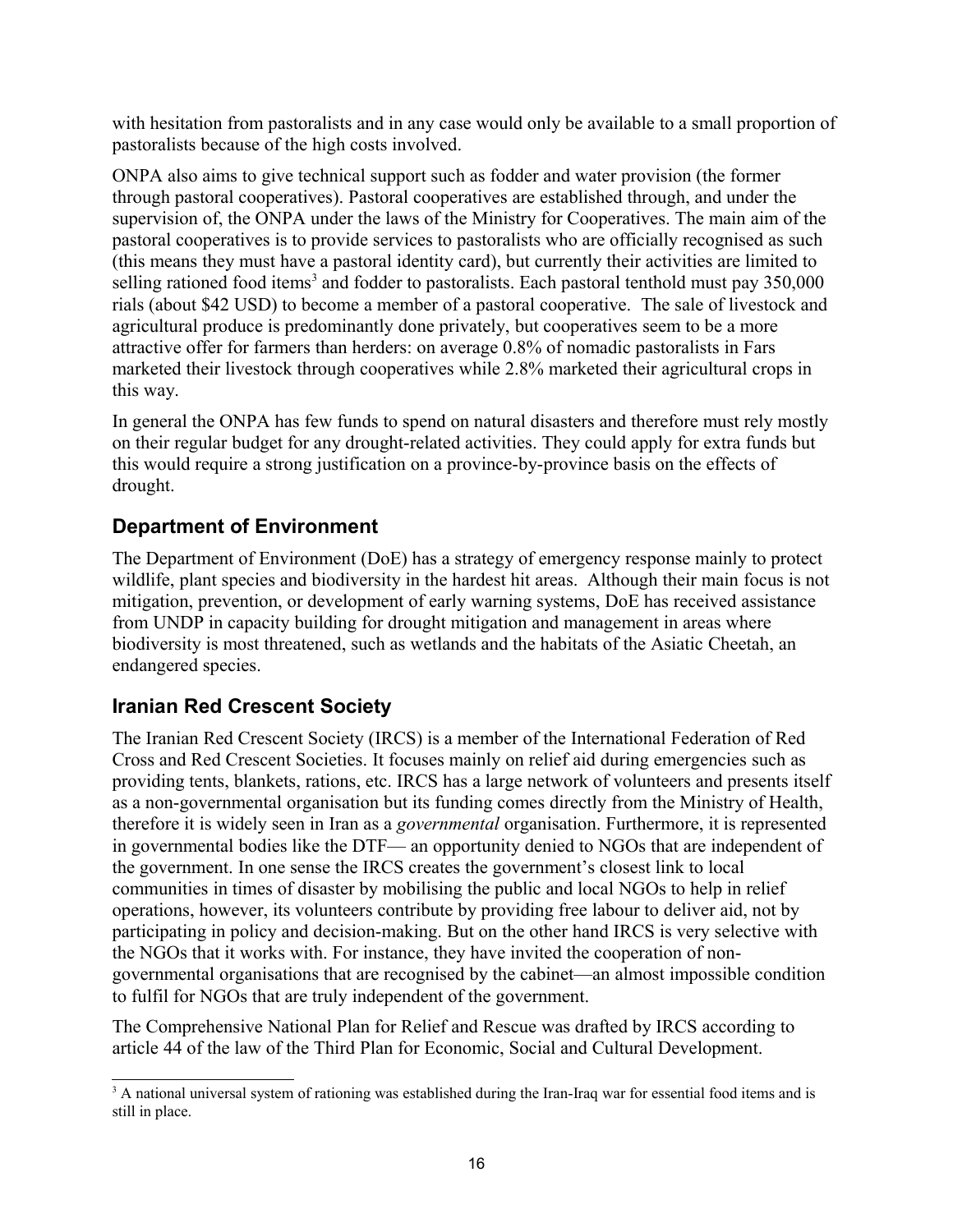According to the plan the IRCS is responsible for coordinating relief and non-governmental aid and assistance (see legislation and policy section, below, for more information).

# **Islamic Republic of Iran Meteorological Organisation**

The IRIMO plays a key role in providing the government with data that helps to determine the arrival and extent of a drought. IRIMO has a drought specialist research group which responds to the research needs of various government departments as needed. Following the last drought the drought research group created a draft plan of action for drought research which would take a more long-term view. The aim of the project is to better understand the negative consequences (losses) of drought and to plan better for minimising risk. One of the main aspects of the proposed research project is to define indicators of drought for each province based on its geographical, climatic and economic conditions.

# **United Nations**

# **FAO**

The FAO in Iran aims to support the government in developing appropriate policies for food and agriculture. In the case of drought, if the drought is severe enough to be declared as a national emergency the FAO participates in a UN assessment mission. Such missions are usually followed by assistance to mitigate the effects of the drought, usually "band-aid" solutions such as providing drinking water or seeds for farmers. The main recipients of such relief are the general public (through the provision of drinking water) while food producers take second stage despite being the hardest hit, sustaining up to 90% of the damage inflicted by droughts. Among food producers farmers tend to receive much more attention than pastoralists.

The FAO, with the support of the government, is attempting to steer its approach away from these "band-aid" solutions and relief efforts towards developing long-term policies aimed at preparedness and mitigation. Although there have been no major initiatives on drought in the past 3-4 years (since the end of the last drought), a TCP project specifically addressing drought has been prepared and is awaiting approval. The TCP project aims at the formulation of a national strategy and action plan on drought management and mitigation for the agricultural sector through capacity-building for the government, and enhancing inter-sectoral cooperation.

The FAO is in a good position to assist the government in enhancing inter-sectoral cooperation which is clearly one of the weak points of the government: key policies are in conflict with each other— even within the same ministry. Another challenge is to support institutional change since new ideas tend to be introduced by individuals and support for them tends to fade away once key individuals leave. Although there is hope that the government is finally seeking a more long-term approach to drought, the fear is that any new changes in the government tend to be quite fragile as they rely on the political support of key individuals.

# **UNDP**

UNDP initiatives related to drought are usually short-term. For example, as mentioned above, UNDP leads the UN assessment mission during a severe drought. During the most recent drought, UNDP conducted field research to assess the ecological damage of the drought and has subsequently prepared a plan of action. The report was distributed to international donors and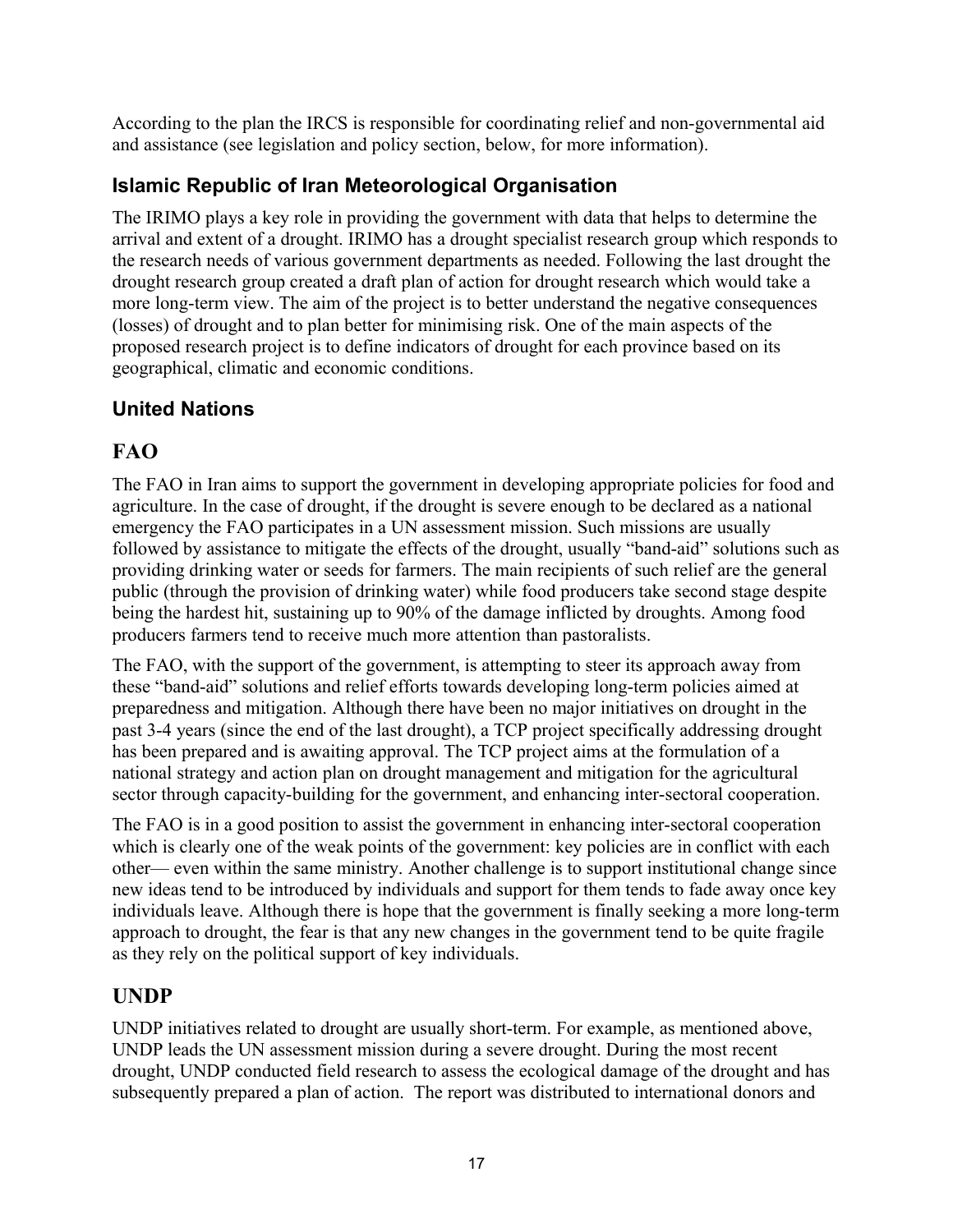media, putting the spotlight on Iran's severe situation. Currently however, UNDP has no fieldbased projects related to drought, nor an explicit policy focusing on drought and local communities.

In 2001 UNDP Iran was involved in organizing the first Regional Seminar on Drought Mitigation. UNDP has also been assisting the government of Iran to prepare a short-term programme to expand watershed management and rainwater harvesting in areas hardest hit by drought.

UNDP relates Iran's unsustainable use of its natural resources to population expansion, loss of indigenous knowledge leading to the inefficient management of water resources, overgrazing, weakening of rural communities and traditional sustainable livelihood systems. Empowerment of local communities, sustainable management of water resources, and bottom-up policies and approaches are part of UNDP's solutions, but with an absence of field projects on drought it is difficult to see how UNDP will implement their ideas.

### **World Bank**

The World Bank has proposed a plan for a disasters insurance fund to the government. The proposal has been discussed by the ministries of housing, interior, and economics and finance over the last 2 years. If the ministries come to agreement then the World Bank would give Iran a loan of about \$100 million (USD). The government would have to insure every house in the country and it would have to have a plan to support families that could not afford the insurance. The Comprehensive National Plan for Relief and Rescue calls for greater coverage of insurance schemes in case of natural disasters but it is not clear whether this will occur with World Bank assistance.

# <span id="page-17-0"></span>*Current legislation and policy relevant to drought*

The 5-year Plans for Economic, Social and Cultural Development represent the government's main policy document on all matters and each plan is recognised as law throughout its duration. They define the main policy lines for all ministries and departments and the annual work plans and budgets of each government ministry and organisation are based on the 5-year development plan. The first plan was effectively launched after the end of the Iran-Iraq war in 1989. The 4<sup>th</sup> development plan will begin in 1384 (2005) if it is ratified on schedule (if not then it could be delayed by a year or two).

The current (and third) development plan refers directly to natural disasters in one article:

*Article 44: In order to prevent and mitigate the impact of natural disasters, to prepare the public and to specify the roles of all [governmental] executive organisations in responding to natural disasters, the Iranian Red Crescent Society (with the cooperation of the Ministry of Interior and the national voluntary militia, (*basij*)), is responsible for producing a comprehensive plan with the cooperation of all relevant [governmental] organisations and for having it approved by the cabinet within the first year of the Third Plan for Economic, Social and Cultural Development. The plan should include provisions for disaster management, raising public awareness and preparedness and mechanisms for the participation of [governmental] executive organisations, the state*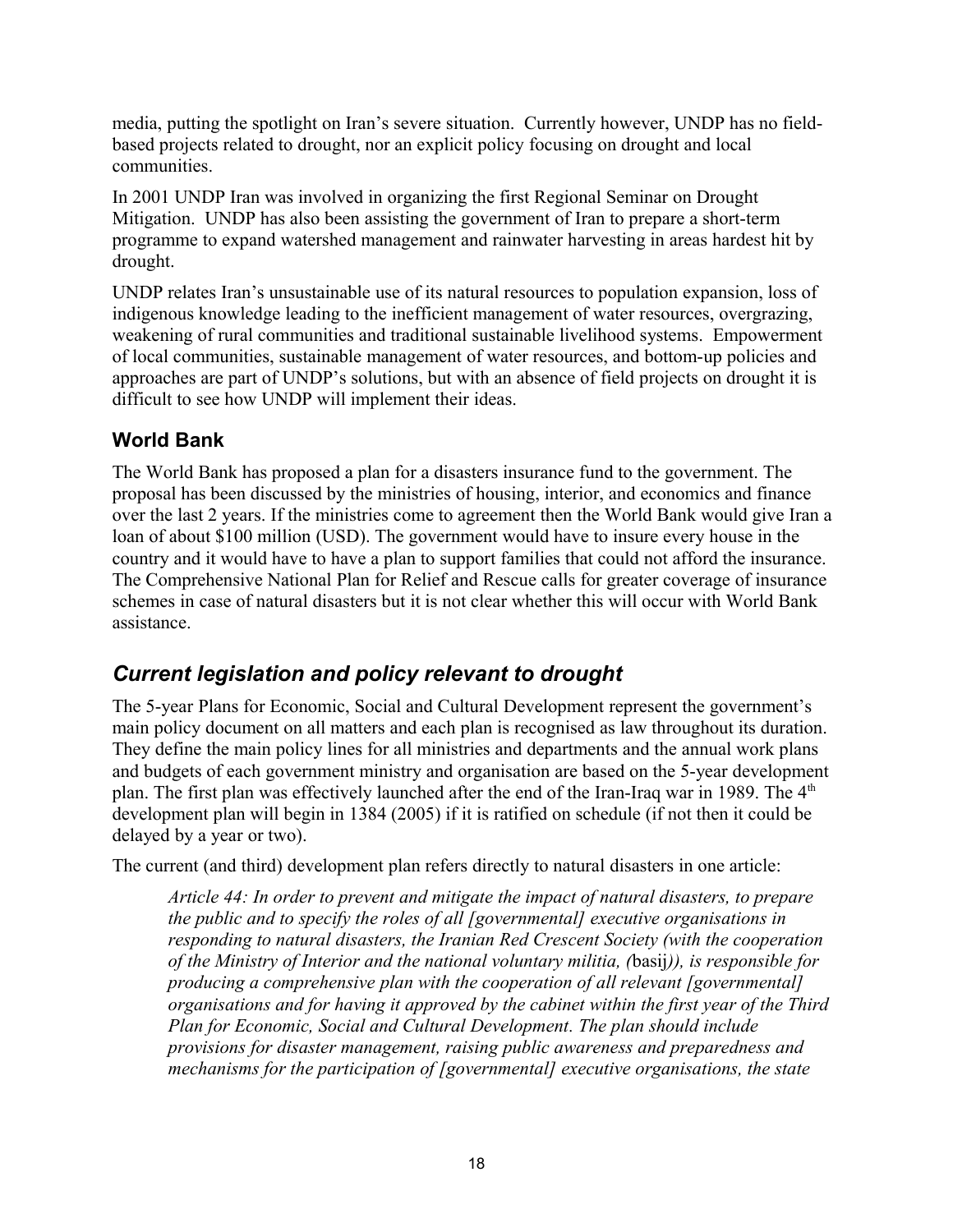*broadcasting company and mass media, executive initiatives, funding sources and administration, etc.*

*Note: The national voluntary militia (*basij*) will become a member of the country's disaster taskforces.*

As a follow-up to this law, the IRCS prepared the Comprehensive National Plan for Relief and Recovery, which was ratified by the cabinet in 1382 (2003). This is the first comprehensive national plan to address natural disasters. Some elements of the plan are:

#### *General*

- A definition of "disaster", and also "national disaster" as a disaster which is too severe for one province to address on its own; the level of a disaster (local, provincial, or national) is decided by the head of the DTF on the recommendation of the provincial governorate;
- The plan recognises 4 stages of the disaster management cycle: prevention, preparedness, relief and reconstruction;
- One of the main objectives of the plan is to channel public voluntary aid and also the input of non-governmental organisations;
- The main strategies are: research, implementing projects, investment, coordination, attracting popular participation, more efficient use of existing resources, enlisting the necessary support from all parts of government, the armed forces and particularly the voluntary militia;

### *Disaster Task Force*

- The establishment of the DTF with the objectives of overall policy-making, national planning and the highest level of monitoring of disaster related plans and programmes;
- The composition and responsibilities of the DTF; when a disaster takes place all ministries, governmental organisations and the police and armed forces are supposed to cooperate fully with the directives of the head of the DTF;
- The establishment of provincial offices of the DTF under the supervision of the national DTF; the composition and responsibilities of the provincial office of the DTF; when a disaster takes place all the governmental organisations, police and armed forces at the provincial level are supposed to cooperate fully with the directives of the head of the provincial office of the DTF (the governor of the province);
- The composition and responsibilities of the district level offices of the DTF; all of the activities of the district offices of the DTF must be under the supervision of the provincial office of the DTF; when a disaster takes place all governmental and non-governmental organisations, police and armed forces are supposed to cooperate fully with the directives of the head of the district office of the DTF;

### *Preparedness working groups and their specialist working groups*

 National and provincial preparedness working groups: formed and operating under the supervision of the DTF to manage and follow up on all preparedness activities stipulated in this law; the responsibilities of the national and provincial preparedness groups are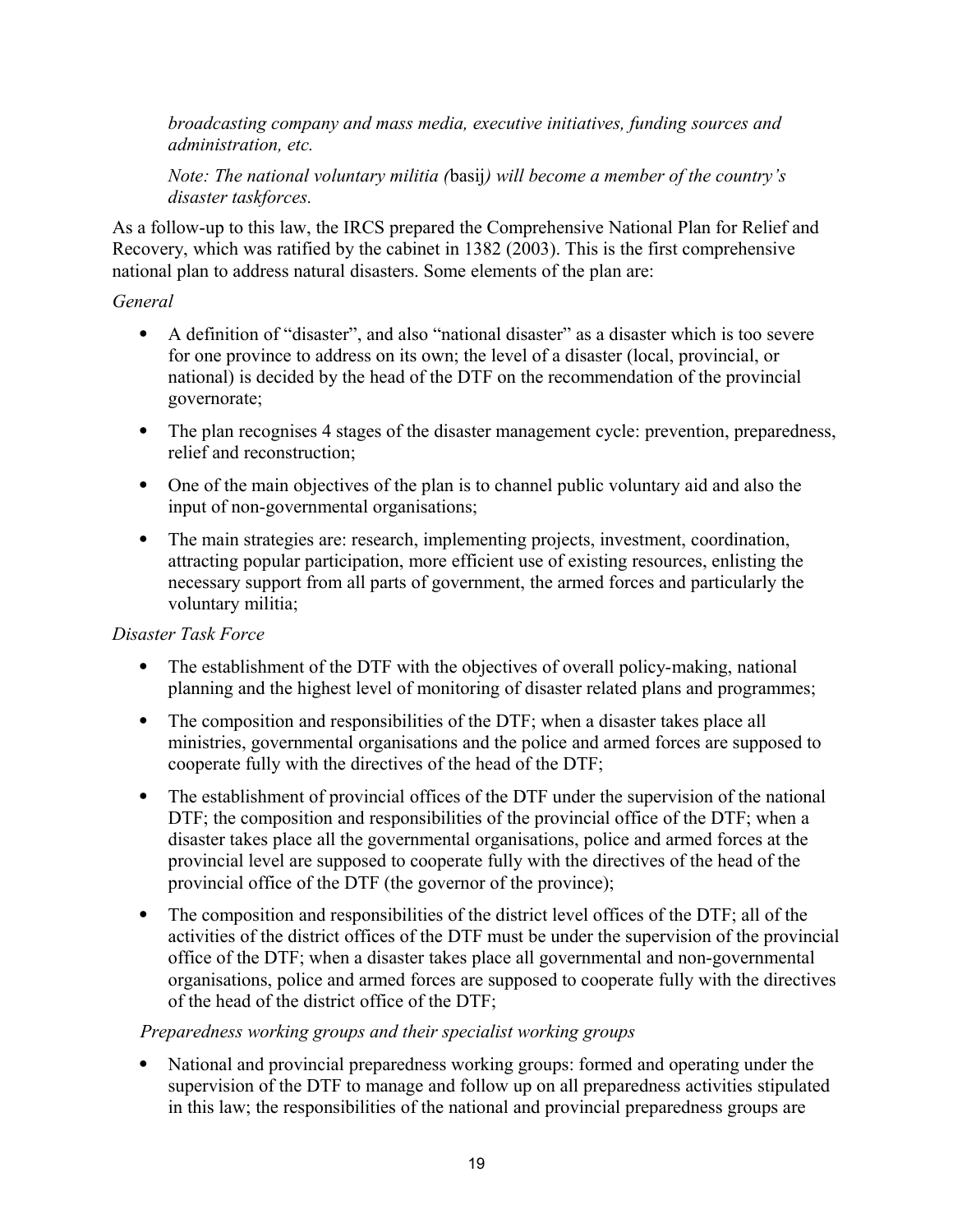broadly stated; the main responsibilities are the management and follow-up of all activities related to the preparedness stage of the disaster management cycle;

- The national preparedness working group will be assisted by 3 clusters of specialist working groups: the operations specialist working groups, the prevention and risk management specialist working groups, and the education specialist working groups; the responsibilities of the 3 clusters of specialist working groups are broadly defined;
- Certain ministries and organisations have the added responsibility of cooperating with the DTF to improve awareness of disasters and to prepare for them through education; the role of each ministry in terms of educational activities for disasters is stipulated;
- The operations specialist working groups are composed of the following 12 specialist working groups on rescue and relief; health, transportation, communications, fuel supplies, security and police, management of water, sewage and electricity, housing, agricultural and animal husbandry and industry and mines. Each of the 12 specialist groups is headed by a ministry or other relevant governmental organisation;
- The prevention and risk management specialist working groups are composed of the following 6 specialist working groups on earthquakes and tremors, pests, plant diseases and frost, drought and rangeland rehabilitation, floods, air pollution, and climatic/atmospheric disasters (such as hail). Each of the 6 specialist groups is headed by a ministry or other relevant governmental organisation;
- The education specialist working groups are composed of the following 5 specialist working groups on public education, specialist education, education in schools, education through mass media, and education in the state broadcasting company. Each of the 5 specialist groups is headed by a ministry or other relevant governmental organisation;
- The responsibilities of these 23 specialist working groups must be defined by the head of each working group and ratified by the DTF and the national preparedness working group;
- The specialists working groups members are nominated by the leader of the national working group and approved by the DTF and they must each meet once every 2 months;
- The operations specialist working groups will also be established at the provincial level under the overall supervision of the national working group;
- Risk management working groups will be established in each province if needed. The need and the members of the groups will be decided by the provincial preparedness working group;
- The head of the DTF at the departmental level can call for the establishment of any specialist working groups at that level as needed;
- The relief and rescue specialist working groups will be headed by IRCS;

### *Budget and donations*

 All help and assistance from non-governmental sectors (both national and international) shall be received and distributed by IRCS. All help and assistance from governmental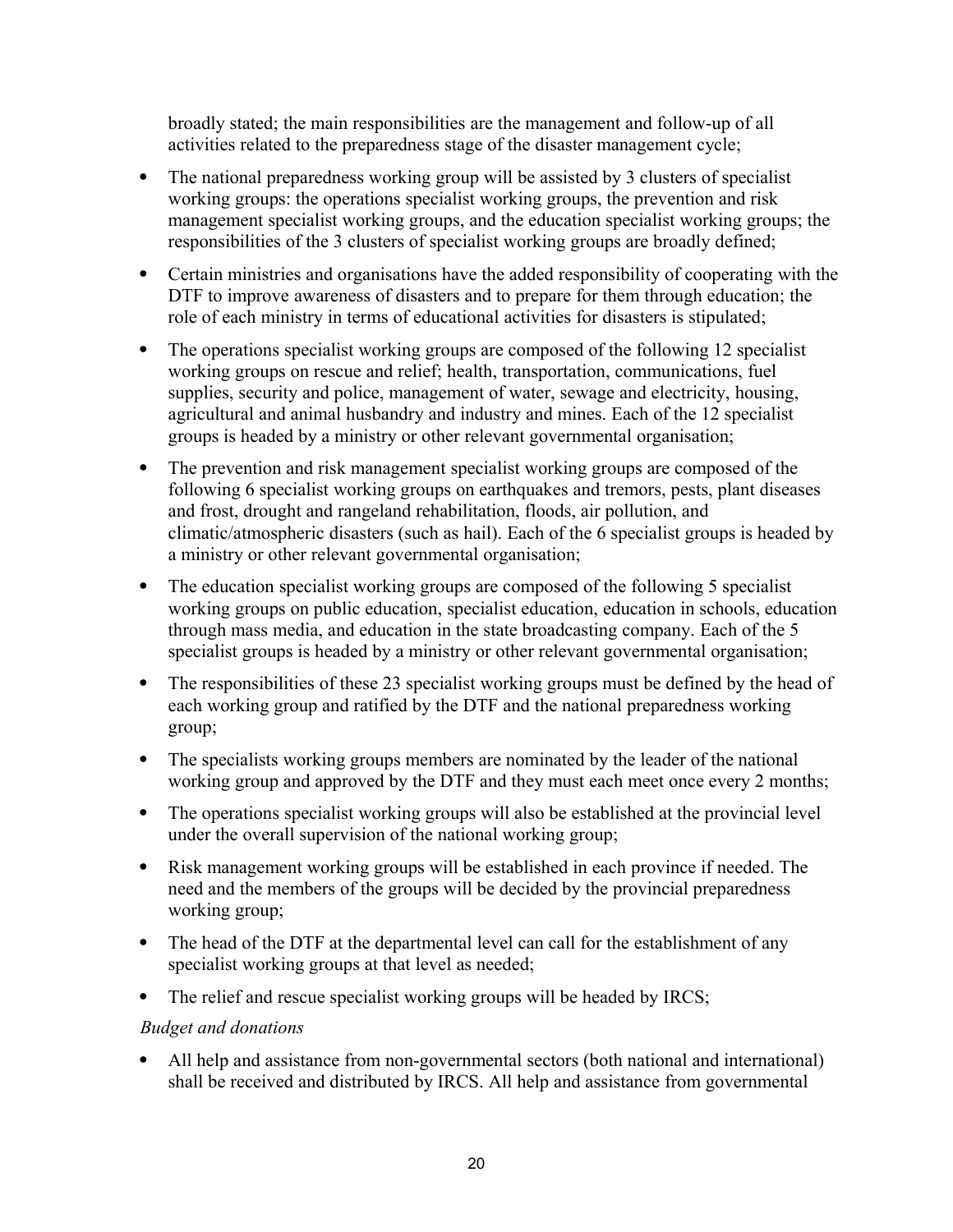sectors (both national and international) shall be received and distributed by DTF. The receipt and distribution of assistance by any other organisations is banned;

- The MPO is responsible for including in the national annual budget a budget line for the various stages of disaster management in the country. This budget will be handed over to DTF which will distribute it based on its own policies, strategies and perceived needs;
- The provincial councils for planning and development must dedicate a part of their annual budget to the various activities related to the 4 stages of the disaster management cycle and this will be spent on the advice of the provincial DTF;
- All provincial departments and organisations must put all of their resources at the disposal of the provincial DTF as needed when a natural disaster occurs;

#### *Insurance*

- The secretariat of the DTF, along with the national insurance company of Iran, is responsible for extending the coverage of insurance against natural disasters throughout the country;
- The Ministry of Economic and Financial Affairs is responsible for extending insurance coverage to at least 50% of all residential and commercial enterprises by the end of 1383 (March 2005) and for creating the possibility of making insurance coverage against natural disasters mandatory throughout the country by the end of 1388 (March 2010);
- The responsibility of extending insurance to all agriculture and livestock herding will be the responsibility of the Ministry of Agriculture and Rural Development according to the law of insurance fund for agricultural products of 1362 (1983).

The draft of the fourth development plan has been prepared and is currently awaiting discussion and approval by the new parliament, which was elected in February 2004. Presumably the Comprehensive National Plan for Relief and Rescue which is now in place contains all government policy on disaster management; therefore the draft does not have any articles or sections dealing specifically with natural disasters. However, there are some relevant paragraphs, which indicate that in spite of having the national plan, the government wants to highlight some issues, particularly earthquakes. For instance, the draft plan calls for:

- Improvement of buildings throughout the country to make them resistant to earthquakes;
- Improved organisational structure and management of weather data collections networks and improved national and international networking;
- Several articles are dedicated to the issue of reforming the governance system in the country and facilitating the participation of civil society; these are presented in the section on recommendations for the  $4<sup>th</sup>$  development plan regarding civil society;
- A foreign currency account is to be created for the excess earnings from oil and gas revenues relative to annual expected revenues and is to be spent on strengthening certain areas of the economy; at least 10% of these funds dedicated for the non-governmental sector will be given to the Agricultural Bank for distribution to the agricultural nongovernmental sector;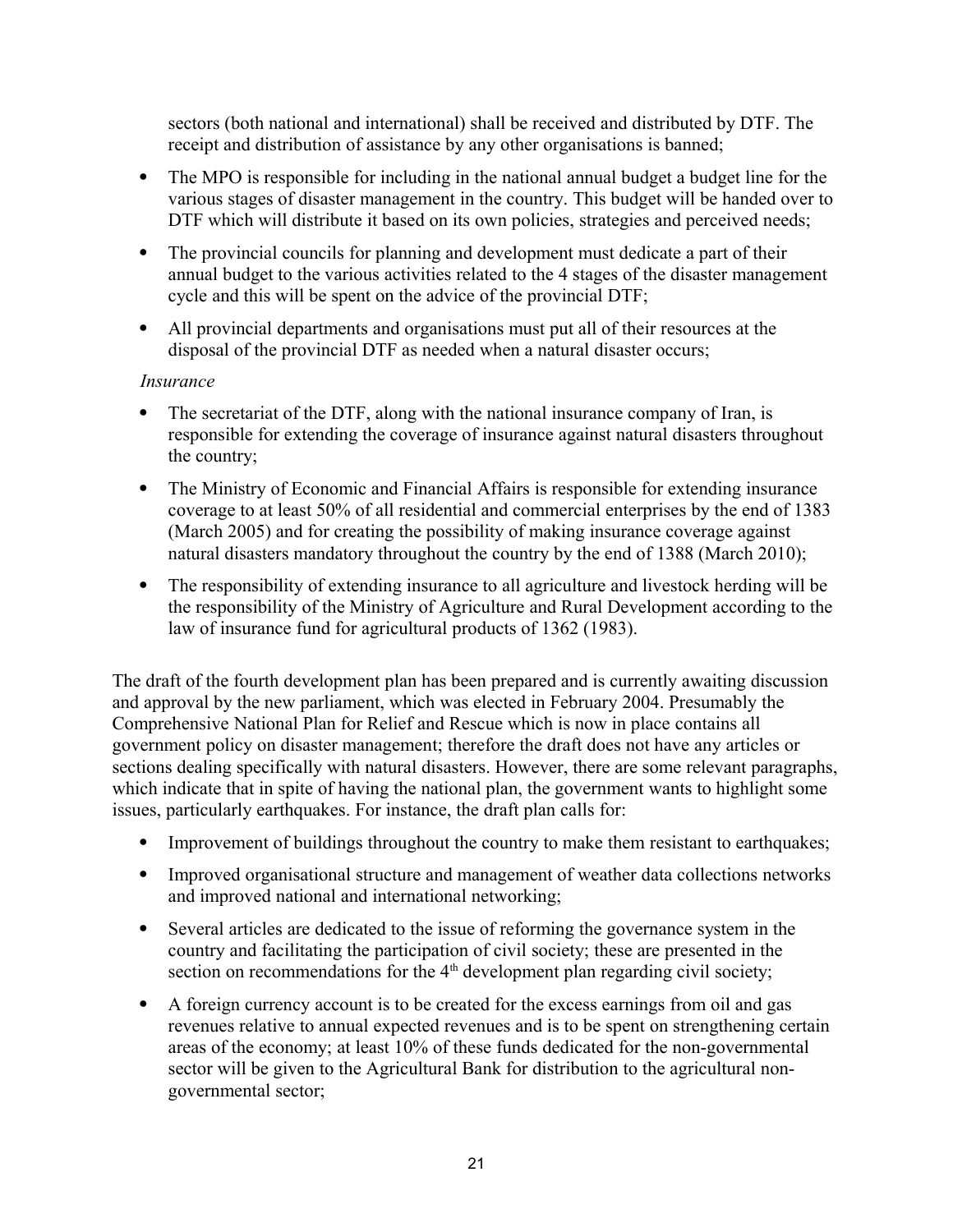- One of the objectives for rural development is the sedentarisation of at least 50% of the country's nomadic pastoralist population; and,
- Calls for the continuation of the livestock and range equilibrium plan.

Besides the content of the development plans, it is also important to examine their past performance. In general, many of the programmes in each of the plans have not been implemented. According to the 1999 UNDP Human Development Report for Iran, Iran lacks the executive, technical and information capacity required for the full successful implementation of the plans.

A recent civil society assessment of the reasons for lack of implementation of environmental laws (including the policies of the 5-year development plans) pointed to the following factors:

- *Weakness of civil society institutions;*
- *Lack of responsiveness of many government agencies;*
- *The tradition of vertical, non-participatory and paternalistic style of governance in the country;*
- *The prolonged war with Iraq, which further weakened participatory government in the country, due to the requirement of a regimented and controlled society that happens in most countries at war;*
- *Weakening of capacities in the public sector due to a brain drain as a result of poor pay, and the lack of ability to take advantage of trained and competent personnel. The struggle of the years since the revolution for ideological purity often also pushes many competent technocrats out of the public sector;*
- *The creeping corruption that has been talked about by both civil society and very high level authorities, which is due to the inordinate role of the state in policy and operational spheres, to the lack of transparency and accountability of the government, and to the tremendous economic poverty that has beset the country.*

# <span id="page-21-0"></span>**The Koohi Sub-tribe and the drought of 1999-2001**

According to the Fars Metrological Department, in 1999 the northern parts of the province of Fars received about half of the long-term average annual precipitation. In the central parts of the province there was 80-90% less precipitation than normal and in the southern parts 100% less than normal. The average annual rainfall for the entire province is 300 mm. During the drought, the average temperature was 1-2 degrees centigrade greater than the long-term average during the spring and summer, and during autumn and winter about 0-1 degrees centigrade greater.

In 2000 most areas of the province received more precipitation than the year before, but still only about 50-70% of their long-term annual average. In 1380 (2001) the average annual rainfall for Eqlid (located in the summering grounds of the Koohi) was 444.3 mm and for Firoozabad (located near their wintering grounds) it was 104.5 mm.

The total annual precipitation for 5 rainfall stations in the province of Fars for 1961-2000 is presented in Annex 3. The following tables from the Iran Meteorological Organisation show various precipitation patterns for the province.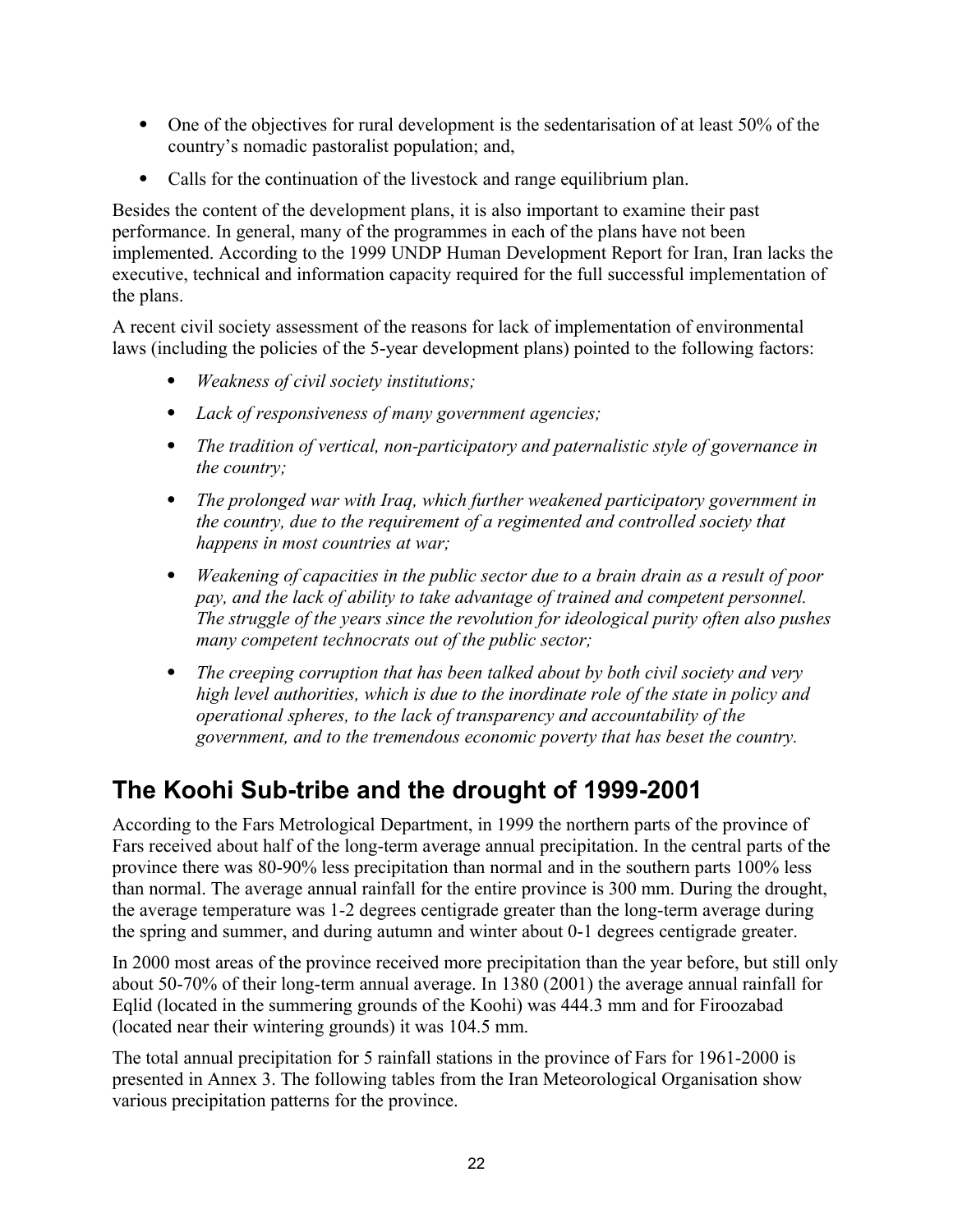

**Figure 3 Average annual normal precipitation levels (mm)**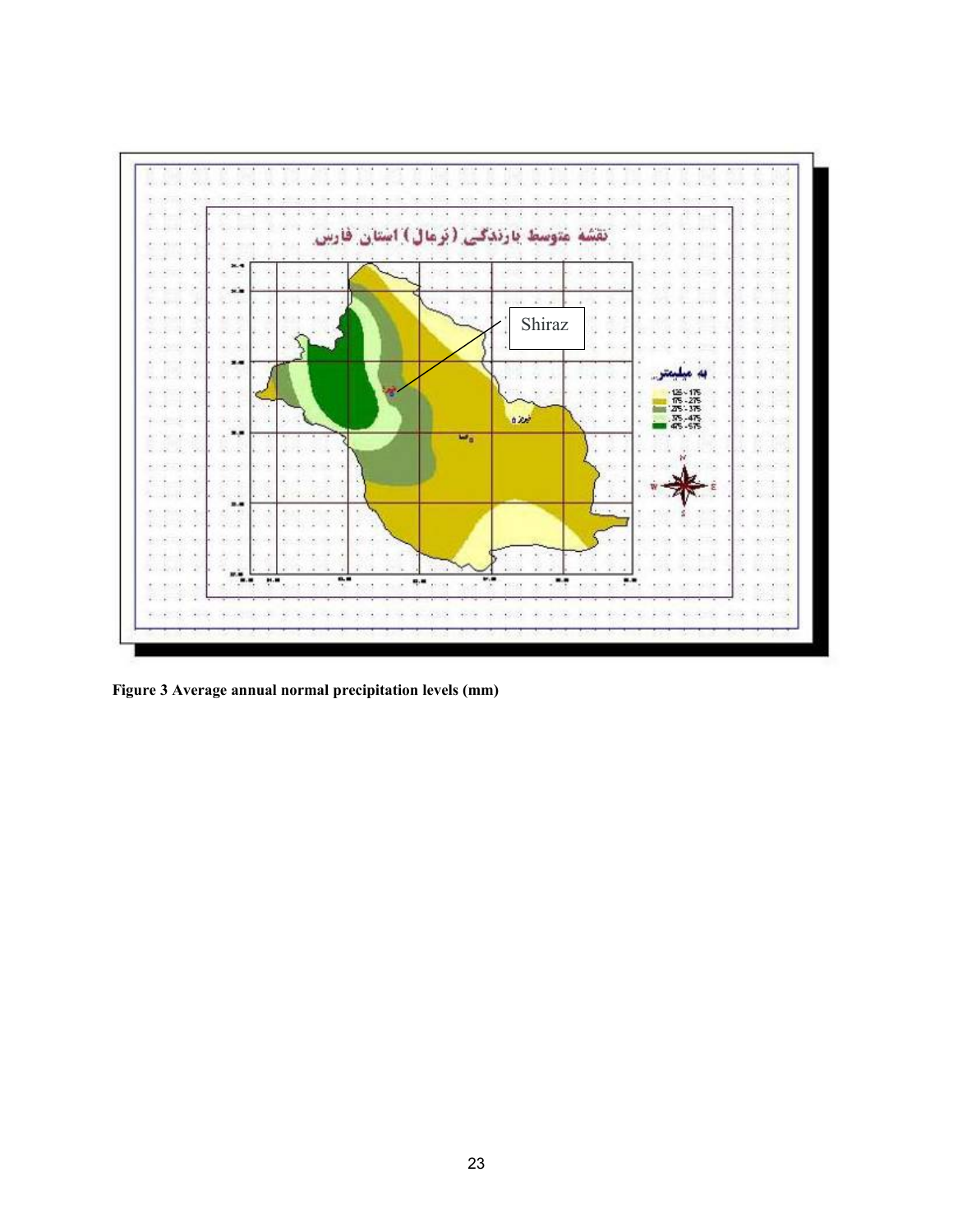

**Figure 4 Annual rainfall in Fars Province, 1999-2000 (mm)**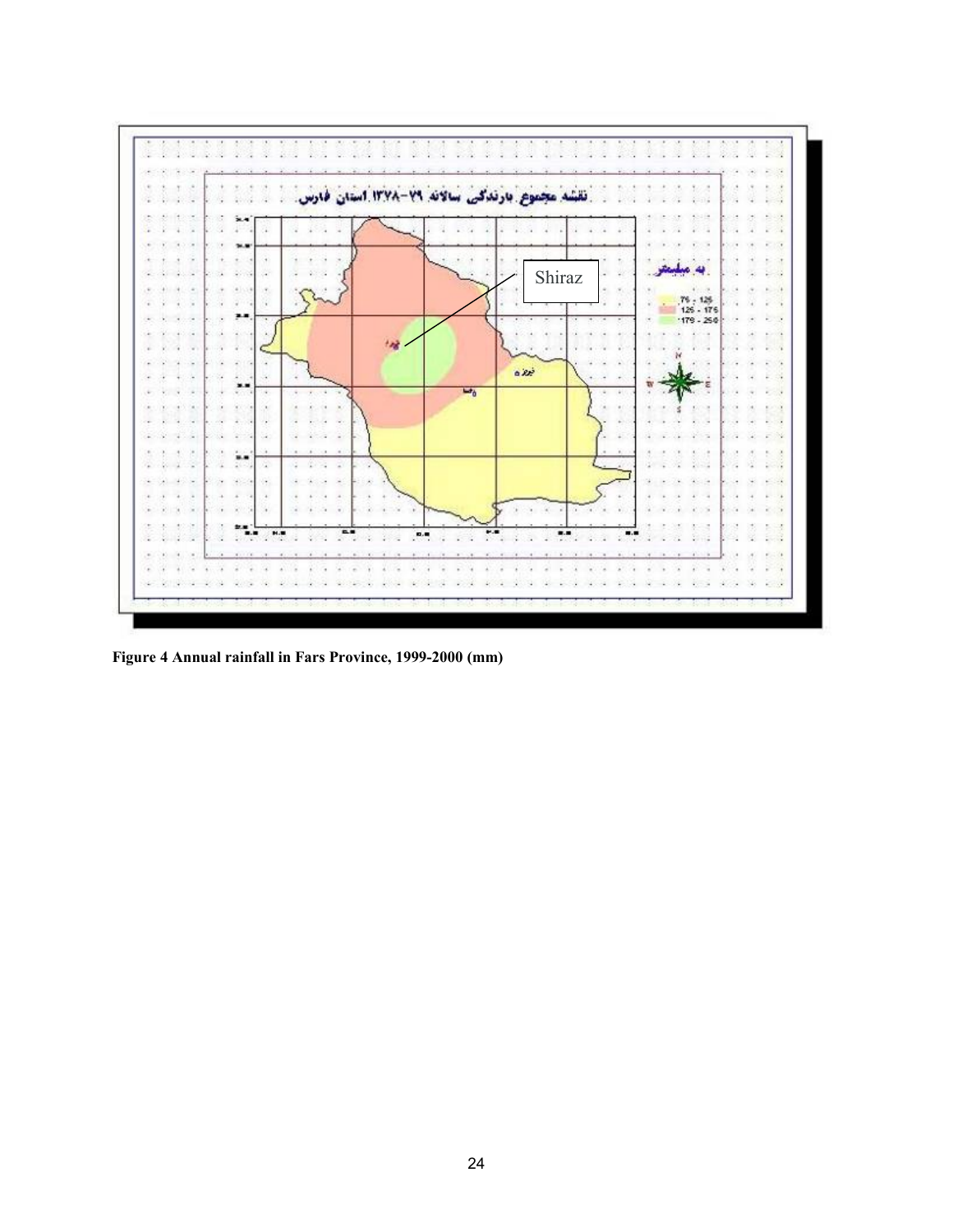

**Figure 5 Severity of drought in Fars, 1999-2000 (pink area represents very severe drought and orange area represents severe drought)**

Most of the information in this section is drawn from a workshop held with the Koohi Sub-tribe in their summering grounds near Eqlid in the summer of 2003. The workshop was held in Turkish, the language of the Qashqai. About 50 members of the Sub-tribe participated in the discussion, including all members of the Council of the Sub-tribe of Koohi Migratory Nomads for Sustainable Livelihoods. Supplementary information was gathered through smaller group interviews with members of the Council and some written sources.

The Koohi reported that they had lived through droughts of varying degrees of severity every 4 to 11 years for the past 40 years. However although they were clearly no strangers to drought, they emphasised that the frequency, severity and particularly the impact of drought on their livelihoods had been increasing over this period.

### <span id="page-24-0"></span>*Impact of the drought on livelihoods*

Drought is one of the most important determinants of the quality of life for nomads. As with all droughts the drought of 1999-2001 essentially served to intensify the pressures that pastoralists face even in non-drought years. Currently, the most important pressures they face are: coping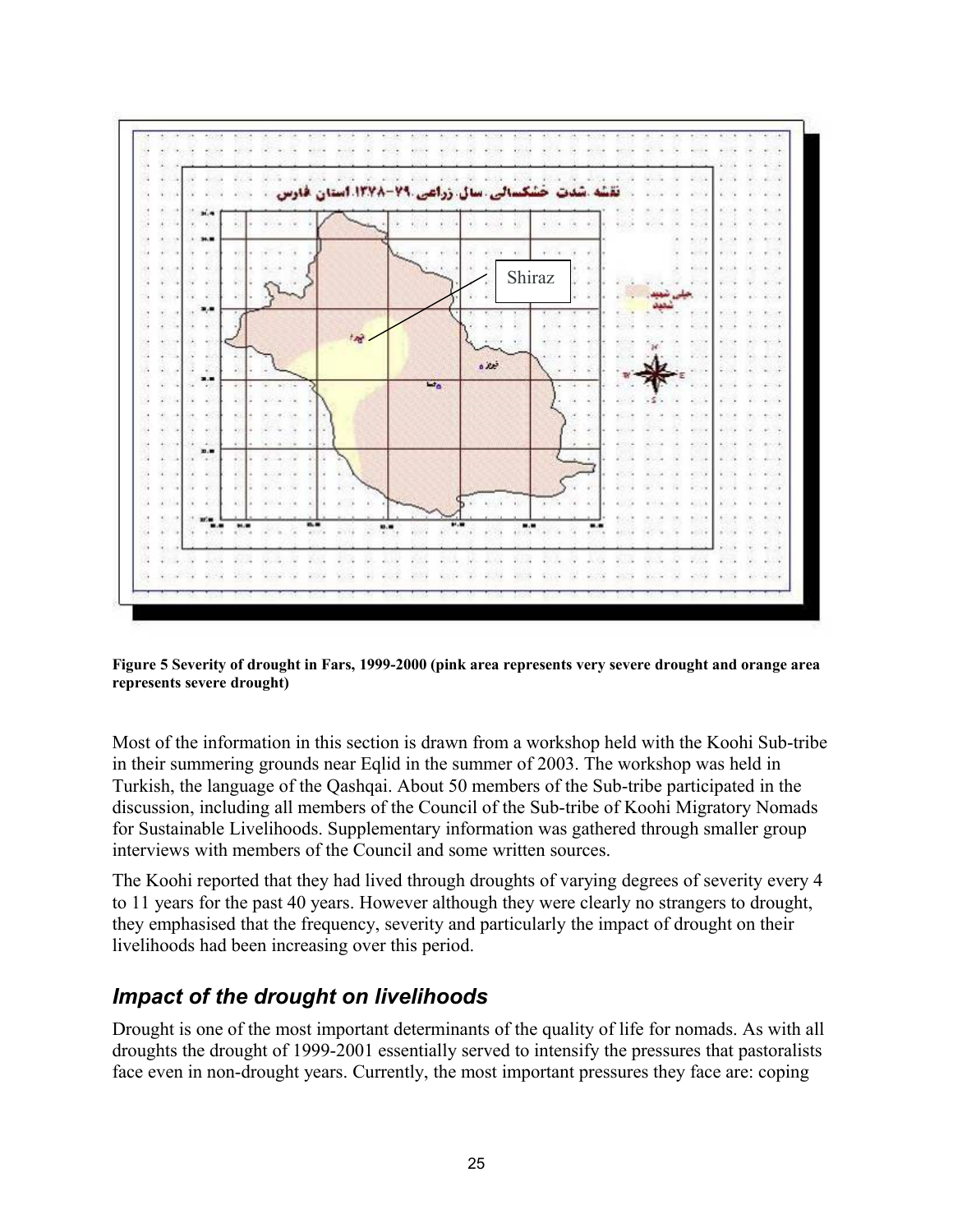with less land and living with greater costs. It is clear that their main problem is access to grazing land and this is not exclusive to drought years.

*The entire Sub-tribe now has only 35,000 heads of livestock and we are under continuing pressure to sell them. My father had 1,500 sheep and I only have 300 left. The land that we have is not even enough to sustain this reduced number because farmers are continuously taking our land.* 

*We don't have enough land and so are forced to sell our animals.*

Drought leads to a downward spiral of debt and poverty culminating in the most extreme cases in the sale of a family's entire herd (the source of pastoralists' wealth) at low prices and their permanent settlement in villages and towns. According to their own rough estimates, on average about 10% of the Koohi settle in villages, towns and cities each year, however they stress that in some years there is no sedentarisation.

#### *In drought years the supply of animals goes up and demand goes down so we are forced to sell a sheep for a fifth or sixth of the price that we know it is worth.*

Another cost burden is the cost of fodder. As their access to rangelands becomes more limited, and the available land is increasingly degraded, pastoralists are forced to buy fodder for their animals. During the drought, in some cases the Koohi bought fodder in the summering grounds and transported them to the wintering grounds by truck, otherwise they would have been forced to buy fodder from merchants in Farashband (a town near the wintering grounds) at high prices. The most important fodder that they purchase is barley but alfalfa, corn, by-product of turnip sugar factories, hay (from beans, chick peas and lentils) are also important. Lastly there is some use of a concentrated feed which is made from a mix of corn and chemical fertiliser.

*Buying fodder and renting land are our two greatest costs. We have to borrow money to buy the fodder and then when it's time to repay we have to pay interest and we get stuck in a loop of debt. We are then forced to take our children out of school.* 

The situation is not the same for all Sub-tribe members because grazing permits are granted on an individual basis and individual circumstances differ. The situation seems to be worse in the wintering grounds than the summering grounds. On average, about 50% of the Qashqai do not have grazing permits for wintering grounds.

#### *The most vulnerable people are those who do not have grazing permits for the wintering grounds because they have to pay rent for land and buy fodder.*

Therefore drought leads to increased cost (especially fodder) and decreased revenues (because of falling livestock prices) so it pushes pastoralists further towards debt. The drought— or any other external pressure— simply intensifies existing burdens. The most extreme impact on livelihoods is sedentarisation: permanently abandoning pastoral livelihoods for other livelihood systems such as farming or trading. Sedentarisation is a much more common result of drought than it used to be (see section on the historical comparison of the drought management cycle, below, for more details). In some cases families become sedentary temporarily during the drought when there is not enough water and vegetation and then they begin migrating again when the drought is over.

When asked how some members managed to continue migrating despite the droughts and other pressures they responded, "We are taking our last breaths". Some say that they have stayed because they don't know how to live any other way, but making ends meet is difficult.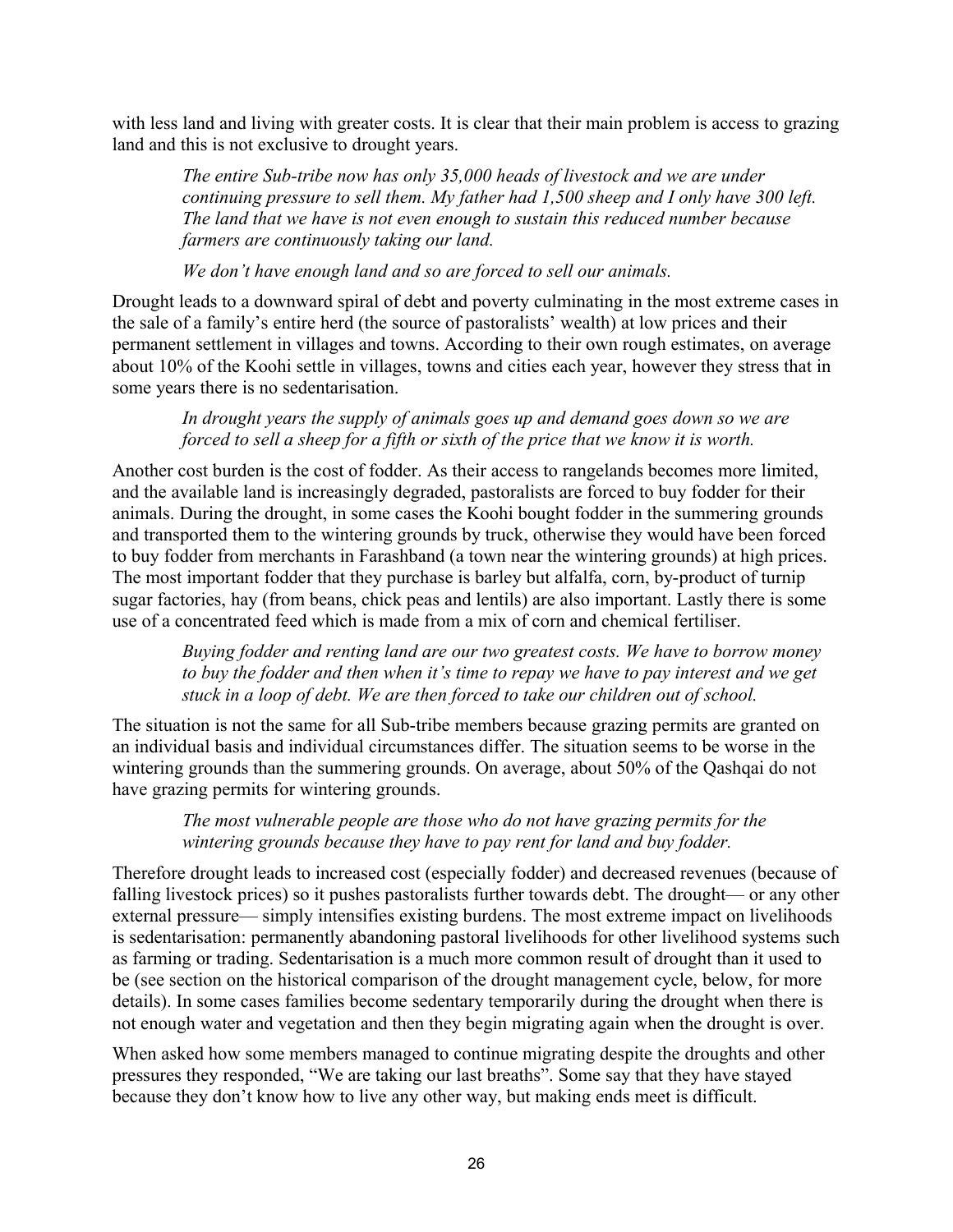*Those that have continued migrating are mostly in debt. Even if they wanted to, they could not repay their loans to the bank.* 

A few pastoralists (mostly the youth) are even forced into illegal but more lucrative lines of work such as trafficking. In some cases pastoralists cut back on their own food to buy fodder for their animals.

Social and cultural reasons are also impacting to decrease the numbers of pastoralists who continue to migrate and make their living from herding livestock.

> *The younger generation have gone to school and are literate. They are no longer willing to make their livelihood as pastoralists. It's clear that the number of migrating pastoralists will continue to decrease.*

Finally, the drought acts to increase conflict in the community: people are forced to compete even more than usual for scarce resources and this leads to conflict. There are no incentives for cooperation because rewards and punishments are handed down to individuals and not the community as a whole.

# <span id="page-26-0"></span>*Action taken by relevant organisations to support the Sub-tribe*

The organisations that pastoralists have turned to for support in recent years are governmental or para-governmental organisations. Most important among these are FARO and ONPA. Other organisations such as the Disaster Task Force and IRCS were basically unknown to them. None of these organisations is seen to be giving even the minimum of support they need. Their two main complaints against the government were their pro-sedentary policies and allegations of corruption.

One of the main forms of support for rural communities after a natural disaster is government loans but pastoralists themselves say that the loan schemes are riddled with corruption and are also very bureaucratic. It is clear that with the current limitations pastoralists do not see these loans as a viable solution.

*After the recent drought, the* Majlis *[parliament] approved banks loans for farmers and pastoralists, but the loans were only received by people with connections and influence.*

*If there are any loans to be had, the head of the Ministry of Agriculture and Rural Development announces it to the rural communities and farmers. If the loans are specifically for pastoralists then the rural folk bribe someone in the loan office, then they find someone with a grazing permit to use his license to get the loan. They pay both parties off to get the loan. In fact, unless civil servants receive a bribe they don't do anything! No one has ever received a loan without handing out a bribe.* 

*We know that the government gives grants to each province for pastoralists. But instead of pastoralists receiving the funds directly, it's the ONPA that receives those grants. I don't know how they spend them.* 

*The government doesn't really help and even if they offer a small loan this usually involves a very bureaucratic process.*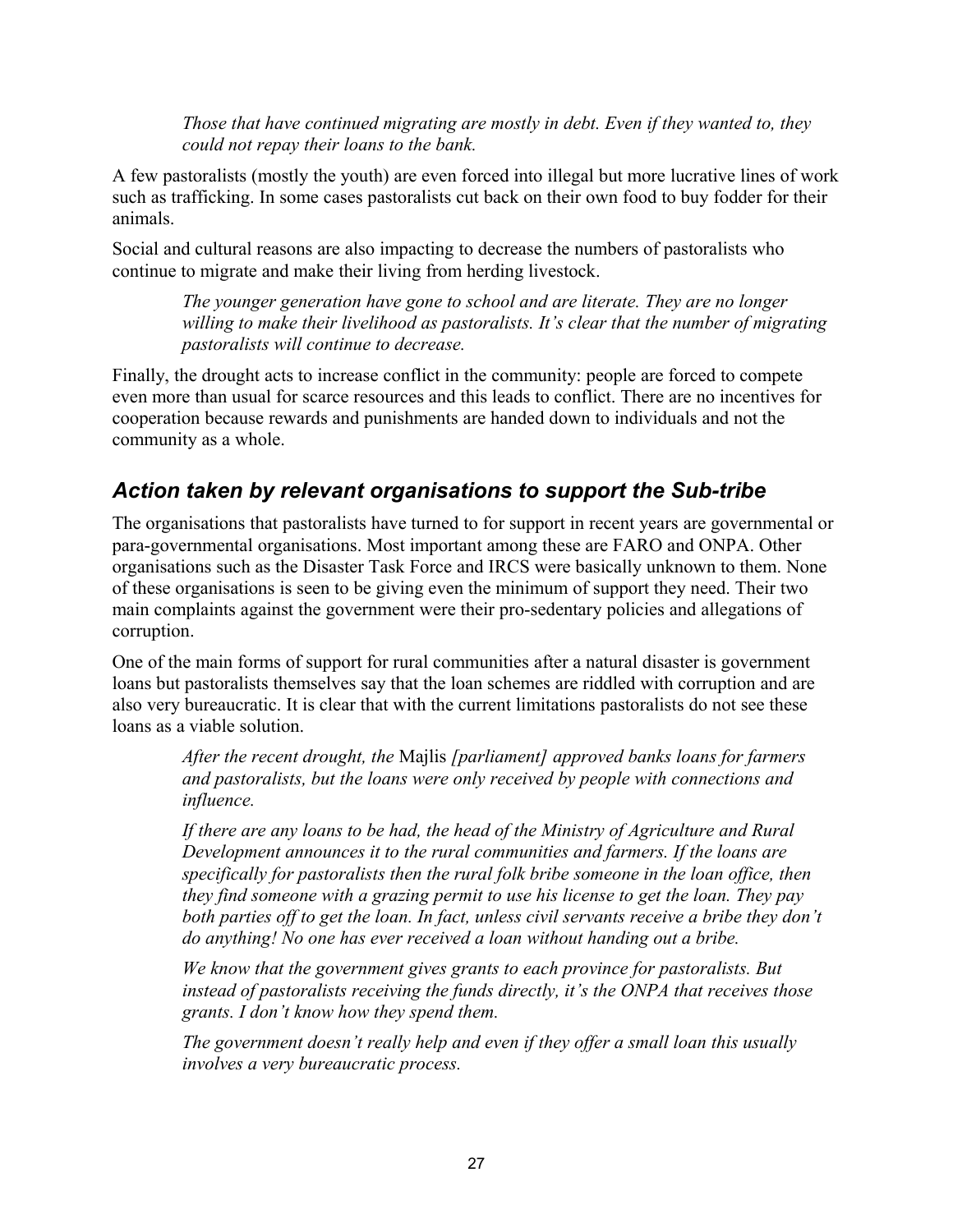Corruption was also mentioned in relation to state provisions of fodder. Pastoralists questioned why fodder provided by the government was being sold to them at *market* prices: if fodder merchants were making a profit at market prices then why was the government selling fodder at for-profit market prices and furthermore, what was it doing with that profit?

*The government was offering us fodder at the same price as the fodder merchants – so there is no difference between the government and a business! We prefer to buy from the merchants because it is a much simpler process. Even if we have to pay back in instalments with an interest rate we prefer to do business with the merchants.* 

The pastoralists' cooperatives<sup>[4](#page-27-0)</sup> are another organisation that could help during disasters, but they were also accused of corruption. There is a clear lack of trust in the cooperatives— whether in drought or non-drought years. They say that the cooperatives essentially act as profit-making businesses.

*The cooperatives don't do anything special during a drought. The only thing they usually do for us is to sell the subsidised supplies that we are all entitled to according to the government's ration system. On the one hand we're happy to receive subsidised sugar and flour, but on the other we don't know what they are doing with the profits of the cooperative. The cooperatives are just like any other business – they make a profit for themselves – the only difference is that their goods are more expensive than the regular shops. The cooperative sells a tent for 2.8 million rials that you can buy in a regular shop for 800,000 rials. They sell barley that is normally 1,000 rials per kilo for 1,800 rials. We're forced to buy from the cooperative because it allows us to pay in instalments and we don't have enough money to pay in one instalment.* 

With respect to specific emergency-related government interventions, the pastoralists had less direct experience of government programmes. They had never heard of the Disaster Task Force and when asked about non-financial support they mentioned the activities of the Red Crescent, but also spoke of corruption.

*I remember there was a storm a few years ago and the Red Crescent Society brought some tents— supposedly for us. Well, the trucks never reached us— they stopped in Farashband and the tents were sold there for 2 million rials each.* 

To understand the action taken by government organisations during a drought it is important to understand how they support pastoralists in general during *non-drought* years. The members of the Sub-tribe see the government as essentially working against them, favouring settled communities— especially farmers— and adopting policies that directly or indirectly lead them to sedentarisation themselves. They see FARO as their main antagonist and the ONPA as being too weak to support them.

*FARO wants to destroy us. They don't even try to cover it up. They want to take all our lands from us. Pastoralists have no supporters.*

*No one gives us any answers– not the police, not the judiciary, not our members of parliament. The people who we rely on for help are usually on the side of the villagers or come from the villages themselves so we are always losing.*

<span id="page-27-0"></span><sup>4</sup> Cooperatives in Iran are established in rural and pastoral areas by the government. The cooperatives are governed by the law of cooperatives and the Ministry of Cooperatives and are based on an imported Danish model. Members of the boards of cooperatives are appointed by government.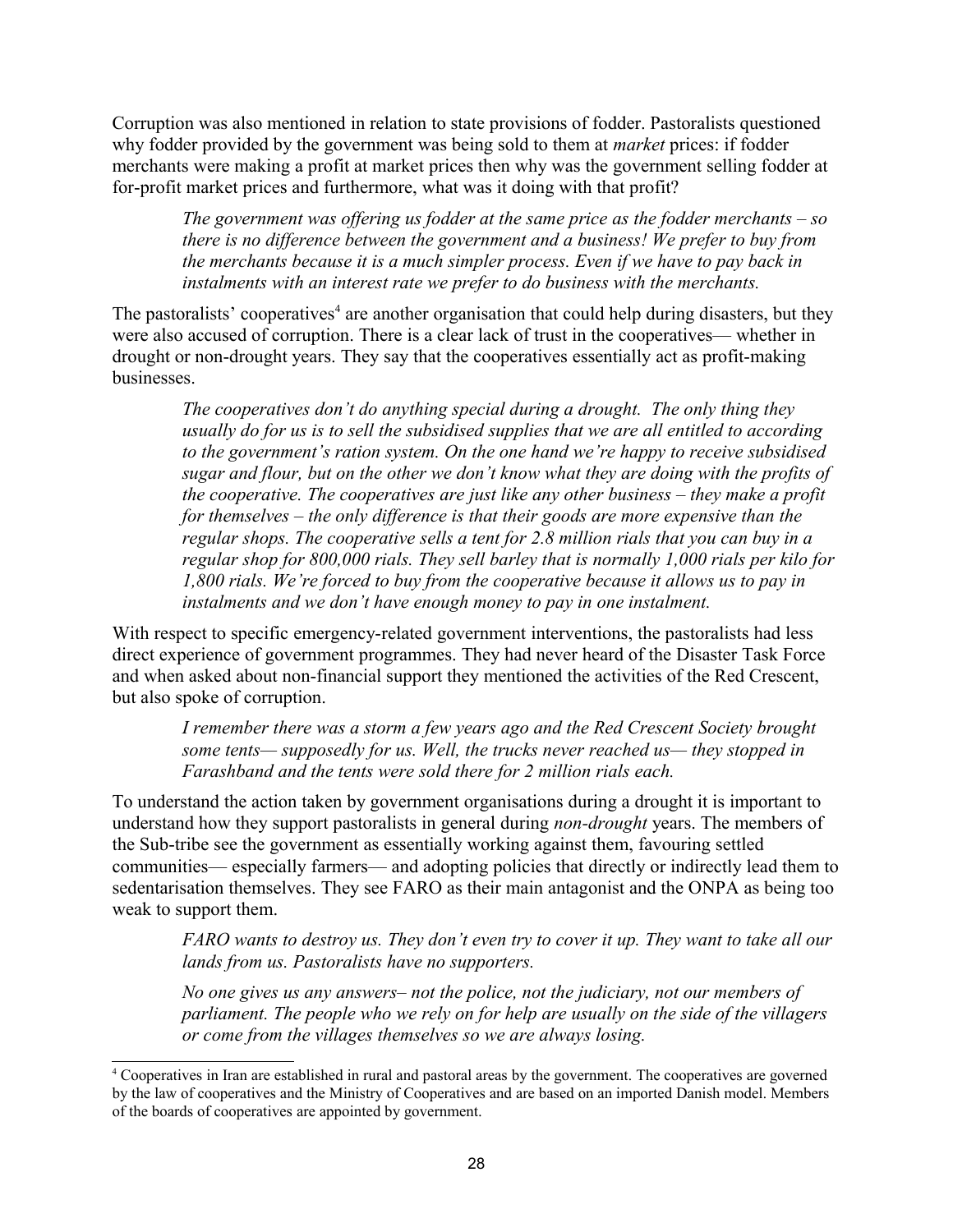*Who is responsible? No one accepts responsibility for pastoralists. So far, no one has been concerned about them. The organisation that is supposed to be responsible for pastoralists is the ONPA but it doesn't have enough power. It has to do whatever the Ministry of Agriculture orders it to do. There is not one single independent supporter of the entire pastoralist populations of Iran.* 

The government is widely criticized by pastoralists as taking every opportunity to appropriate their last remaining lands for agriculture by settled rural communities.

*To sum it up: there is no such thing as help or support for pastoralists because of drought or other natural disasters. I don't know—maybe they help other tribes and not ours—but I would warrant that other tribes are worse off than we are. I think all the relief must be geared towards the farmers. This is a fact.*

They also say the government supports farmers in other ways without extending the same support to them.

> *Farmers have a guaranteed price for their crops [the government guarantees prices on certain key crops for farmers] but we don't have guaranteed prices for our livestock even though we are important livestock producers in this country.*

# <span id="page-28-0"></span>*Tribal expertise/knowledge and the disaster management cycle*

Traditional knowledge related to drought management is part of the vast body of traditional knowledge related to natural resource management. The development and application of this knowledge relied heavily on the social organisation of the tribes with each member playing a role according to their position in the pastoral organisation.

Pastoralists divide their traditional drought-related activities into two main groups: activities before the disaster and activities after the disaster (roughly comparable to preparedness and relief and rehabilitation). Preparedness activities were led by a variety of mechanisms for drought prediction. Drought was predicted in a number of ways. The most common early warning system was based on observation of weather patterns.

*Usually around the first of Esfand [21 February] you can tell whether the year will bring a drought. It's just like the saying, "saali ke nekoost az bahaarash peydast" [a good year is heralded by a good spring].*

In addition to this simple prediction, the sub-tribes would send scouts (*peeshgharaavol*) to the ranges about 20 days before the planned day of the migration. These scouts were experts at assessing the condition of the grazing lands and would bring back news that allowed the tribe to adjust the date or duration of the migration if necessary to avoid the harshest impact of the drought— by delaying the date of migration or extending the time spent on the migratory routes pastoralists could decrease the amount of time they would stay in the wintering grounds and therefore ease their impact on the drought-stricken wintering grounds (droughts were more common in wintering than in summering grounds). Furthermore, even in non-drought years an early arrival at the wintering grounds would risk consumption of the vegetation before it had begun to seed. The scouts would also clearly stake out the grazing area of each tenthold in advance of their arrival in order to avoid conflicts later when they all arrived together. Scouting was therefore important in both drought and non-drought years by enabling pastoralists to estimate the best time to arrive at the grazing lands.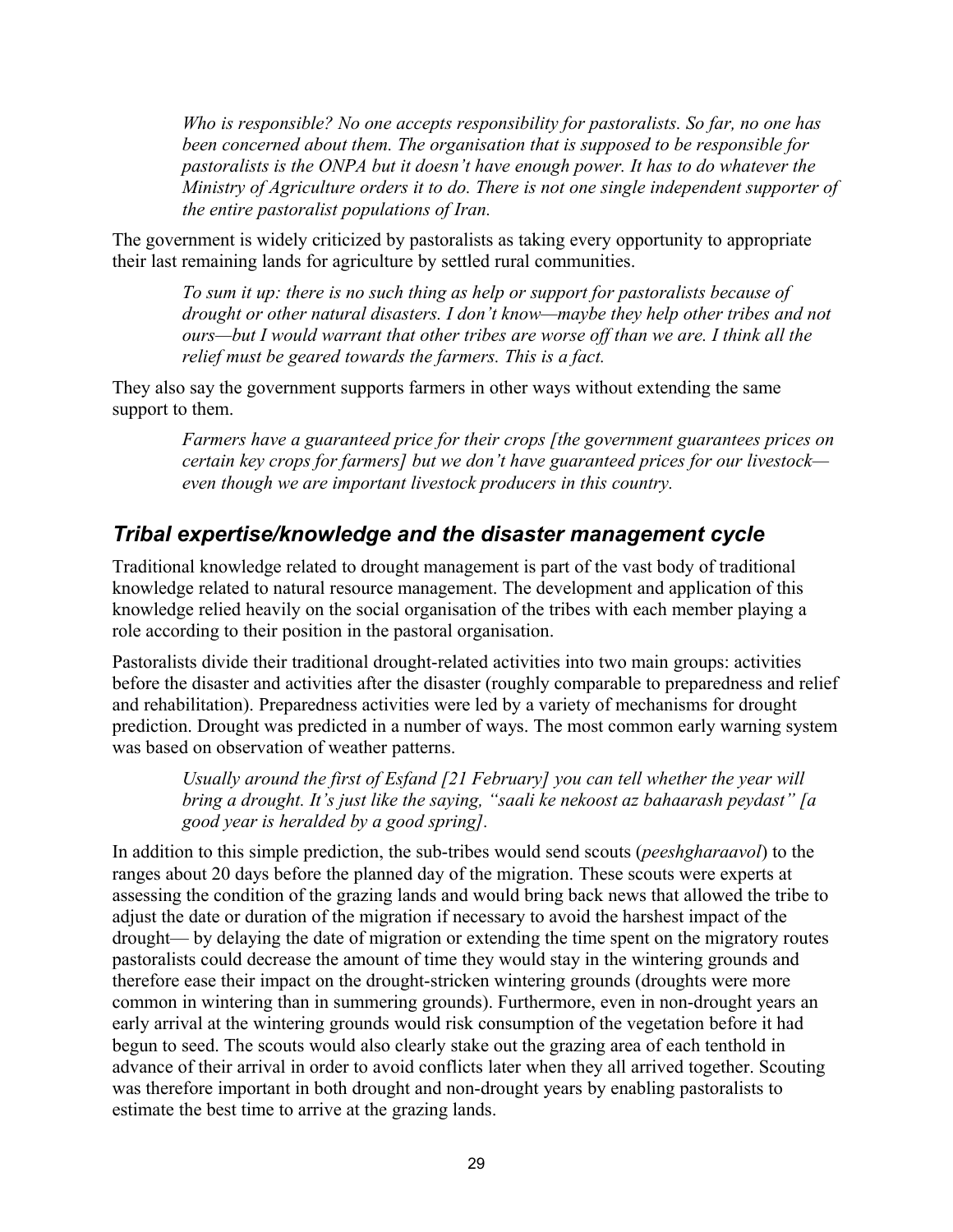One sub-tribe of the Qashqai Tribal Confederation, the *Hoolegooh*, who were known as *monnajem* (astronomers), were specialists in predicting the chances and duration of drought. They used their knowledge of vegetation patterns, wind patterns and cloud patterns to predict rainfall and drought. This allowed them to prepare themselves well in advance for any drought.

*Some of them are so expert that in the autumn they can predict a drought in the following year. They can even predict the time of rain during the day. They figure this out from the direction and patterns of the wind. For instance, based on the way the wind is blowing now they will tell you whether there will be rain in 5 months time.*

Emadi has detailed indigenous knowledge of rainfall patterns and preparation for drought among another branch of the Qashqai Tribal Confederation, the Ghareghani clan of the Ghareghanli subtribe which is a part of the Dare-Shori tribe.

*The knowledge and ability of nomads to predict drought and rain is reflected in the time spent observing and categorising the climate (winds, cloud, temperature and moisture), nature (flora and fauna), animal behaviour (seasonal bird migration, domestic animal behaviour) and also astrological coincidence. For instance, rain is classified in different ways according to its style, season and intensity.*

*The Ghareghani nomads are aware of the main characteristics of rainfall, and classify rainfall in different ways according to style, density, season, and associated events (thunder, lightning and storms etc.). The second important aspect of their awareness is their sophisticated definition for an optimum rainfall of pasture and farming in each particular situation. The third important aspect is that they change grazing routes and patterns according to rainfall.*

*In terms of the impact of the rainfall, Ghareghani say that rainfall has positive as well as negative impacts on both pasture and animal husbandry, but the best pattern is for rainfall to continue from middle autumn to late spring in the winter quarter, with enough snow in the summer quarter for the enrichment of natural springs.*

If a drought was predicted then pastoralists would try to avoid a heavy impact on their own livelihoods and on the environment by making adjustments in the timing and duration of their migration as indicated above. First, they would adjust the timing of the migration (in most cases it was the migration from the summering to wintering grounds that was affected because drought has been more common in the wintering grounds). In order to avoid facing drought pastoralists would start their migration later and thus spend less time than usual in the wintering grounds. Second, they would extend the duration of migration, also to arrive at the wintering grounds later. This enabled them to take advantage of the relatively good vegetation in the high mountains of the migration route and also arrive later at the drought-stricken wintering grounds. In some cases they would extend the migration period to as much as two months. If the migration route itself was also impacted by drought then they would move to higher pastures where there was better chance of rainfall and vegetation.

In addition to changes in migration patters, pastoralists also sold off some of their livestock in years when drought was predicted. Based on years of experience, pastoralists had developed expertise on assessing the number of livestock that a certain area could feed given the vegetation cover of that area. Therefore if they predicted that they had too many livestock given the vegetation cover they would sell some of their animals before setting off on migration.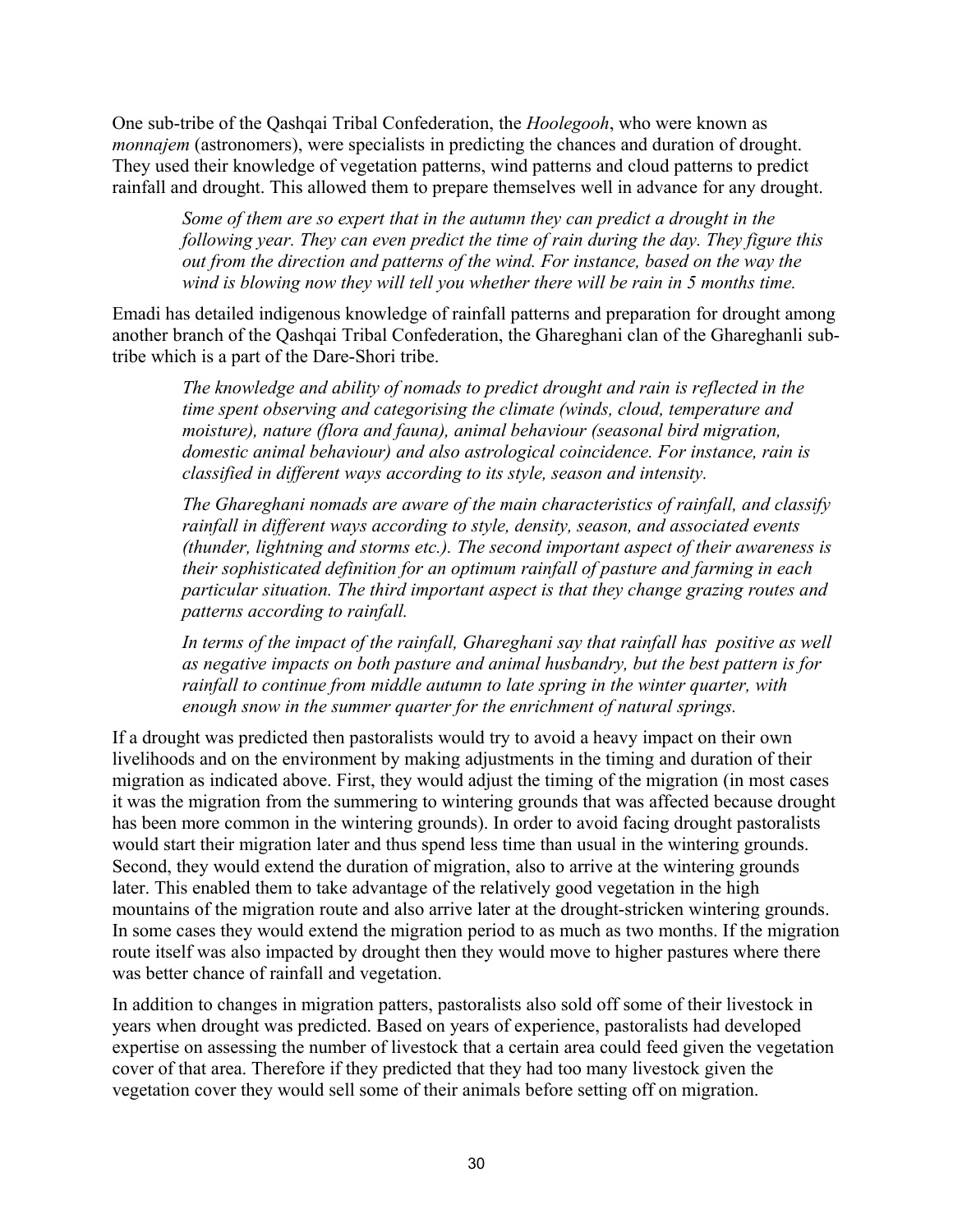Despite these efforts to prepare for a drought it was inevitable that some families were hit hard by drought. Rehabilitation efforts were driven by a sense of community identity and solidarity. To understand these efforts it is important to realise that traditionally the livestock of a sub-tribe was owned by a small proportion of tentholds while the remaining tentholds did not own livestock but worked as shepherds. The livestock owners were the leaders of the various levels of the pastoral organisation: the heads of the confederation, tribes, sub-tribes and clans. In some cases other families also owned sheep. In exchange for their labour the shepherding tentholds were provided a guaranteed livelihood and protection.

The most hard-hit tentholds would face bankruptcy (losing all their livestock) and would be forced to leave the tribe and settle in villages and cities. However, the collective sense of identity and honour made it unthinkable for the rest of the sub-tribe to consider losing one of their own due to bankruptcy. Therefore if any livestock-owning tenthold's livelihood was hit hard by the drought those who were still relatively well off would support them. This support was given in the following ways:

- *Gifts/grants*: The head of the pastoral organisation would take the initiative to collect gifts in the form of livestock, fodder or funds from members of the tribe depending on their ability to make a contribution for the affected tenthold(s).
- *Loans*: Loans were given in the form of livestock and were based on a negotiated agreement. A certain number of livestock were loaned to the bankrupt tenthold for a certain period of time (usually 5 years). The family receiving the loan would take care of the new herd and propagate them. After the period was over the family who had given the loan would take back the original number of livestock that they had loaned in addition to half of the new herd. This system was known as *nim soudi*. For example, a family who had lost everything in a drought would receive a loan of 20 sheep on a 5-year term. After the five years the family has 100 sheep. They would return the 20 loaned sheep and also half of the remaining number, i.e. 40. In some cases the new herd would simply be divided half-half. This mechanism no longer exists on the same scale as in the past; in some cases it operates only when the families are very closely related to each other.

Some tribes have developed breeds of livestock that are particularly well suited to arid conditions and have a good chance of surviving drought. A recent article by CENESTA in *Seedling* magazine details the experiences of some of these pastoralists in their own words.

*The traditional breeds make do with whatever plants and shrubs are available, whereas the new breeds only graze on the best shrubs. When those are finished we have to buy feed for them. The new breeds are not well-suited to their environments – we all know that they are not as resistant to cold and drought as the traditional ones.*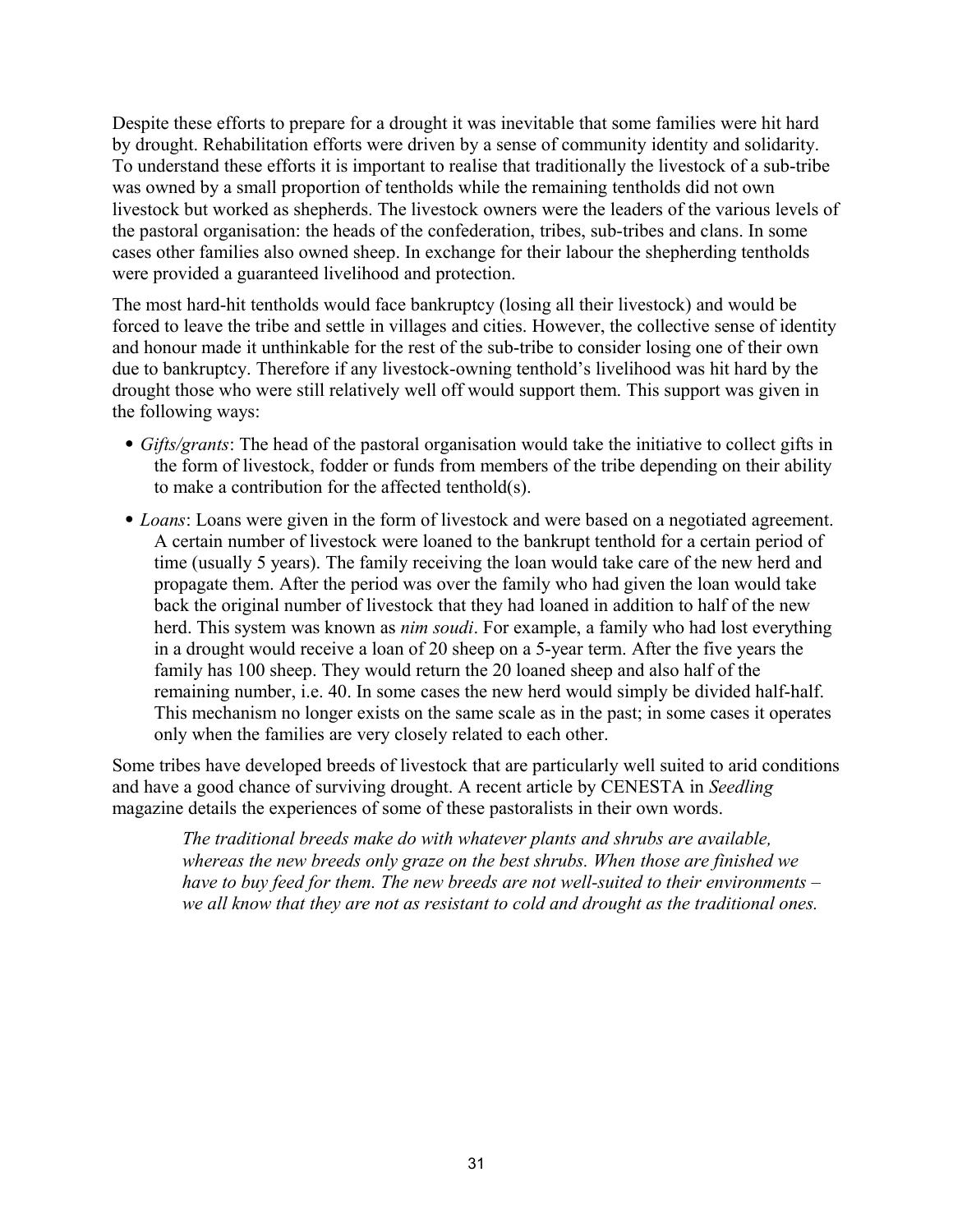

**Figure 6 Traditional pool used for collecting water for herds, made by digging a pit to collect rain water (wintering grounds of the Koohi Sub-tribe)**

The Qashqai and other pastoralists have also developed systems for rehabilitating rangelands and improving vegetation. For instance, they have developed a system of planting seeds of wild plants along the migration route (small bags filled with seeds were carried around the necks of sheep and goats and the seeds would spill out of small holes in the bag as the herds migrated across the mountains), assessing the number of livestock that a rangeland could carry in any given season and adjusting their numbers of livestock accordingly, discussion and agreement on the price to sell livestock, and finally leaving fallow certain areas of grazing lands that were being exhausted.

## <span id="page-31-0"></span>*Historical comparison of the drought management cycle*

Drought is a regular occurrence for pastoralists in the province of Fars. Over the past 40 years they have become accustomed to seeing less rain in 5-6 year cycles. However, the impact, patterns and frequency of drought, as well as social responses to it, have all changed greatly over the past decades. Perhaps the most significant change is that before the weakening of pastoral organisations there was less post-drought sedentarisation whereas this has become a very regular and predictable occurrence now. Interestingly, one of the main indicators used informally by pastoralists to express the severity of a drought is the numbers of pastoralists that are forced to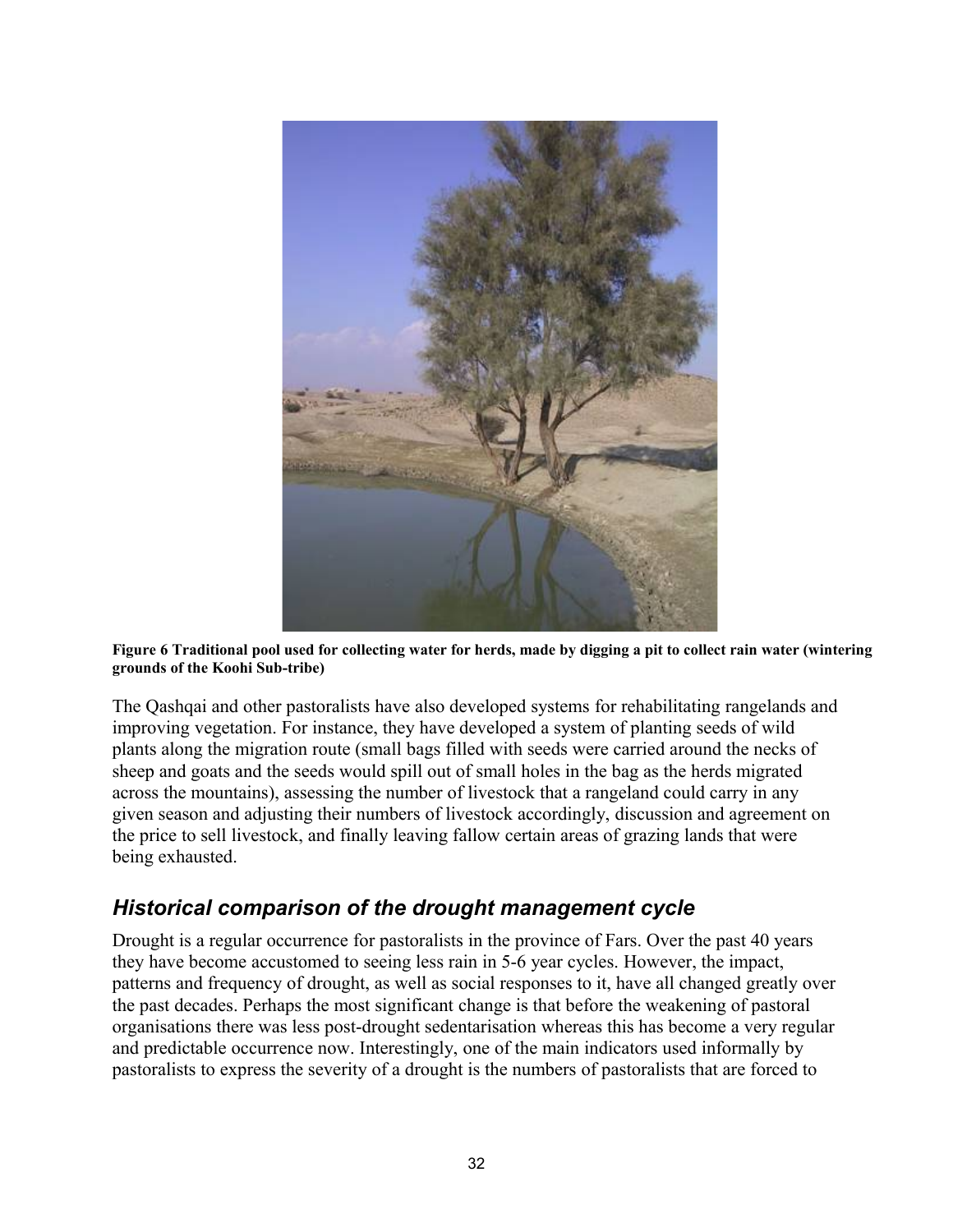sedentarise as a result. There is a special term for sedentarisation among the Qashqai, *eldan dushmak*, which means "separating from the tribe" in Turkish.

The last severe drought that the Koohi Sub-tribe remember was roughly 50 years ago (roughly 1960-1962) when 50-60% of Qashqais were forced to settle in villages and towns. They refer to this drought as *qara yil,* "black year" in Turkish. Subsequent severe droughts followed by mass sedentarisation have also been referred to as *qara yil*.

*We all waited for rain but it didn't come. Many livestock and camels died and livelihoods were destroyed. Some people had to carry their own possessions and became known as* posht-e beh kool *[those who carry their possessions on their backs]. Most of these people settled in Farashband, Firoozabad and Shiraz.* 

Besides the changing impact of drought, patterns of drought also started changing from the mid 1980's.

*The drought of 1363 [March 1984 to March 1985] was the first drought where the wintering and summering grounds were both badly affected. Until then it was usually only one or the other. We were forced to sell the weakest and thinnest animals or send them to the cities by truck. This was the second very large wave of sedentarisation.*

The duration of drought also seems to be increasing. The Sub-tribe say that the drought of 2000 is not really over since there is less water and vegetation than normal in the wintering grounds this year. They call this year—2003—a "semi-drought" year.



**Figure 7 The winter pastures of the Koohi Sub-tribe during the "semi-drought" winter of 2002/3.**

In terms of government support during a drought, the pastoralists reported little change since the first drought they mentioned, the "black year" of 1962: there has never been any significant support from the government.

Their own responses to drought, however, have changed drastically. Their use of traditional knowledge and natural resource management systems have decreased tremendously although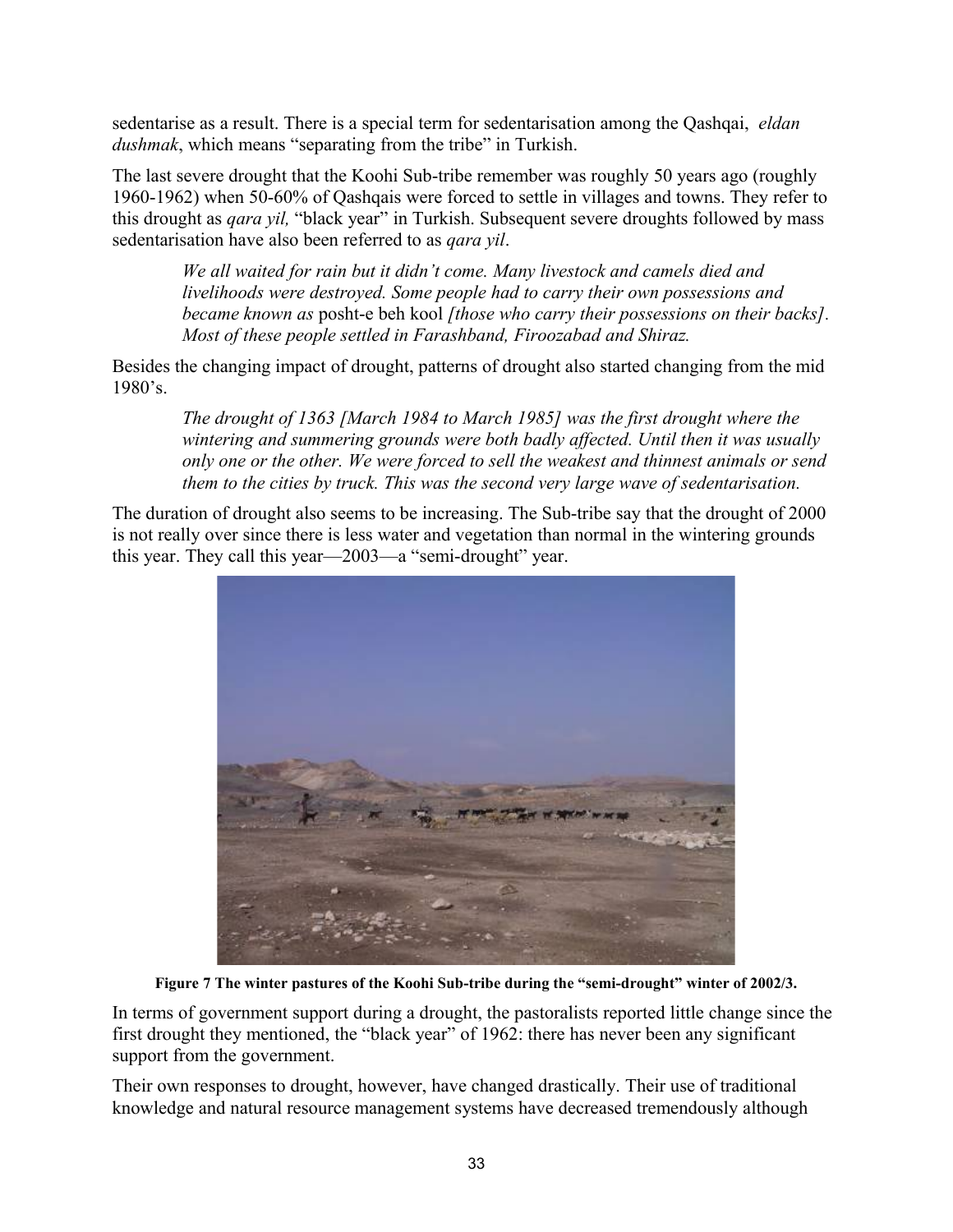they are still not insignificant. There is interest in reviving traditional systems of drought and range management but they feel that this would be impossible under current policies that severely limit their access to land.

*In the past we used to leave some lands fallow to give them time to recover and this technique worked very well. But now it's unthinkable because there is so little land left for us that we can't afford to leave part of it unused.* 

*In the past we spent about 2 months on the migration route twice each year. During this time when we were en route the summering and wintering grounds both had time to recover. We would arrive at the summering grounds just in time— when the vegetation was full and lush. Now we are forced to migrate by truck because the migration routes have been taken over [for agriculture, industrial development, urban sprawl and roads]. The migration now only takes one day so we arrive at the summering grounds very early. We're not allowed to stay at the wintering grounds any longer according to our grazing permits and in any case there would be nothing for our animals to graze on if we did stay. Of course the rangelands become deteriorated but what can we do? The only families that continue to endure the hardships of migration on foot are those that are too poor to rent trucks.*



**Figure 8 While cars and trucks speed by, a Koohi pastoralist and his herd migrate to their summering grounds. Many animals are lost each year in car accidents.**

Furthermore, now that there are modern communications and there is no chance of making adjustments to the date and duration of the migration route, the scouts have become redundant. As a result there is a new incentive for pastoralists to migrate as soon as possible: to lay claim to their piece of land in the grazing grounds.

Another major change has been increased dependence on bought fodder. This allows pastoralists more flexibility, but it also represents a new cost. In the past— even as recently as the drought of 50 years ago— it was not common to buy fodder for the herds, nor was fodder as easily available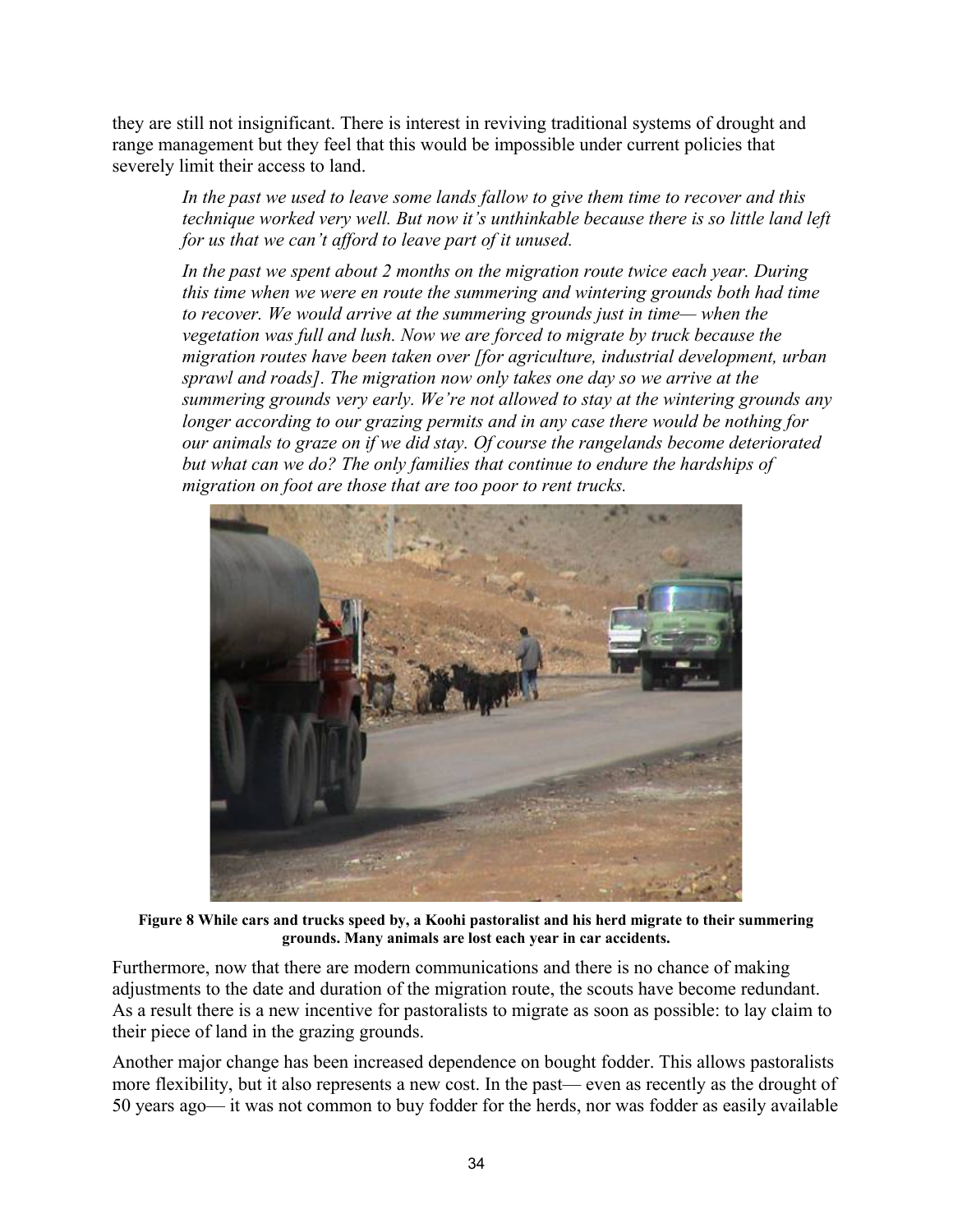as it is now. In the late 1960's the more wealthy and educated members of the tribe were able to establish connections with sources of fodder for their livestock, such as waste by-products from a sugar factory. Furthermore, new breeds, which started to be introduced at about the same time tend to be less hardy and therefore more reliant on fodder. Using fodder may help pastoralists survive harsh conditions and drought, but as it becomes more common it represents an important additional cost (excerpt from above-mentioned article in *Seedling* magazine):

*Our traditional breeds managed with whatever was available – and because the rangelands were healthier there was much more available. For example, our sheep used to go into the desert in the winter and there was plenty for them to graze on. Now we have to buy feed for them. We did that very rarely in the past – for instance, because of drought. And there are many other increased costs.*

*Now we have to hand-feed our herds for about 8 months of the year. They only have enough to eat from the rangelands for about 4 months per year.*

These increased costs represent one of the main sources of pressure on pastoralists and factor into the greater tendency to abandon pastoralism and sedentarise following a drought. When asked why the traditional breeds had been increasingly replaced by new breeds even though they were better suited to the environment, pastoralists pointed to economic and socio-cultural factors, and sometimes to a combination of the two, including the pressures of the recent drought. These reasons show a greater dependence of pastoralists on the market than existed in the past.

*Of course there are various reasons in each region for the decline of traditional breeds, but I think it basically comes down to a matter of cost. Our costs kept increasing till about 10 or 15 years ago when keeping the traditional Sangesar breed just wasn't cost effective anymore. The new breeds are better suited to consumer demand. The Sangesar sheep are small so there's not that much meat and they have large fat tails, but people avoid animal fat these days because they say it's bad for you. The new breeds we have adopted are larger, with less fatty tails. The drought over the past years has made our work very unprofitable.*

*It [Land Reform] brought about a big change in our lives. Cooperative work within the family doesn't exist anymore. In the past the extended family would go to* yeylaagh *(summer pastures) and work together. We used the milk and wool – not just the meat – because there were enough people to do that labour-intensive work. But now that we don't have that labour force anymore our livestock are more geared towards meat production.*

Nevertheless, coordination still takes place on a number of important issues relevant to drought within the sub-tribe at the level of the clan and the tenthold. For instance, members of the same clan agree on the time of their migration (although they have to work within the restrictions on timing of migration set by the government). They also collaborate on the purchase and marketing of livestock products and other goods. During the recent drought the Koohi used these traditional mechanisms:

> The leaders of the clans met to discuss and agree on the best ways for using the resources of the rangelands during the drought; their main strategy was to try to leave the winter grazing area (where the drought was more severe) as soon as possible;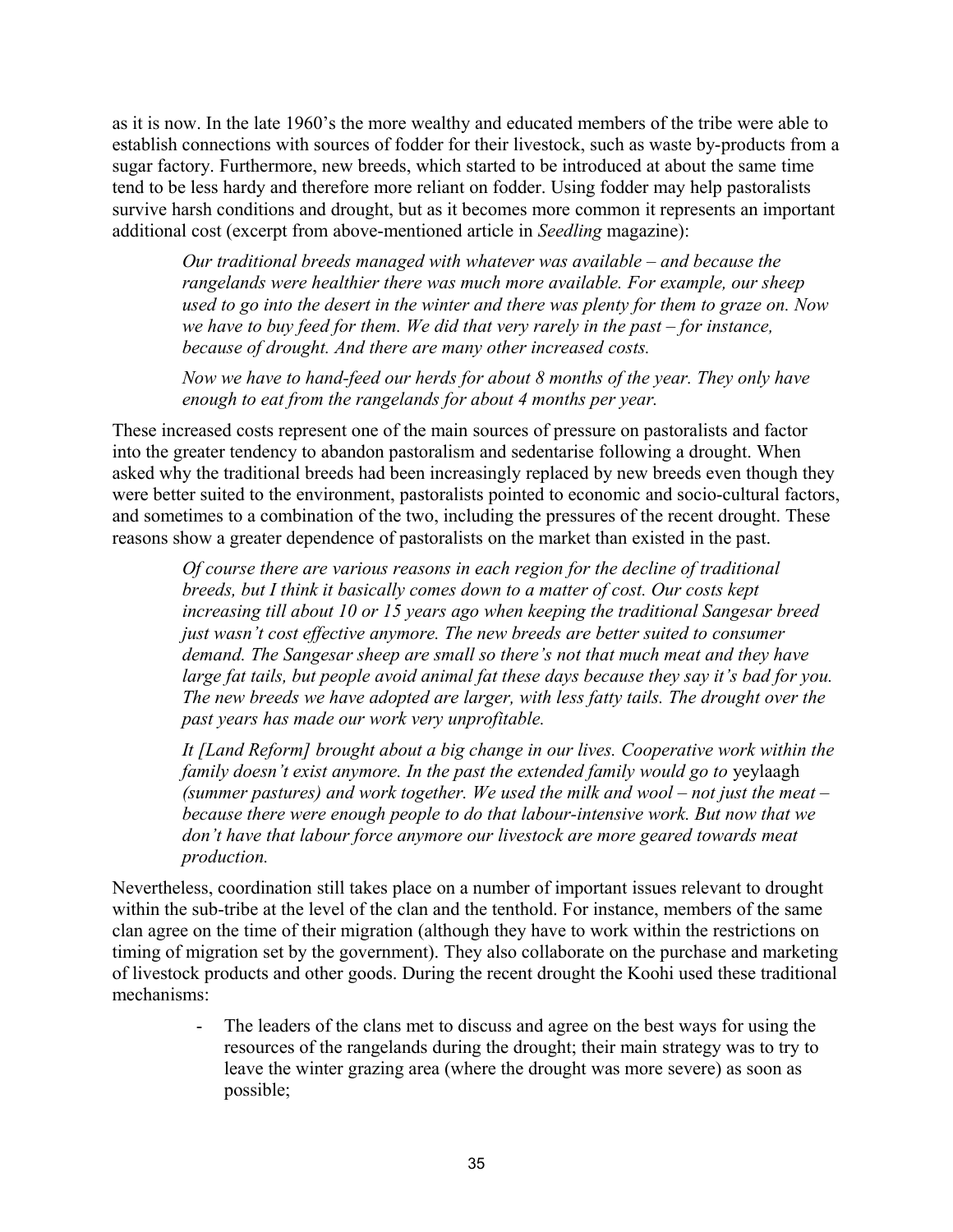- joint decisions were taken about buying fodder and transporting water to wintering grounds; fodder was bought in the summer pastures to prepare for drought in the winter pastures;
- they tried to prolong the migration route in order to arrive at the pastures later in the dry season (only among clans that continue to migrate by foot);
- there was a limited use of the *nim soudi* system of loans (particularly for very vulnerable families and among very close family members), but trust is an important prerequisite for the success of this system;
- some members of the sub-tribe who were better off shared their fodder with those who were less well off (mostly limited to close family relatives); and,
- they made some rough predictions about the weather and drought by observing the behaviour of the *monajem*: "If the *monajem* stay longer in the summer pastures then we take this as a red alert".

Delaying and/or prolonging the time of migration and the period of use of the pastures has proved to be the least effective application of the traditional mechanisms. This is because these activities are very highly regulated by the government and there is very little flexibility for pastoralists regarding the timing of pasture use. Furthermore, since many of the migration routes have been destroyed and pastoralists increasingly rely on road transportation they are not able to prolong their migration period as in the past. The Koohi reported that in drought years they even have to resort to hand-feeding their animals on the migration routes.

# <span id="page-35-0"></span>**Lessons learned and recommendations**

Drought in Iran is a regular occurrence and although the timing and duration of a drought is not precisely predictable, we can certainly predict that droughts will continue to happen. Tragically, although droughts have always occurred, their environmental and livelihoods impacts have become more severe over the past several decades according to pastoralists themselves. This has happened over the same period that natural resource management systems have changed radically and traditional pastoral organisations have been weakened. The factors that affect the livelihoods of local communities during drought are similar to those that affect them during nondrought years; drought simply serves to increase existing pressures. These observations suggest that droughts would not necessarily turn into disasters if we could plan and manage our natural resources better, to live with the regular ups and downs of nature.

Drought must be examined, on the one hand, in the context of current and ongoing problems related to natural resource management and pastoral livelihoods, and on the other within the context of the national system for natural disaster planning and management, the Comprehensive National Plan for Relief and Rescue. It is important to understand how the plan works, the responsibilities of each organisation involved in it, the role of civil society including local communities, and how the plan can be improved through critical monitoring and evaluation.

However, we should not assume that policies and practice related to natural resource management are simply determined by technical knowledge and judgement; power is also an important factor. As was seen above, one of the most repeated criticisms of the Koohi against the government was the extent of corruption and the lack of accountability. They repeatedly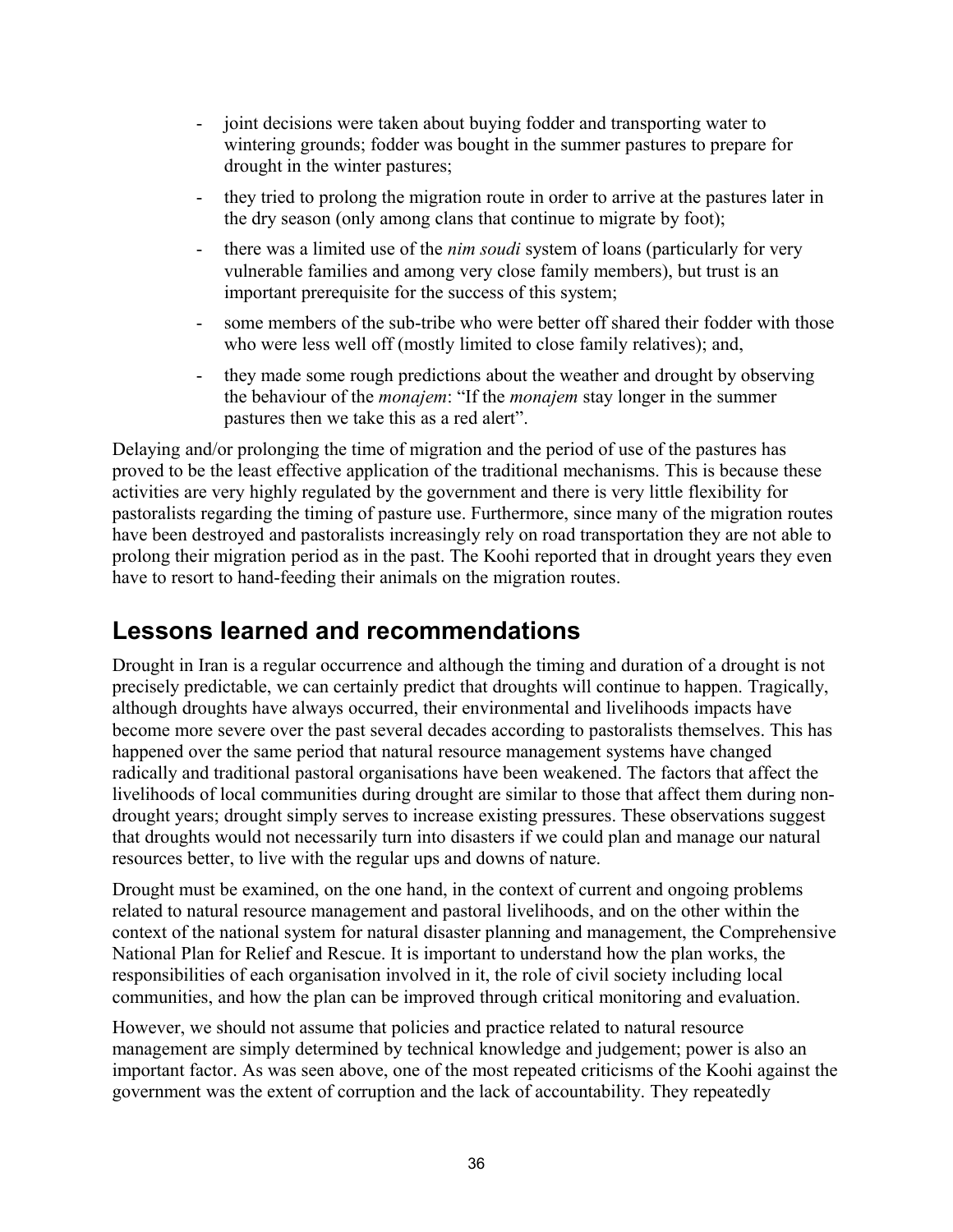expressed their frustration at not having any supporters in the government and they implied that they did not have any mechanisms for lodging their complaints or taking government staff to task for their decisions and actions.

Power imbalances cannot be addressed within the context of any single project or plan, but the following recommendations attempt to contribute to a national system which is transparent and open to accountability.

# <span id="page-36-0"></span>*Empowering pastoral communities*

Pastoralists have substantial interest in drought mitigation: as a community that depends directly on natural resources for their livelihood they are among the first to feel the impact of drought, and the impact on their livelihoods is more acute than on those of urban communities. Pastoralists are also the keepers of valuable traditional knowledge which recognises the interconnectedness of drought, livelihoods and community. Tribal leaders, traditional pastoral organisations and institutions are key in ensuring the sharing of relevant information, joint decision-making, conflict resolution, and mobilisation of support for drought-stricken families.

The principal of collective action for collective benefit is one of the most important comparative advantages of traditional pastoral organisations. Under collective systems of natural resource management, there are strong incentives for acting for the collective good rather than for individual gain. By contrast, under modern systems management incentives serve to promote individual benefit rather than the benefit of the group. For example, access to government-owned land on the basis of temporary grazing permits issued to individuals has led to a situation of the "tragedy of the commons" where each individual permit holder, not being assured of their longterm access to a grazing lands, have become disenfranchised from the land and are now engaged in a race to take the maximum benefit from the land in the short-term. Another example can be given of police records that show that during the last drought conflicts within communities increased substantially, while under traditional collective systems mutual support has increased in times of stress.

Collective action is not just required at the level of each local community, but also what is needed is groups of like-minded communities forming alliances (in the form of confederations, unions, coalitions or movements) to influence the government at higher levels. While local communities in Iran have become fragmented and operate effectively on a very micro level, the government is present at all levels from the village to the nation. Therefore, to have an effective *national* strategy for natural disaster management with local community involvement would require local communities to be organised into coalitions at all levels and ultimately at the national level. This is far from being the case, but it is difficult to see how the government could even open a dialogue with local communities at the national or even provincial level because local communities in Iran do not have an organised presence at these levels. In the past pastoral communities have clearly understood the need for forming alliances with each other and this is the basis for the formation of tribes and confederations.

It is true that the role of traditional pastoral organisations has been increasingly weakened, as has social solidarity, but they are still important factors in determining the behaviour of pastoralists, especially at the level of the clan and tenthold. The comparative advantages of traditional pastoral organisations in dealing with drought, mentioned briefly above, merit a closer look at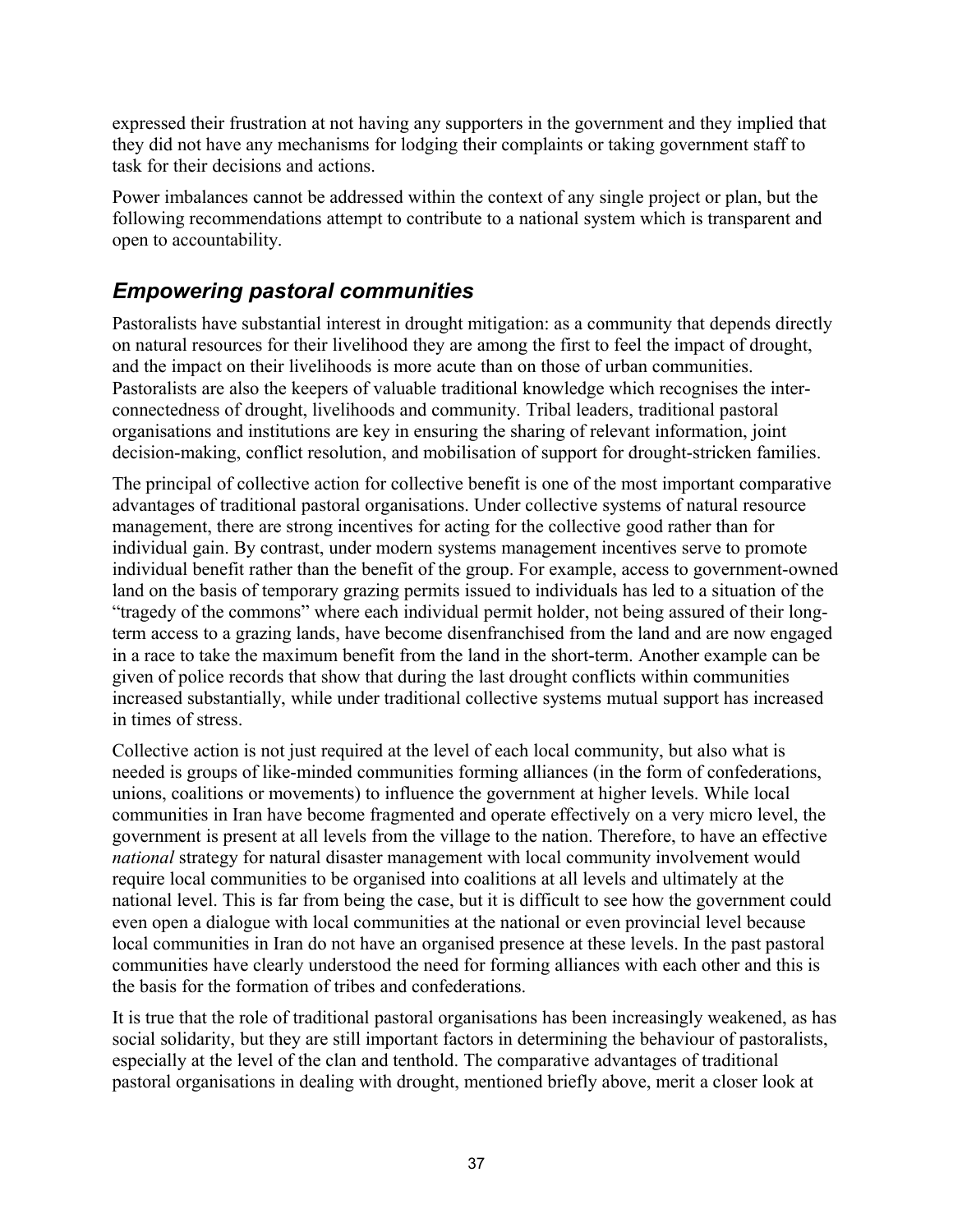the possibility of creating hybrid organisations which could address modern needs but also benefit from past experiences and wisdom.

The immense social, economic and political changes of the past decades make it impossible to consider reviving pastoral organisations exactly as they were before land reform. The challenge is to create organisations that would address modern needs and concerns while keeping certain useful elements of the traditional organisations. For instance, traditional pastoral organisations were often quite top-down, with individual leaders who were in a position of power sometimes abusing their power with little accountability for their actions. Hybrid organisations offer the possibility of rebuilding organisations with more emphasis on principles of participatory decision-making, accountability and equity. At the same time their positive traditional elements would encourage the community to accept and trust the organisation, would cause minimal disruption to their culture and sense of identity and would foster a sense of ownership. As mentioned above, one of the main outputs of the *Sustaining Pastoral Livelihoods Project* has been the establishment of a council for the sub-tribe. This council has a constitution and clear rules and accountability reflecting modern needs, but is also comprised of one member representing each clan of the sub-tribe, reflecting the need to respect the traditional structure of the sub-tribe.

The strongest incentive for pastoral communities in cooperating together for drought management would be to see an improvement in their livelihood. This would lead to a curtailment on the relative independence that they have become accustomed to. For the more powerful members of the sub-tribe it would mean sharing power with an elected council, and for council members it would mean opening themselves to being held accountable. Some of these outcomes may not seem attractive at first, but for those who are keen to continue a migratory lifestyle, these solutions offer a chance at survival. On the side of government, the greatest incentive would be to have more success in their own projects and policies and greater public support because they could count on the cooperation of their constituents. But this would also mean giving up some of their power as well as being open to being held accountable.

The Koohi council believes that they could play an important role in the drought management cycle on the condition that the *sanduq* has adequate funds. They said that it would probably be best to approach this objective in several phases, the first phase of which would involve activities that would bring some direct and tangible improvement to the livelihoods of all members of the sub-tribe. They said they could achieve this by using *sanduq* funds to buy and store fodder for the entire community when prices are low and sell the fodder when needed at cost. Fodder is an essential item for all tentholds and its purchase and storage are important and costly activities. Once they had seen the tangible and short-term benefit of cooperating with the council on drought management the members of the sub-tribe would be much more open and serious about cooperating on longer term activities with less tangible or direct benefits such as: achieving a wider consensus than currently possible on the timing and duration of migration, achieving consensus within the community about how to confront drought, how to manage the rangelands and helping to revive traditional systems of managing drought.

Lastly, the accountability that the Koohi say is lacking in the administration of credit schemes, cooperative activities and the administration of grazing permits could be curbed if these schemes were administered through the community as they have been in the past. Self-administration of these important resources would lead to a built-in system of self-policing since any abuse of resources would result in severe consequences for the abusers' membership and standing in the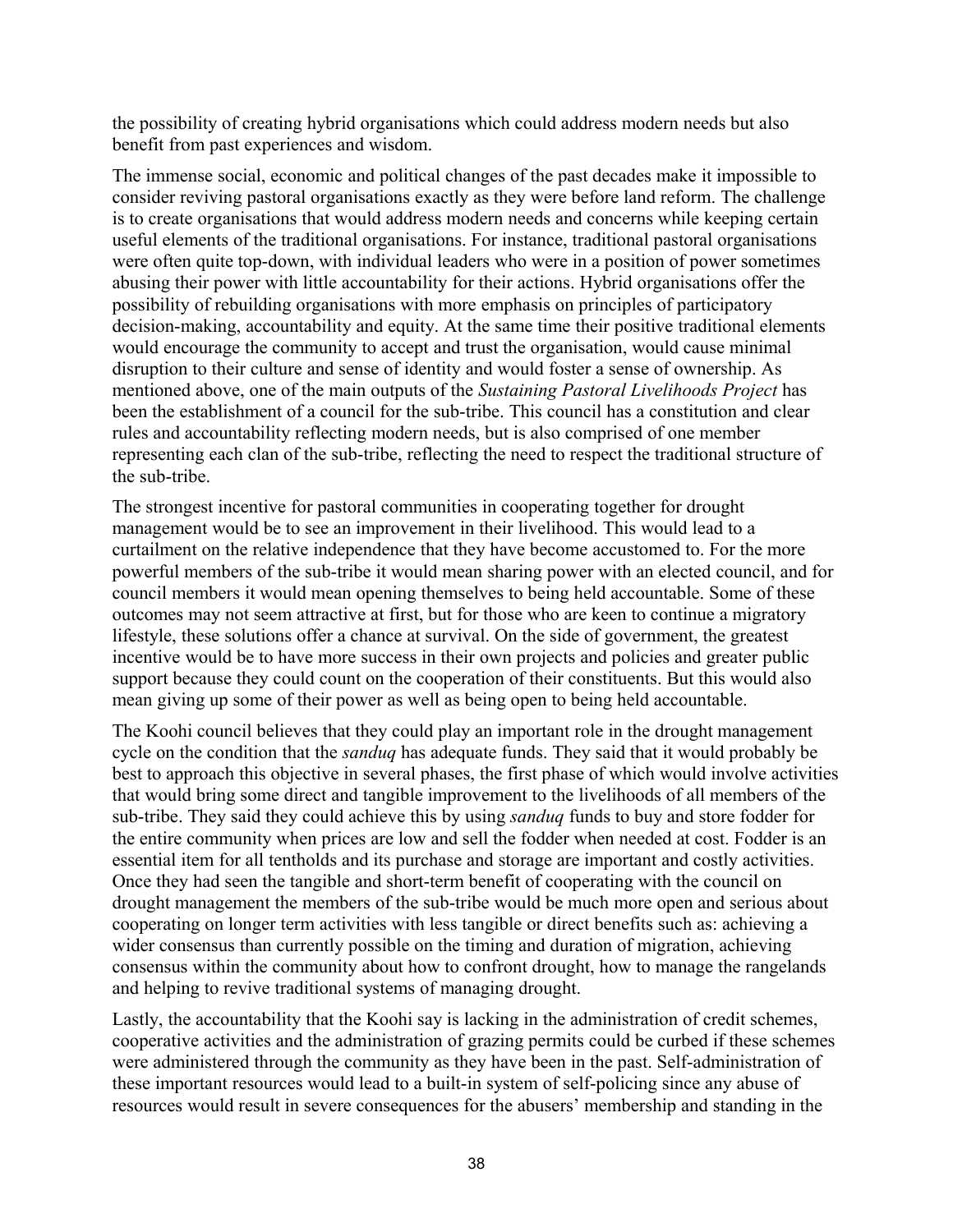community. Furthermore, community members have much better knowledge than government officials outside of the community of the resources available to each community member and of their needs.

#### *Recommendations*

Pastoral organisations should be supported by a favourable policy and legislative climate which allows them to organise, represent and take action on behalf of their community. This climate would include:

- Political and legal support
	- o Introduce policy and legislative instruments to support collective action by selforganised communities of pastoralists or any other local communities. Some specific policy recommendations are presented in the following sections;
	- o Introduce a single law for the official registration of local community-based civil society organisations (such as pastoral organisations), with clear processes for registration and the absolute minimum of restrictions on the structure, objectives and membership<sup>[5](#page-38-0)</sup> of the organisation placed by the government or the law;
	- o Official recognition of community investment funds (*sanduqs*) as legitimate community-based organisations with legal rights;
	- o Laws related to loans, insurance and grants should be changed to allow agreements on these with pastoral organisations and not just individuals; and
	- o Laws and regulations related to government contracts with outside entities should be changed to simplify and facilitate government contracts with pastoral organisations and other civil society organisations.
- Technical and financial support
	- o Empowerment of local communities should begin with traditional organisations that are most intact; in the case of pastoral communities in Iran this means those organisations which operate at the level of close family members (such as the Koohi clans);
	- o A more long-term goal should be to encourage the formation of alliances of likeminded local communities at provincial and national level through technical and financial support for coalition activities;
	- o Projects to offer technical or financial support should be designed in stages with the participation of the community, giving priority to activities that bring direct and tangible improvement for livelihoods; following success in this stage cooperation could begin on longer term activities or those with less tangible or direct benefits;

<span id="page-38-0"></span><sup>5</sup> Besides restricitons on membership of individuals with a background of certain types of political activity, or lack of demonstration of Islamic revolutionary principles, another restriciton currently in place is that membership of NGOs and cooperatives is restricted to individuals, whereas the Koohi, for example, want an organisation based on clan-based membership.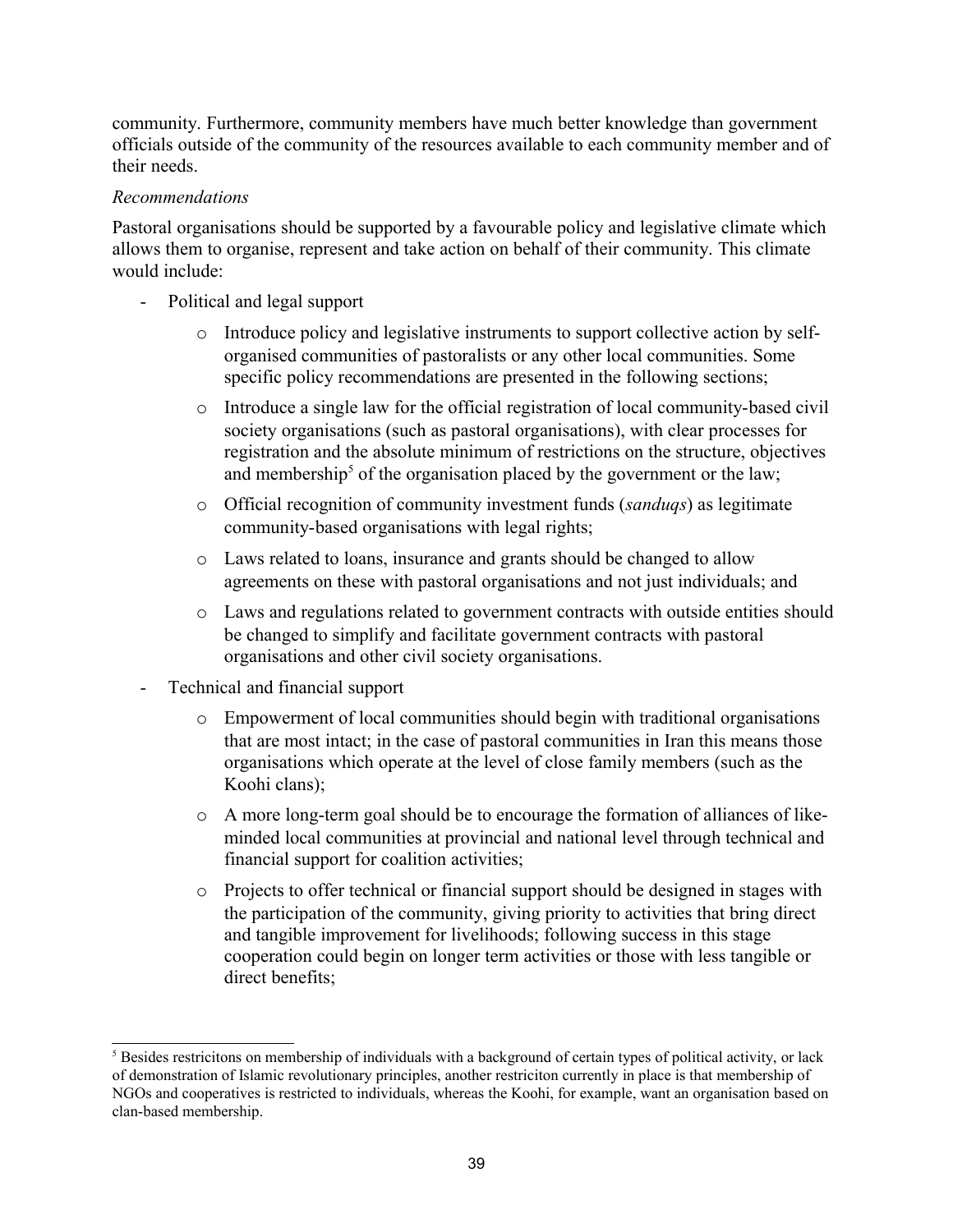- $\circ$  In the case of the Koohi technical and/or financial assistance could prioritise fodder provision, building pools to collect rainwater, and tankers to provide water. The longer term objectives could be achieving a consensus on the timing and duration of migration, a drought cycle management strategy and action plan and management of rangelands.
- o Financial and technical support should be given to pastoral organisations such as *sanduqs* rather than to individuals in order to reward collective action; and,
- o Long-term loans, grants or compensation for the *sanduq* through the Agricultural Bank which currently only offers these services to individual pastoralists.
- **Research** 
	- $\circ$  International case studies on the role of local community action in managing disasters (such as the present project) should be made available to and discussed and debated within key decision-making organisations, most importantly the Interior Ministry, the Disaster Task Force, the Management and Planning Organisation and the Ministry of Agriculture and Rural Development.
	- o A network of learning sites could be established at the national level to gain a better understanding of the role of local communities in the disaster management cycle in Iran. The lessons from these experiences should be debated with the relevant governmental and non-governmental organisations and should contribute to new policy and law.
	- o Participatory research is needed on the role of traditional knowledge in drought management and contingency planning, and especially the links between traditional knowledge and pastoral institutions. Particular attention should be paid to the role and mechanisms of social solidarity in the development and use of traditional knowledge. This research should lead to recommendations on how traditional knowledge can be adapted to meet modern needs.
- Capacity
	- o Facilitating the council's communication and collaboration with national, regional and international organisations; and,
	- $\circ$  Facilitating their communication with similar community-based organisations throughout the world and increasing their participation in international decisionmaking fora.

# <span id="page-39-0"></span>*Non-governmental organisations*

NGOs could play an important role in empowering pastoral communities and in mediating between local communities and the government on disaster related issues. However, currently very few NGOs are involved in natural resource management issues, including natural disasters. Those NGOs or charities that do get involved usually focus on relief work by cooperating in the projects of the Iranian Red Crescent Society. Furthermore, despite the upsurge in civil society activity over the past 10 or more years, there are still very few NGOs doing policy-level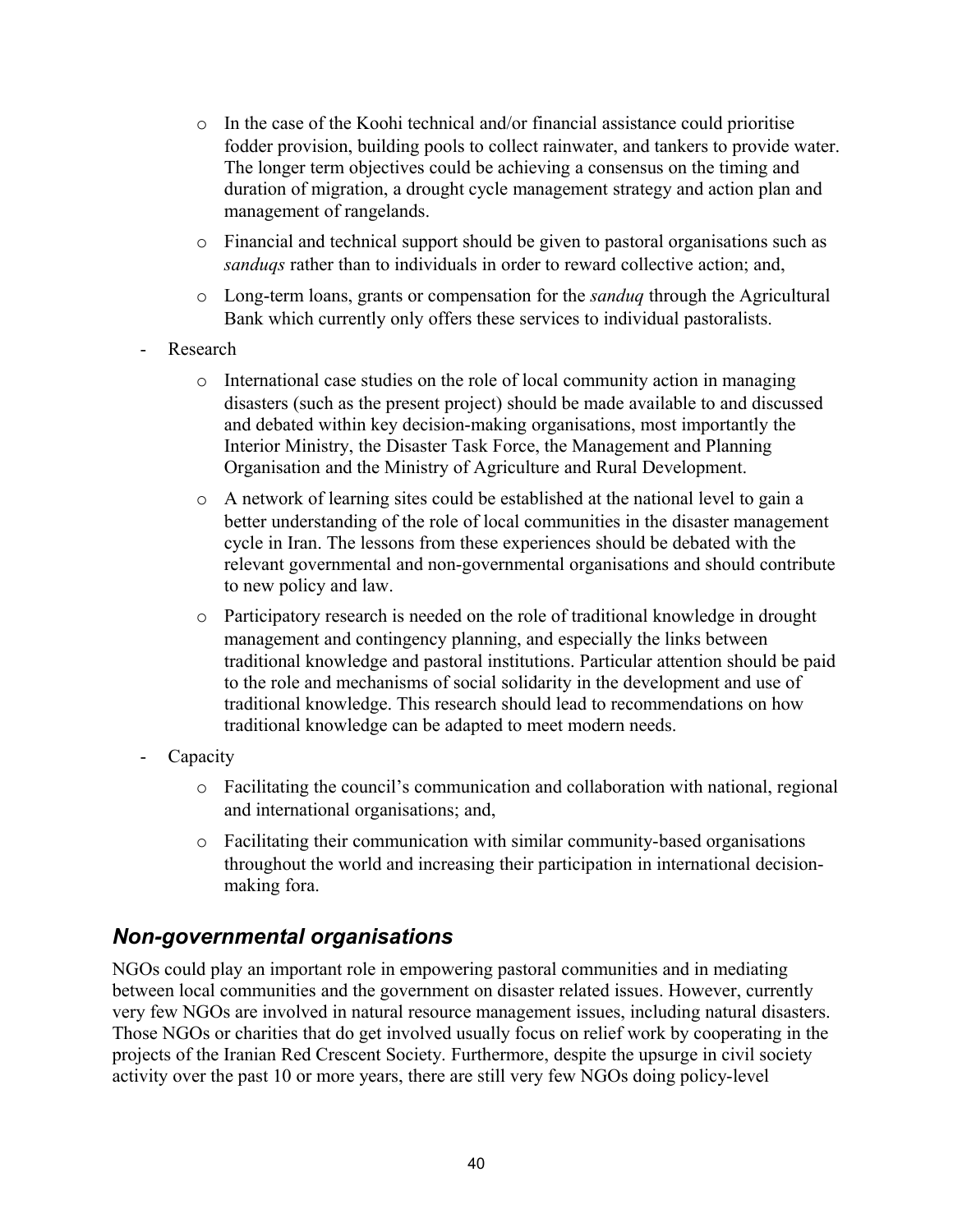research, monitoring and advocacy and also very few that work in the field with local communities.

NGOs have a very key role in improving natural disaster management in the country by regularly monitoring the work of the government in this field. Little is known about the work of the Disaster Taskforce, for example. Regular monitoring would be helpful in bringing the work of this and other relevant organisations to light and ensuring that emphasis is focused on the most important issues, and that funds are spent efficiently and responsibly.

#### *Recommendations*

- Law
	- o Regulations are needed to clarify and make easier the process of registering an NGO (see the section of recommendations for local communities, above).
- Capacity
	- o Gear international funding for, and collaboration with, Iranian NGOs towards strengthening Iranian NGOs in areas where they have been traditionally inactive or weak: policy level work, regional and international networking, lobbying and field work with local communities;
	- o Provide regional and international expertise and collaboration for capacity building of Iranian NGOs on long-term monitoring and analysis of policies and activities of government;
	- o Encourage and build the capacity of Iranian NGOs to monitor the natural disaster planning and follow-up activities of the government, particularly the Comprehensive National Plan for Relief and Rescue.
- Collaboration with government
	- o Introduce laws and regulations that would facilitate the cooperation of government and NGOs. Currently, one of the main problems is that no government organisation has a simple mechanism of providing funding or subcontracting to NGOs and they must improvise with existing regulations which usually results in a very complicated and bureaucratic process.
- Collaboration with local communities
	- o NGOs could help local communities understand the structure of the DTF and other relevant organisations, the laws, access to information and so on. They could also help advocate for local communities at the national and provincial levels by airing their concerns, sharing their experiences, and also facilitating the participation of local communities.

# <span id="page-40-0"></span>*Governmental organisations and policy*

The 5-year economic, social and cultural development plans represent the main policy document of the government. Although each plan is supposed to be based on a long and meticulous preparation process, in reality it tends to based on a simple revision of the previous plan. This probably reflects the fact that monitoring and evaluation of the plans is quite weak.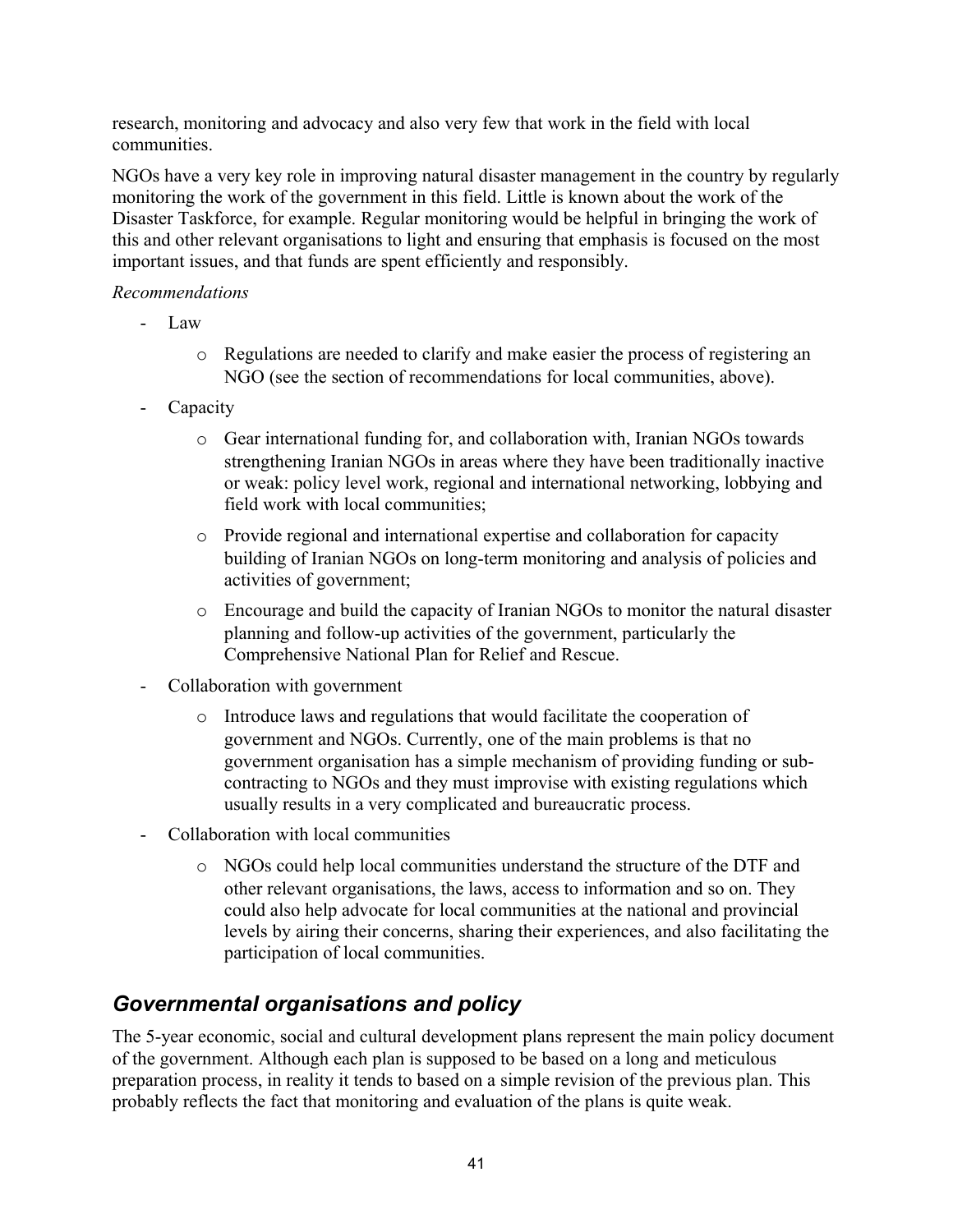Innovations are needed in government to ensure that new policies remain in place even after changes in staff. Government policies are essentially formulated and implemented with the support of influential figures. When key people change positions policies are often abandoned or replaced.

#### *Recommendations*

- In general, the development plans would be greatly strengthened with a robust system for monitoring and evaluation. Transparency and access to information throughout the entire government (as well as para-governmental organisations) would facilitate the work of both governmental and non-governmental actors in monitoring progress on the development plans. This monitoring could lead to new policy recommendations which could be worked out with the participation of all relevant stakeholders.
- Introduce mechanisms in all relevant government departments for adjusting policy and practice based on the outcome of monitoring and evaluation activities.
- Continuity of policies could be improved with the creation of lobbying, advocacy and monitoring groups at the highest possible levels, including government and parliamentarians with the involvement of NGOs and the media to maintain pressure on the government to deliver on its policies.

### **The Disaster Task Force and The Comprehensive National Plan for Relief and Rescue**

The Comprehensive National Plan for Relief and Rescue represents the first national plan for prevention, preparedness, relief and reconstruction in relation to natural disasters. The plan depends largely on inter-ministerial and inter-departmental cooperation and coordination, and yet these are the most widely criticised weaknesses of the government even according to many of its own staff and parliamentarians. The plan, which was supposed to be drafted and approved within one year, actually took 3 to 4 years to get off the ground and according to some observers, this delay in development of the plan does not bode well for its implementation.

Despite finally having a comprehensive national plan, the DTF, and particularly the Ministry of Interior which heads and hosts the DTF, are still criticised for responding to each situation on a case-by-case basis. The media outcry to the government's lack of planning and preparedness for the Bam earthquake shows that the old criticisms are still being held against the government.

According to the *Iran* daily newspaper the plan had no positive impact on the preparedness or relief for the Bam earthquake. Dr. Mohammad Taher Kanani, head of the Secratariat of the National Committee of Human Rights said that one of the problems with the plan is that the responsibilities that have been given to the members of the DTF is not compatible with their capacities. For example, according to the plan the IRCS is responsible for coordination of all rescue and relief operations, but he said, they do not currently have the capacity to carry out all their responsibilities.

Several journalists and researchers have recently called for the transfer of coordination of disaster relief and preparedness from the Ministry of Interior (through the DTF) directly to the President. They argue that with a government as hierarchically structured as Iran's, the chances of successful implementation of any plan are increased the higher the level of the responsible person.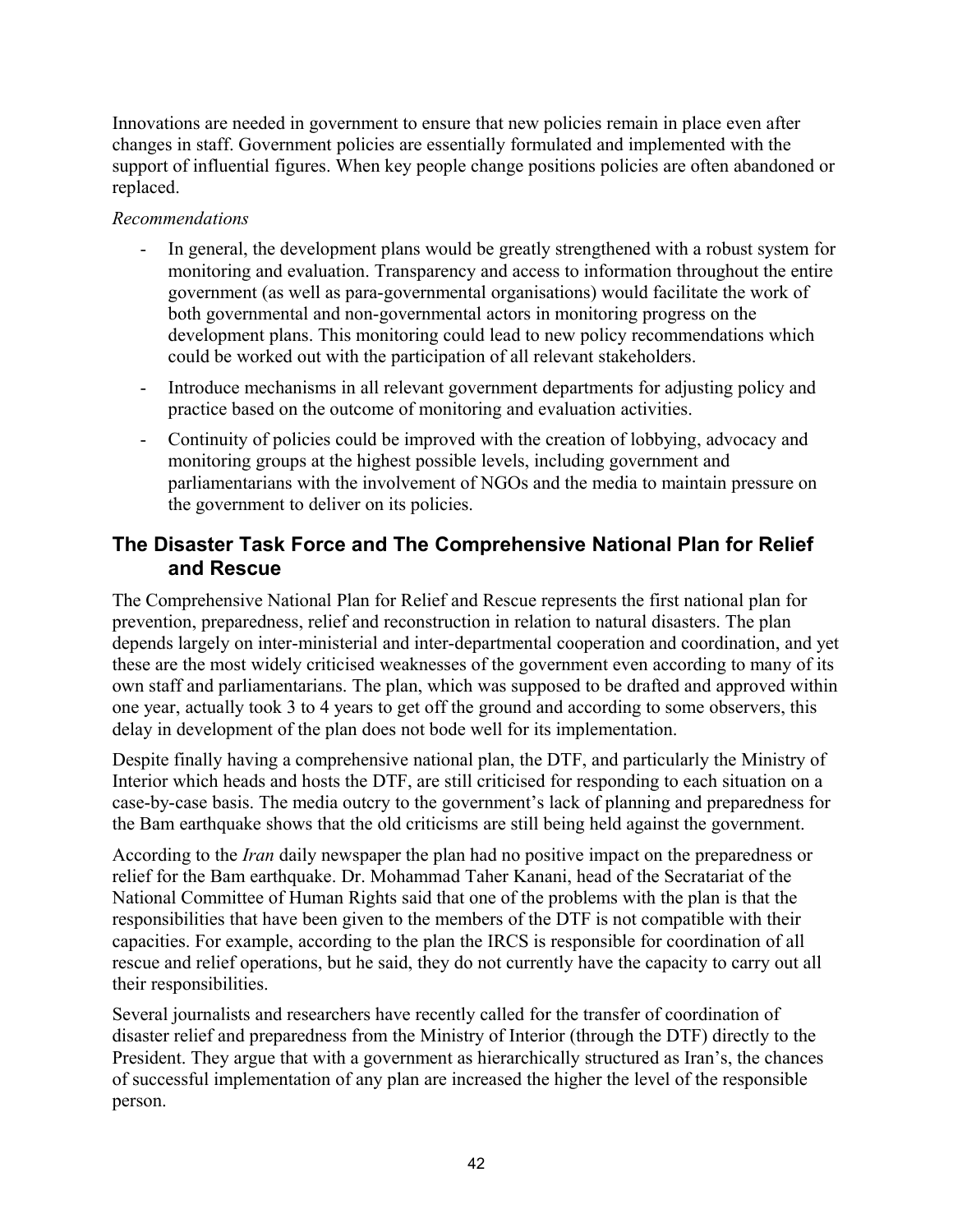These criticisms may suggest that the plan needs more time to iron out some problems, but they also call for a closer look at the plan to see understand whether any of its elements contribute to the poor performance and if so, in what way.

- A closer look at the plan shows that it is not really a plan, but more of a terms of reference and organisational structure for the DTF. It presents a framework for a plan, but it does not have any of the important elements of a plan, such as detailed aims and objectives, a timeline of activities, or a strong system of monitoring and evaluation. The plan does not specify sufficiently how the various parts of the DTF communicate, collaborate and make decisions.
- The plan and the DTF would probably have been radically different if they had put communities and constituent groups at the centre of their planning. For instance, instead of creating specialist group based on the type of disaster, it may have been more useful to create specialist groups for pastoralists, farmers, fisher folk, urban dwellers, etc.
- It is good to see that the DTF and the comprehensive plan attempt to prioritise preparedness through the national and provincial preparedness working groups since lack of preparation has been a very common criticism of disaster management in Iran.
- The plan creates a very hierarchical structure of accountability within the DTF where district and provincial level offices of the DTF and all levels of all of the specialist working groups are ultimately responsible and accountable to the national DTF. But it is not at all clear who the national DTF is accountable to and who monitors its work.
- The DTF is layered with various committees and working groups, each made up of anywhere from about 6 to about 30 organisations, and each acting at the national, provincial and departmental levels and there is a great deal of overlap in the membership of the groups. This creates a very complex structure where each group is related to a number of other groups in vertical or horizontal relation. Furthermore, each member is not simply an individual, but a ministry or other organisation with its own internal structure, rules, objectives and processes which add yet another layer to this complex puzzle.
- The current structure of the DTF (as introduced under the comprehensive plan) is extremely hierarchical. For instance, the TOR, members and internal guidelines of the drought and rangeland rehabilitation working group must be drafted by the Ministry of Agriculture and Rural Development (it is not clear who has this responsibility within the ministry) and approved by the DTF and the national working group on preparedness. This structure puts a lot of power ultimately in the hands of the Ministry of Interior (as the head of the DTF).
- According to article 44 of the  $3<sup>rd</sup>$  development plan, the comprehensive plan was drafted primarily by IRCS, but the plan, which provides a structure and responsibilities for the DTF, is dominated more by the Ministry of Interior than any other organisation and this begs the question why one organisation is writing plans for another? On the other hand, if IRCS is the most competent disaster management organisation in the country then it should be charged with heading the DTF.
- The plan obviously envisions the role of civil society mostly in the context of helping voluntarily in disaster relief and giving donations, but not in terms of decision-making,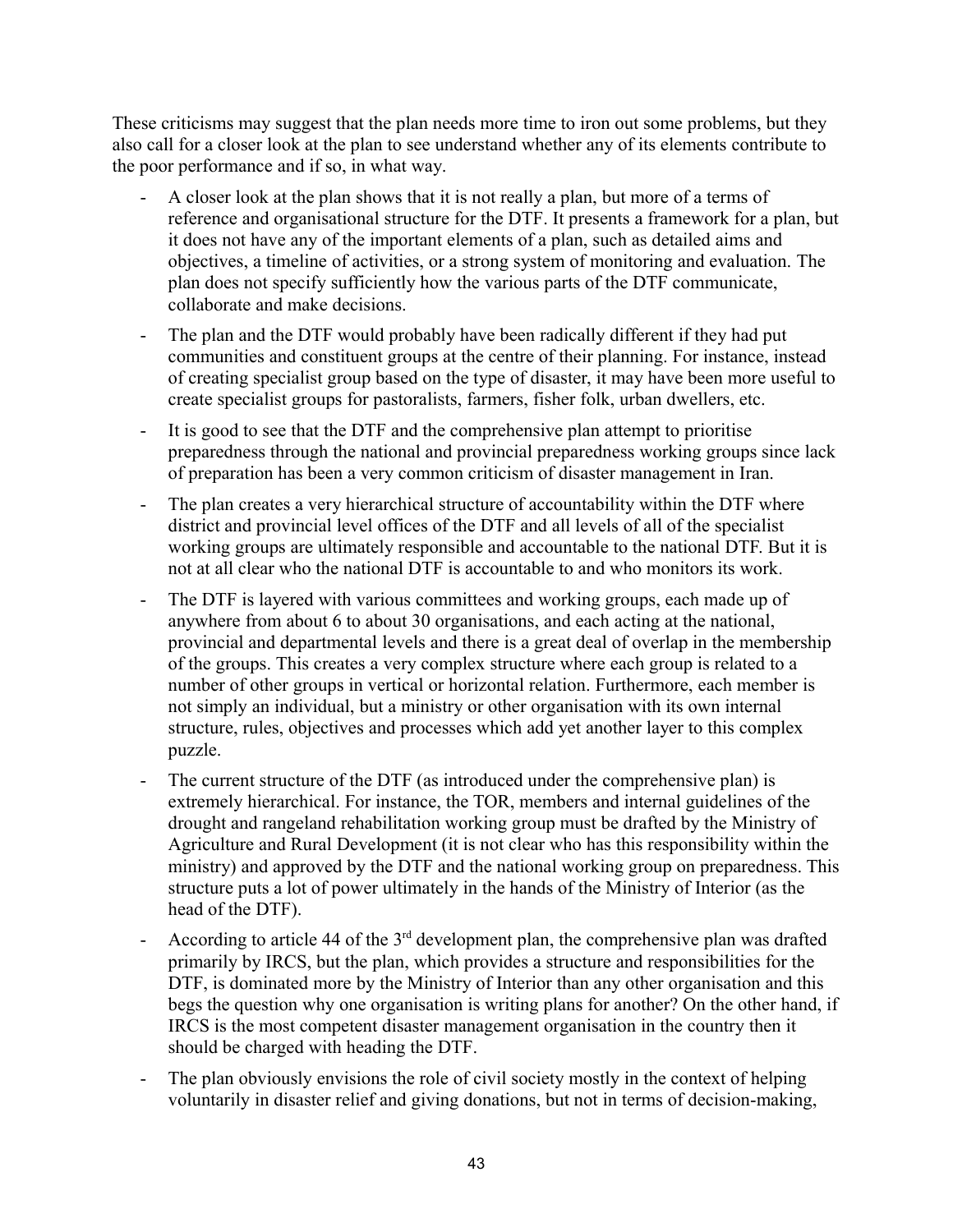planning, management or monitoring. Furthermore, it does not differentiate between different types of civil society: local communities are not mentioned explicitly at all, but they are different from, and must be treated differently than, NGOs or businesses.

#### *Recommendations*

Either the 4th development plan or parliament should call for the following clarifications and changes regarding the plan:

- Provide detailed aims and objectives, a timeline of activities, and a system of monitoring and evaluation;
- Provide details on the mechanisms for communication, collaboration and decisionmaking of the various component parts of the DTF;
- A restructuring of the plan to put communities and constituent groups at the centre of the planning;
- Clarify who the DTF is accountable to and how its work is monitored;
- Discuss and adopt a less complex and more streamlined structure for the DTF;
- Clarification on of the DTF communication and decision-making mechanisms;
- A change in the text of the plan to allow for greater autonomy for non-governmental activities at the district level (currently the plan calls for the DTF to supervise all nongovernmental activities at the local level);
- The plan seems to be quite ambitious and perhaps too demanding of the limited capacities of the members of the DTF, therefore it would be helpful to introduce a mechanism or process for determining priorities within the plan's objectives and activities.
- An independent evaluation of the capacities needed to implement the plan, and those currently available within the DTF, would also be helpful in identifying potential problem areas and opportunities for capacity building.
- The plan should include a call for a strategy and action plan for increasing the involvement of local communities in the disaster management cycle. The action plan should begin with achievable even if modest targets at the local level and build up to participation in policy making, etc. Key areas for local community participation would be developing indicators, monitoring, administration of funds for loans and insurance schemes. At the same time, the NGOs, journalists, academics and researchers who are active at provincial and national levels could begin to engage with the government on those levels.
- In the short and medium term, a strategy for real cooperation should begin at the level of local communities: the level of the sub-tribe in pastoral language and the level of the department and district in government language. This calls for a closer look at the national plan at the department and district levels and the identification of entry points into the existing system, and also the identification of changes that would be needed to the plan and how those changes could be made. The table, below, summarises some of the concerns about working with DTF at the local level: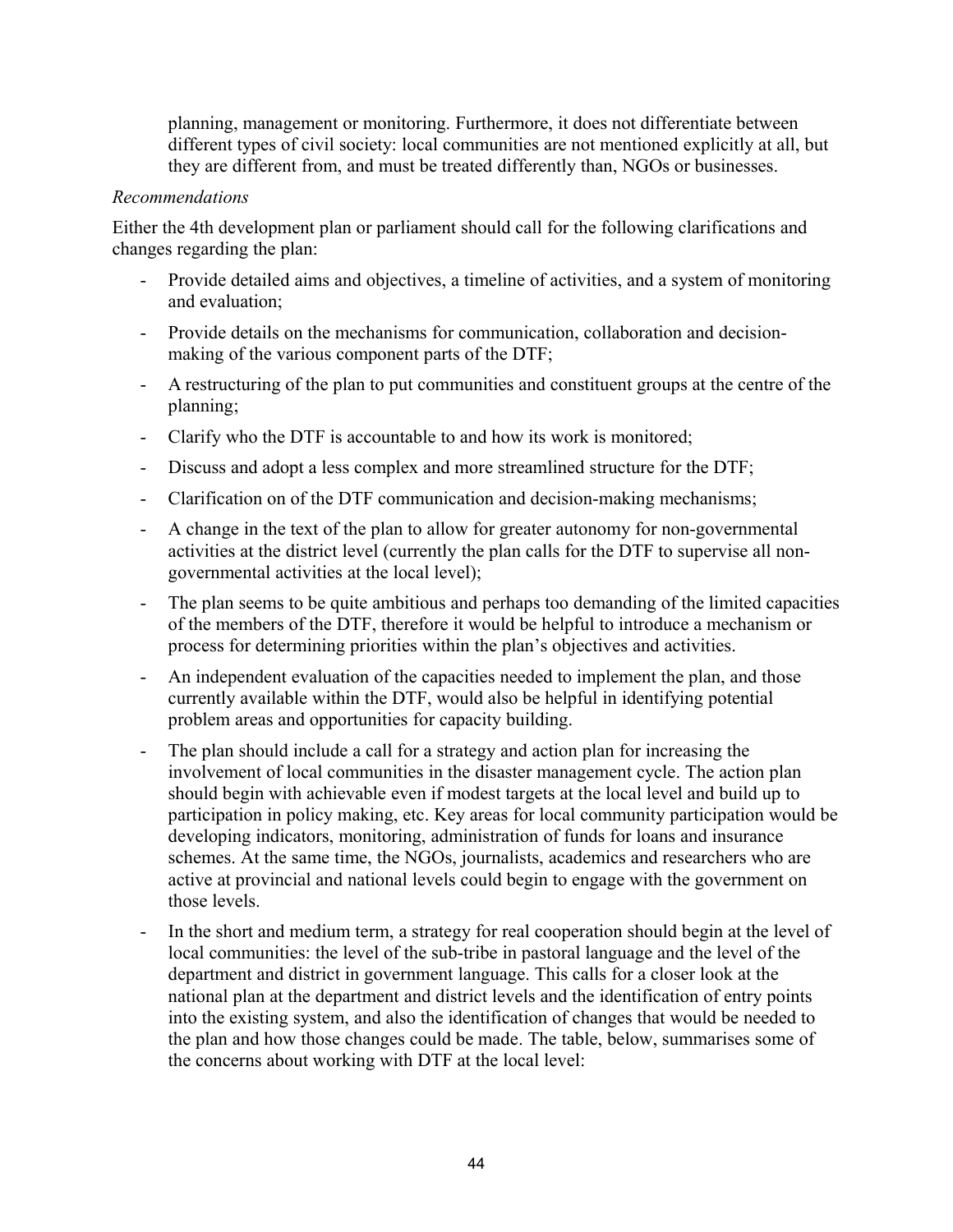| Aim                                                                                                                                             | Relevant DTF mechanism                                                                                                                                                                                                                                             | Action needed                                                                                                                                                                                                                                                                                                                                                                                                             |  |
|-------------------------------------------------------------------------------------------------------------------------------------------------|--------------------------------------------------------------------------------------------------------------------------------------------------------------------------------------------------------------------------------------------------------------------|---------------------------------------------------------------------------------------------------------------------------------------------------------------------------------------------------------------------------------------------------------------------------------------------------------------------------------------------------------------------------------------------------------------------------|--|
| Participation of pastoral<br>communities in designing and<br>implementing a local drought<br>action plan including<br>prevention, preparedness, | Cooperation with district and provincial<br>level DTF on the 4 stages of the<br>management cycle;<br>Cooperation with national and provincial                                                                                                                      | The plan needs to clarify what is<br>meant by the "non-governmental"<br>sector: does this include pastoral<br>organisations;<br>The level of autonomy of the DTF                                                                                                                                                                                                                                                          |  |
| relief and reconstruction;<br>(including technical and financial<br>assistance)                                                                 | preparedness working groups for<br>preparedness related activities;<br>One of the main objectives of the plan is<br>to channel public voluntary aid and also<br>the input of non-governmental<br>organisations;                                                    | offices at provincial and district levels<br>needs to be clarified, currently it says<br>that they must work "under the<br>supervision" of the national DTF: to<br>what extent can they take action<br>independently of the national DTF?                                                                                                                                                                                 |  |
|                                                                                                                                                 | The responsibility of extending insurance<br>to all agriculture and livestock herding<br>will be the responsibility of the Ministry<br>of Agriculture and Rural Development<br>according to the law of insurance fund for<br>agricultural products of 1362 (1983). | The plan needs to clarify what are the<br>mechanisms, if any, for non-<br>governmental sector participation in<br>the work of the DTF at provincial and<br>district levels.                                                                                                                                                                                                                                               |  |
|                                                                                                                                                 |                                                                                                                                                                                                                                                                    | Clarification on which element of the<br>DTF has the responsibility for<br>planning: DTF or the preparedness<br>working groups?                                                                                                                                                                                                                                                                                           |  |
|                                                                                                                                                 |                                                                                                                                                                                                                                                                    | All DTF and working group meetings<br>should be open to local communities;                                                                                                                                                                                                                                                                                                                                                |  |
|                                                                                                                                                 |                                                                                                                                                                                                                                                                    | Given the importance of FARO and<br>ONPA for pastoralists, the role of<br>these two organisations in the DTF<br>should be clarified.                                                                                                                                                                                                                                                                                      |  |
| Cooperation to monitor and<br>evaluate the impact of local<br>disaster management plans                                                         | District or provincial offices of DTF                                                                                                                                                                                                                              | Clarification on whether there are any<br>mechanisms for local community<br>participation in monitoring and<br>evaluation of the work of DTF.                                                                                                                                                                                                                                                                             |  |
| Research and developing<br>indicators                                                                                                           | The 3 clusters of specialist working<br>groups of the national preparedness<br>working group: the operations specialist<br>working groups, the prevention and risk<br>management specialist working groups,<br>and the education specialist working                | The plan needs to clarify what are the<br>mechanisms, if any, for local<br>community participation in the work<br>of the specialist working groups;<br>Each of the clusters is made up a<br>number of specialist working groups<br>so local communities who want to<br>collaborate on research related issues<br>would have to collaborate with 23<br>working groups! Can the system be<br>made to be a more streamlined? |  |
|                                                                                                                                                 | groups;<br>The operations specialist working groups<br>will also be established at the provincial<br>level under the overall supervision of the                                                                                                                    |                                                                                                                                                                                                                                                                                                                                                                                                                           |  |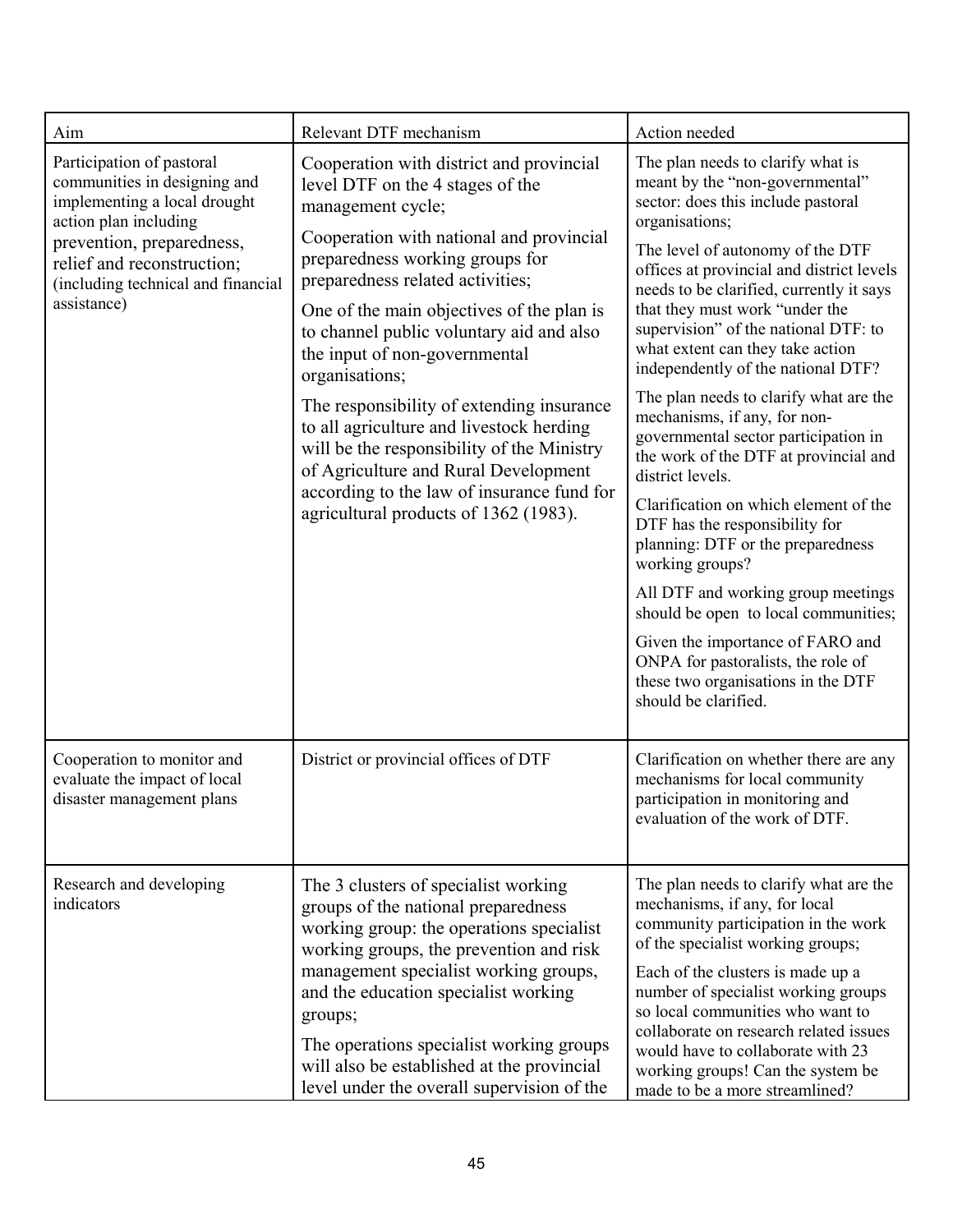|                                 | national working group;<br>Risk management working groups will be<br>established in each province if needed.<br>The need and the members of the groups<br>will be decided by the provincial<br>preparedness working group;<br>The head of the DTF at the departmental<br>level can call for the establishment of any<br>specialist working groups at that level as<br>needed. | It would be good to have mechanisms<br>for the establishment of specialist<br>working groups at the provincial and<br>district levels based on the need<br>expressed by local communities, and<br>not just by the working groups<br>themselves.                                                               |
|---------------------------------|-------------------------------------------------------------------------------------------------------------------------------------------------------------------------------------------------------------------------------------------------------------------------------------------------------------------------------------------------------------------------------|---------------------------------------------------------------------------------------------------------------------------------------------------------------------------------------------------------------------------------------------------------------------------------------------------------------|
| Education and awareness raising | The cluster of the education specialist<br>working groups of the national<br>preparedness working group;<br>Certain ministries and organisations have<br>the added responsibility of cooperating<br>with the DTF to improve awareness of<br>disasters and to prepare for them through<br>education;<br>DTF.                                                                   | There seems to be a lot of overlap in<br>the responsibilities of the various<br>constituent parts of the DTF on the<br>issue of education and awareness<br>raising therefore clarification is<br>needed for a clear division of labour<br>and mechanisms for cooperation<br>between the various constituents. |
| Distributing relief and aid     | All help and assistance from non-<br>governmental sectors (both national and<br>international) shall be received and<br>distributed by IRCS. All help and<br>assistance from governmental sectors<br>(both national and international) shall be<br>received and distributed by DTF. The<br>receipt and distribution of assistance by<br>any other organisations is banned.    | At the most local level aid should be<br>distributed by local community-based<br>organisations, not the IRCS or DTF.                                                                                                                                                                                          |

Lastly, a website for the National Comprehensive Plan for Relief and Rescue would be a key tool for improving civil society involvement in the plan and would assist monitoring and evaluation. The website should provide information about laws, policies, activities, and budget.

### **The 4th development plan and natural resource management**

Prevention and preparation related activities for drought tie in closely with policies for natural resource management and in the case of pastoralists this mainly includes rangeland management. The draft  $4<sup>th</sup>$  development plan offers little in the way of new policies related to range management. The overall aim of sedentarisation is pursued through 2 objectives: sedentarisation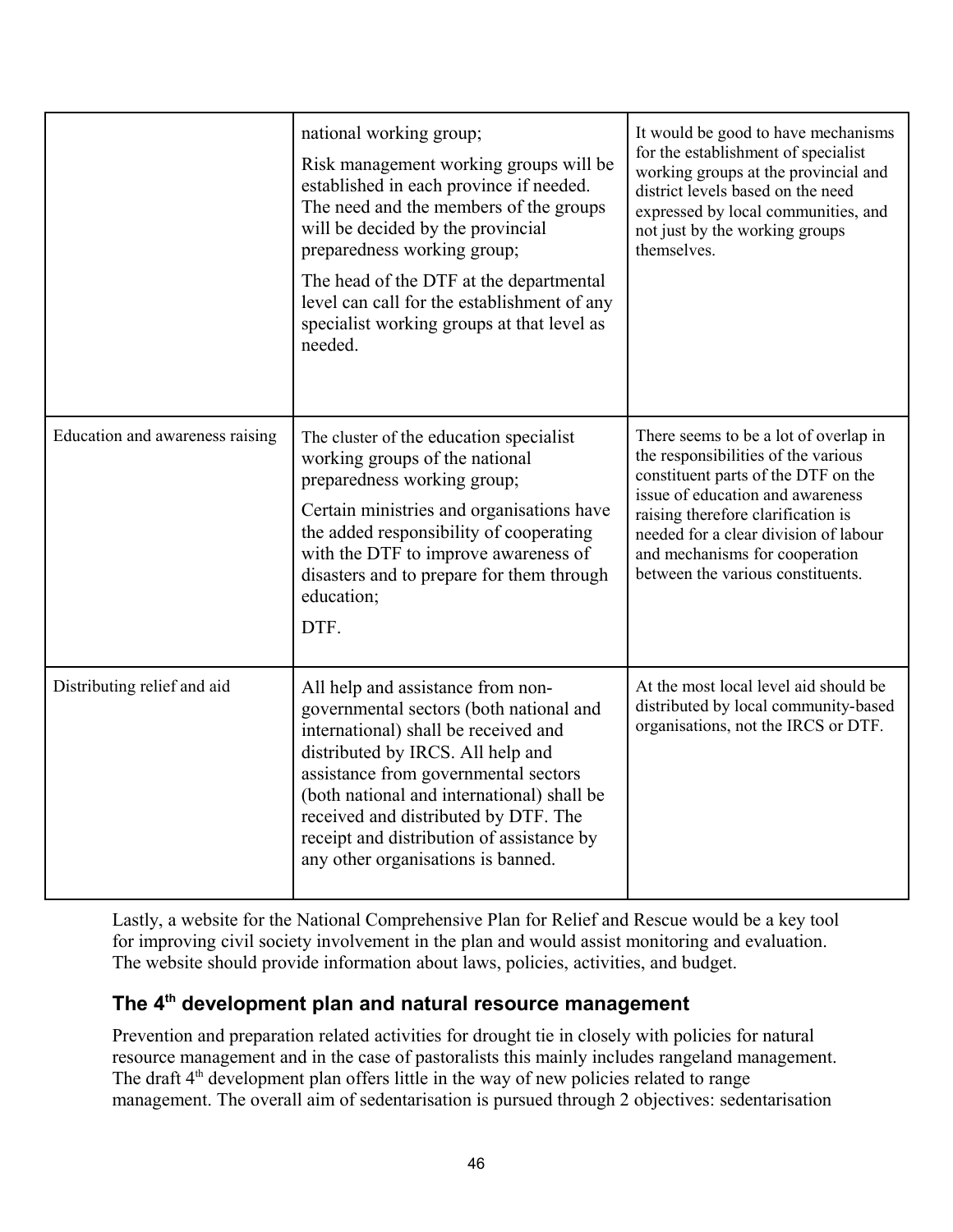of at least 50% of the country's nomadic pastoralist population and the continuation of the livestock and range equilibrium plan.

Under the current system, the government has developed separate institutions and policies to address range management, pastoral livelihoods and drought (Forest and Rangeland Organisation, Organisation for Nomadic Pastoral Affairs and the Disaster Task Force) and their policies are uncoordinated and sometimes in direct conflict with each other.

According to pastoralists, drought simply acts as a catalyst to accelerate the government's existing policies of sedentarisation and eventual elimination of mobile pastoralism. Therefore their first demand is that the government should treat them as equals— especially in relation to farmers and other sedentary populations, giving them the same benefits and access to resources.

In relation to drought the government tends to look for technical solutions without an in-depth assessment of the root causes of the increasingly severe impact of drought. Whereas some of the root causes lie in past and existing government policies themselves, policies that have restricted pastoralists' access to natural resources through grazing permits and created a centralised and inflexible decision-making system.

Once pastoralists have organised themselves in order to defend their collective rights and interests they should be ready to negotiate new rights and responsibilities with the government. Lack of transparency and accountability and extreme centralisation of power and resources in the hands of the government and other related powerful actors have led to pastoral communities finding themselves caught between dependency on the government and lack of trust.

#### *Recommendations*

The following recommendations should either be recognised in the final  $4<sup>th</sup>$  development plan or within the internal regulations of the relevant organisations.

#### Making the links

- What is needed is for the right of pastoralists to migrate and to continue their system of production should be recognised as a right in the 5-year development plans; the development plans should view pastoralists as an important food producer rather than as destroyers of the environment; each pastoral family or tenthold should be viewed as a unit of production in the policy and legislation of the country;
- Recognise and make explicit the links between drought management, natural resource management and livelihoods policies in the country by establishing a joint commission between FARO, ONPA, the Disaster Task Force and the Management and Planning Organisation, as well as civil society groups, to examine how policies could be better coordinated among various branches of the government to have better coordinated policies on natural resource management, pastoral livelihoods and disaster management;
- Further explore the best division of responsibilities between the government and pastoral organisations for natural resource management; closer collaboration between the government and pastoral organisations would require an increase in the capacity of government to work with pastoral organisations for drought contingency planning;
- FARO, ONPA and DTF to introduce regulations and mechanisms that facilitate cooperation with community based organisations; objectives would included recognition,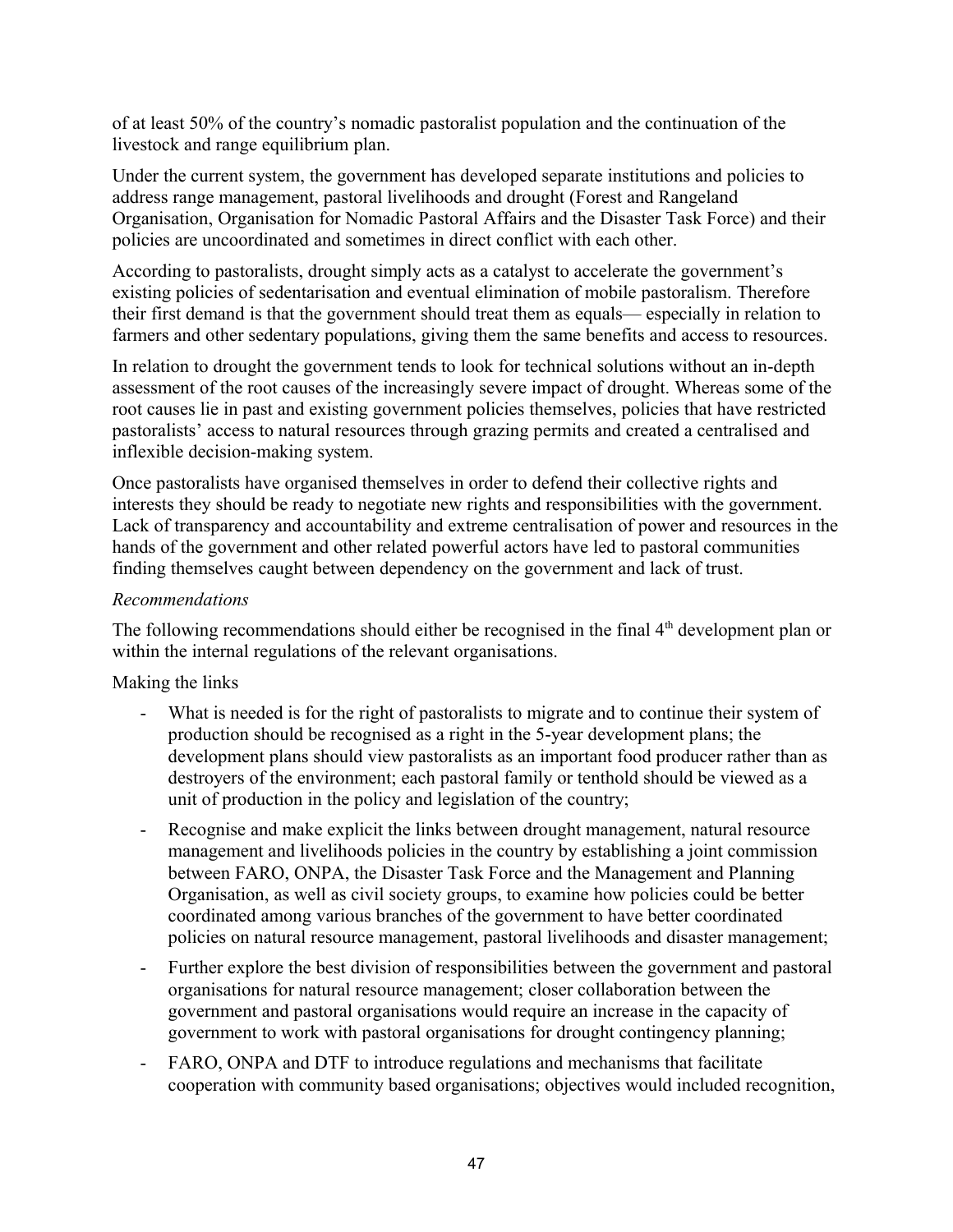access to information, and entering into agreements and contracts with community organisations;

Land and grazing rights

- The system of land tenure has to be re-thought to give sufficient control of sufficient amounts of land to pastoralists to ensure their livelihoods and sustainable management of resources, for instance by negotiating long-term and flexible leases between FARO and pastoral organisations;
- Give more flexible grazing permits that would allow pastoralists to react to early warning information;
- Ensure that grazing rights are respected;

Monitoring and evaluation

- FARO, ONPA and DTF to adopt regulations to allow civil society groups to monitor and evaluate their work;
- These organisations to adopt regulations and mechanisms to improve their accountability, particularly where distribution of funds or goods is concerned;
- Improve transparency in pastoral cooperatives, both in terms of their finances and also decision-making and governance;

Ecosystem research as a basis for sound policy

- The latest theories of range management in arid eco-systems and lessons about the role of traditional management systems should be introduced to Iranian decision-makers and their policy impact explored;
- Introduce and assess the applicability of recent work on dynamic ecosystem theory or non-equilibrium systems to Iran and use that as a basis for policy-making.

Economy

- Intervene in the pastoral economy in case of crisis (terms of trade collapse) while ensuring transparency and accountability and provide employment and livelihoods for those pastoralists who are driven out of pastoralism due to drought and other natural disasters;
- Provide guaranteed prices for pastoral products and prevent terms of trade collapse in drought years by providing guaranteed prices for livestock through community-based funding mechanisms;
- Supply fodder at reasonable prices and with affordable interest rates through communitybased mechanisms;
- Ensure fair loan schemes with reasonable and equitable pay-back schedules and interest rates and consider waving loans of pastoralists in heavy debt.

Extension

- Strengthen government extension activities in ONPA and FARO and ensure a greater level of participation by civil society—including local communities—in planning and decision-making.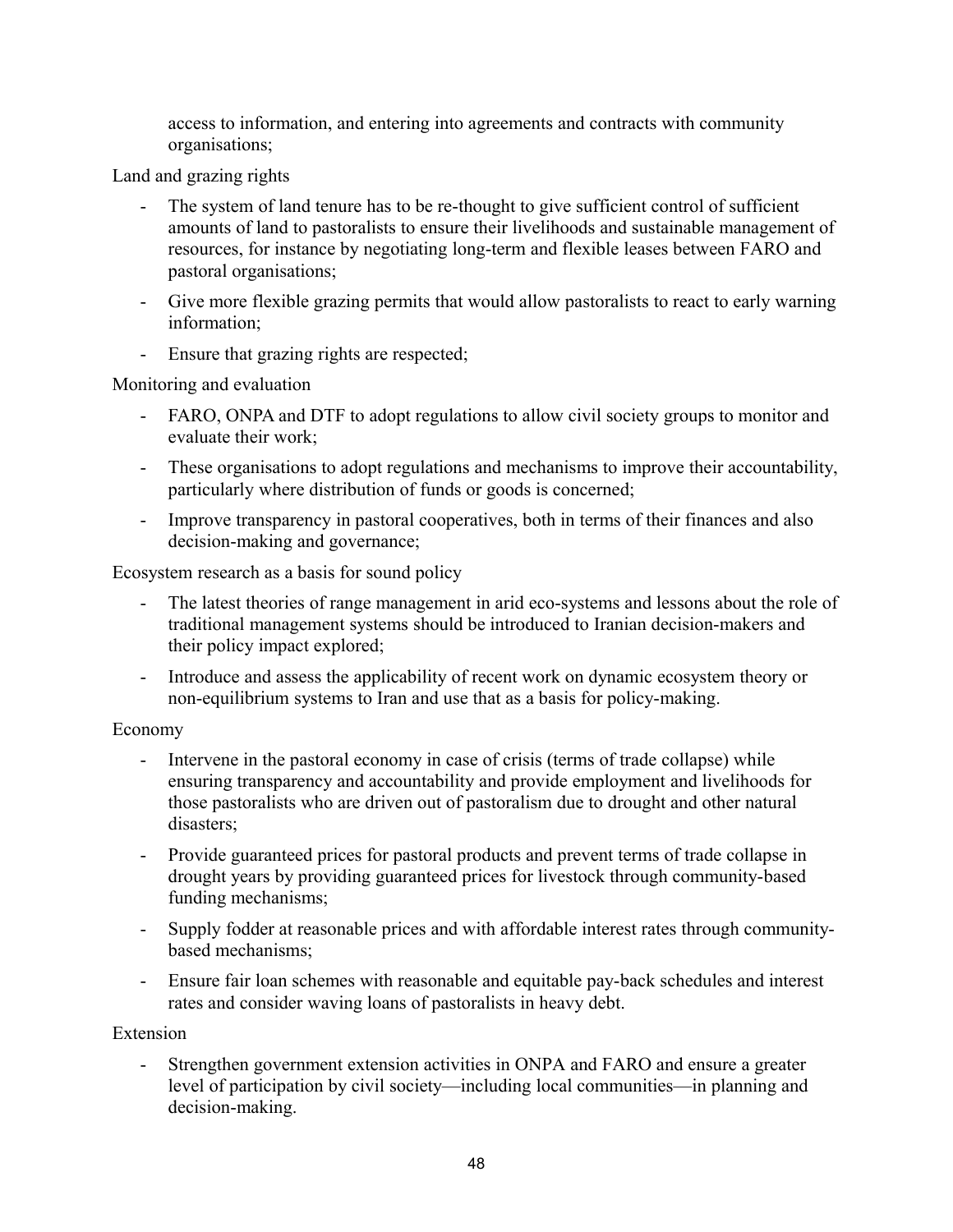## **The 4th development plan and civil society**

It is useful to look at the opportunities that exist for the participation of local communities in national affairs in general and not just in the context of disasters and natural resource management. This wider context will influence how local community participate in natural disaster planning.

There has been a growing realisation that the government on its own does not have the resources to fulfil the needs of every single citizen. This has strengthened the movement for greater public participation in government programmes, but generally participation is endorsed only as long as it simply entails the involvement of the public in programmes devised and implemented by the government. This amounts to the mobilisation of free labour for government projects. The organisation of communities to define their own priorities and devise and implement their own plans is still not prominent on the agenda.

The draft  $4<sup>th</sup>$  development plan addresses issues of civil society and governance in an unprecedented way (though many of the details still need to be worked out), including:

- New mechanisms to be introduced to facilitate the cooperation of governmental organisations and the non-governmental sector; based on a draft executive bylaw which is to be prepared by the Management and Planning Organisation and which must gain the approval of the cabinet;
- Reform of the management and planning organisation to make it more streamlined and efficient, improve national budget allocation, facilitate cooperation with the nongovernmental sector; the reform is to be based on a draft executive bylaw from the Management and Planning Organisation which must be approved by the cabinet;
- The councils of planning and development of the provinces are responsible for creating opportunities for civil society organisations (including the Islamic Councils) in decisionmaking, monitoring and co-operation of development projects at the provincial level; the Management and Planning Organisation and the Ministry of Interior are responsible for finding the mechanisms for operationalising this;
- Management of national affairs should move from an institutionally-driven system to a system driven by plans and goals and by adopting less hierarchical procedures;
- In order to support social capital and expand civil society, the government, within the first year of the 4th development plan, has to: assess the level of social capital; give annual reports and analysis on the state of social capital; adopt projects and programmes to increase social capital; conduct annual opinion polls on the level of public satisfaction with the government and publish the results in the government's annual reports; outline and implement a comprehensive national plan for capacity-building, gender equity and women's rights; outline a comprehensive national plan for participation and monitoring by the public, NGOs and the Islamic Councils regarding sustainable development; and, adopt policies to encourage quantitative and qualitative improvement of civil society organisations
- Calls explicitly for the participation of civil society in some areas, such as caring for orphans, but disaster management is not one of these. NGOs have been quite active and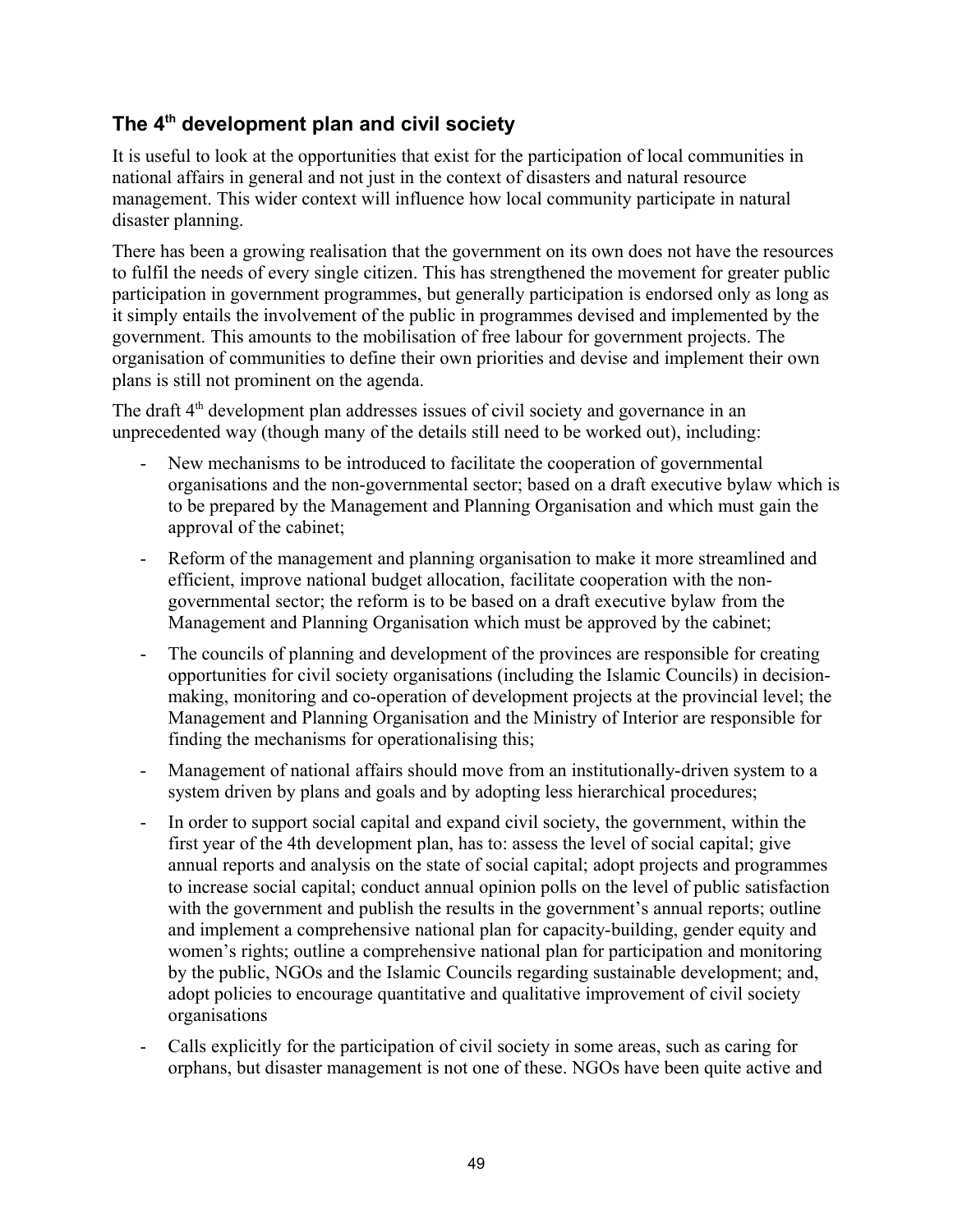vocal in the area of children's rights recently so maybe they have won the recognition from the government, but not yet in the field of disaster management.

#### *Recommendations*

- The plan should call for explicit mechanisms for the participation of civil society in the drafting and monitoring of the 5 year development plans;
- The drafting of executive bylaws on the following issues by the Management and Planning Organisation should be done through consultation with civil society groups: new mechanisms for the cooperation of governmental organisations and the nongovernmental sector; reform of the Management and Planning Organisation; and mechanisms for civil society involvement in the councils of planning and development of the provinces;
- The plans for operationalising the shift from institutionally-driven management systems to a system driven by plans and goals should be made explicit (who is responsible for what? What is the timeline? etc.);
- The plans to support social capital and expand civil society should be detailed (who is responsible for what? What is the timeline? etc.);
- An independent assessment should be conducted of the government's capacity to fulfil these obligations in order to identify capacity-building needs;
- The plan seems extremely ambitious and should therefore include a system for prioritising its activities to ensure that the most important ones are achieved;
- The plan should include an explicit definition of the "non-governmental sector" and "civil society"; and,
- An independent assessment should be conducted to see whether these plans are in contradiction with any other government laws or policies.

# <span id="page-49-0"></span>*Other plans and programmes related to drought*

A project proposal has been submitted to FAO (for TCP funds) to prepare a national strategy and action plan on drought management and mitigation for the agricultural sector. Since this proposal was developed before the adoption of the Comprehensive National Plan for Relief and Rescue it is important to revisit the proposal before its implementation to ensure that it works with and not against the new plan. The proposal should also ensure that *all* stakeholders, including NGOs and community-based organisations, are included in any capacity building and planning activities foreseen in the project.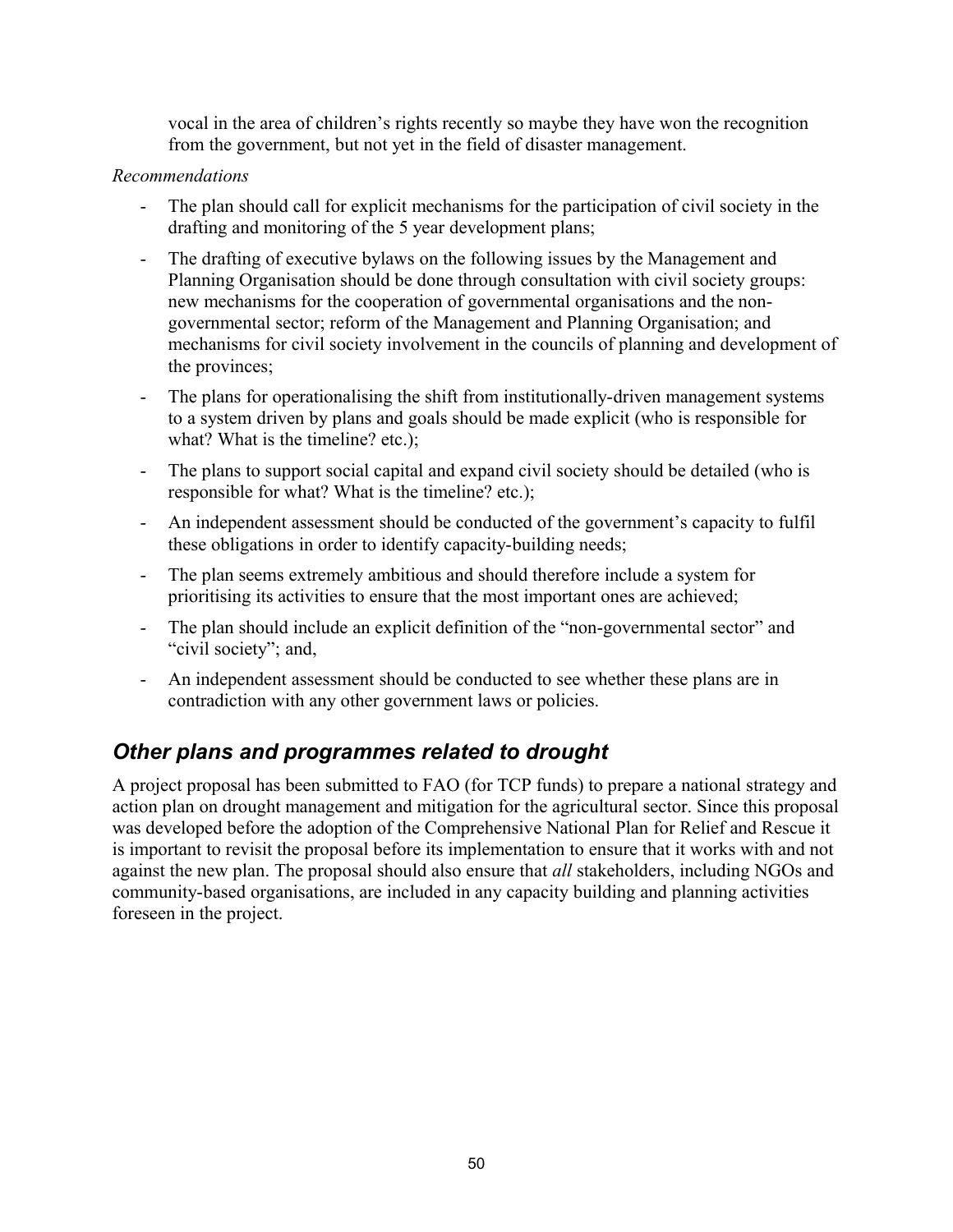# <span id="page-50-0"></span>**Annex 1: List of people interviewed**

#### *Members of the Koohi sub-tribe who participated in the workshop on drought:*

Hamzeh Davar, Sayyad Soltani, Reza Abdolahi, Khodamorad Mehrabi, Bahman Kolahdoozloo, Khalil Seydaiee, Bahram Latifpour, Amrollah Khodabakhshloo, Ali Asghar Esfandiari, Shemshad Zolfaghari, Zolfaghar Naderpoor, Hooshang Naderpoor, Cheragh Ali Aghaiee, Meraj Bayrami, Bahram Lajevardi Asl, Ali Hassan Esfandiari, Ahmad Soltani. In addition a large number of other people participated in the workshop whose names have not been written here. The workshop was held in a tent in the summer pastures of the Koohi so many people dropped into the workshop uninvited.

#### *Office of Nomadic Pastoral Affairs*

Mr. Baghaaiee, Expert of planning department

#### *Forest and Rangeland Organisation*

Mr. Moghadassi, Focal point for UNCCD relations Hossein Badripour, Rangeland expert

#### *Department of Environment*

Masoud Bagherzadeh Karimi, Senior Expert of Wetlands

#### *Food and Agriculture Organisation of the UN*

Ali Y. Hakimi, Programme Officer, FAO Iran

#### *United Nations Development Programme*

Hossein Jafari Giv, Programme Officer, Natural Resource Management &Disaster Response

#### *Natural disasters consultant*

Abolghaasem Moghadas Khoraasani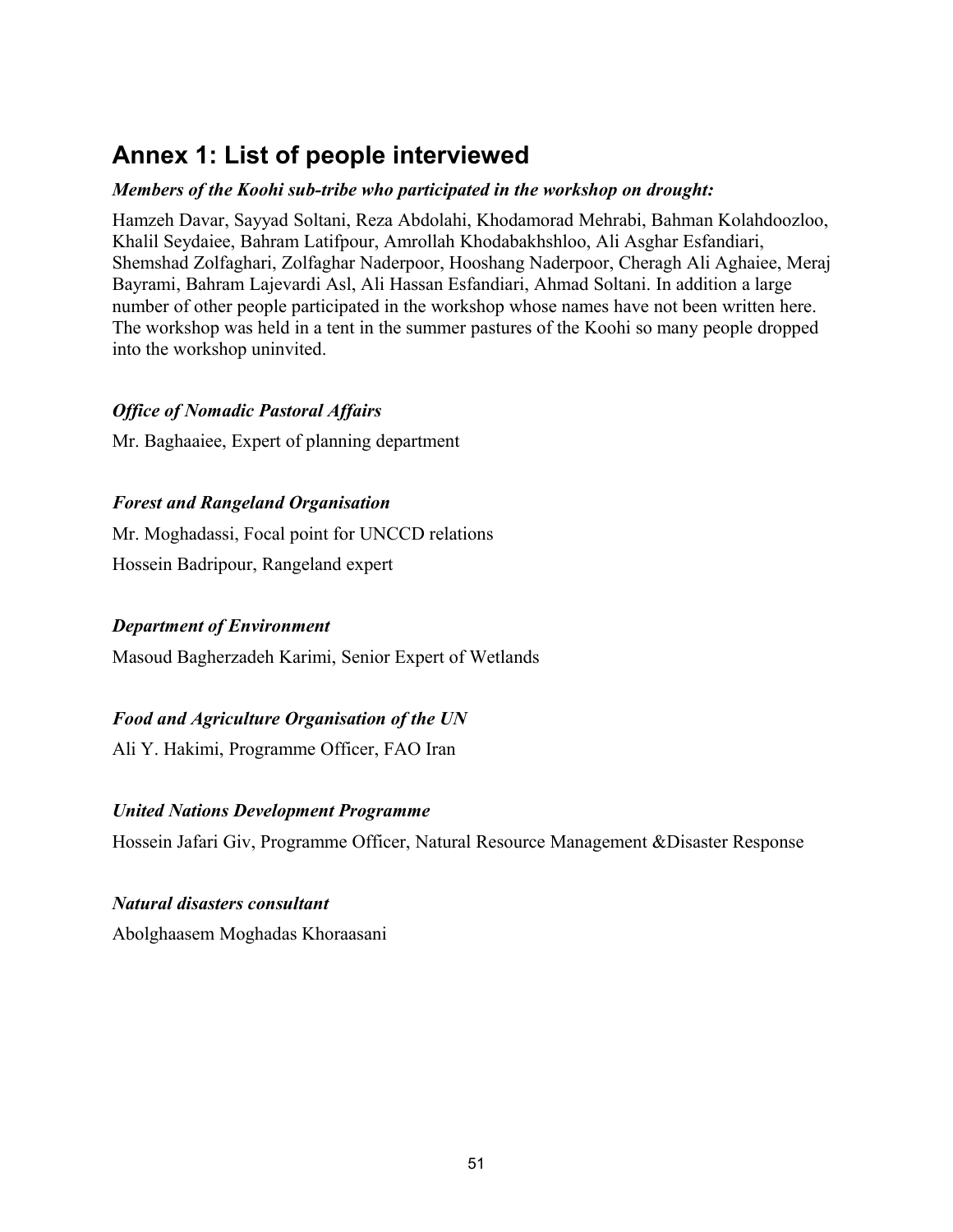# <span id="page-51-0"></span>**Annex 2: Summary findings of the project, Facilitating Sustainability of Livelihoods of Mobile Pastoralist Communities, A learning-by-doing project**

### **Prioritization of Problems**

Through several participatory workshops the Koohi communities have identified and prioritized the problems they face. These are:

### **A. Livestock, Migration and Pasture**

- Taking of pastures of the Koohi sub-tribe by governmental bodies and refineries in particular;
- Obstruction of tribal migratory routes by government and governmental organizations;
- Destruction of pastures and lands of nomadic pastoralists by rural people;
- Failure in prosecuting trespassers on pastoralists' lands;
- Lack of sufficient land for some nomad households in wintering or summering grounds;
- Inequitable distribution of lands (natural resources) among nomadic pastoralists;
- Failure to pay enough attention to nomadic pastoralists by the Department of Environment;
- Seizure of the lands of the nomadic pastoralists' summering grounds by rural people;
- Lack of cooperation of the Forests and Rangelands Organisation in protecting the pastures against degradation caused by rural livestock;
- High transportation costs during migration;
- Lack of insurance for livestock;
- Inadequate use of part of the land and wells of pastoralists;
- Underground waters used by pastoralists are generally salty;
- Obstruction of migration routes;
- Lack of toilet facilities for women while migrating.

### **B. Economy**

- Lack of recognition of nomadic pastoralist households as productive units and failure to provide banking facilities to support them;
- Unemployment among youth;
- Declining market for carpets and livestock;
- Failure to provide pastoralists with aid and grants;
- Lack of sufficient facilities for the nomadic pastoralists who own land and water for farming;
- Insufficient income relative to high cost of living;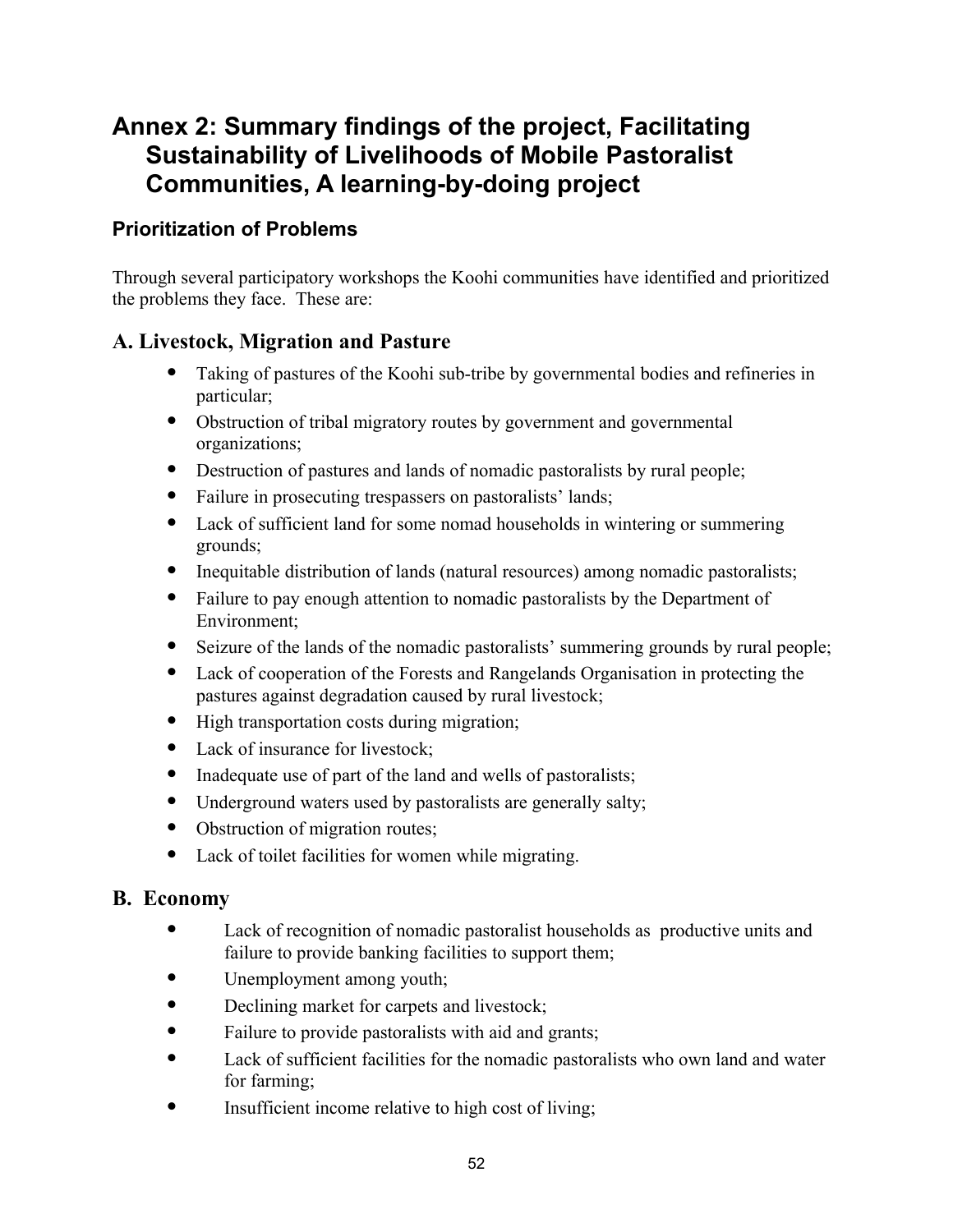- Lack of government supervision for livestock prices;
- Decline of livestock due to recurrent drought;
- Difficult guarantor conditions for loans;
- Pastoralist cooperatives buy products below real market prices;
- Inadequate land given to those who choose to settle;
- Neglect of the nomadic handicrafts by relevant organizations;
- The nomads are not leading a happy life.

### **C. Services**

- Inadequacy in drinking water and cisterns;
- Inadequacy of roads in wintering grounds;
- Low level of sanitation and lack of mobile physicians among nomads;
- Little attention to nomad children's welfare;
- Lack of sufficient veterinarians and medicine among nomads;
- Inadequate attention to sanitation and welfare by the government;
- Lack of security for nomads;
- Lack of water pumps in wintering grounds;
- No right of access to the gas and oil resources near which the nomads live;
- Nomadic children have difficulty pursuing their education after completing primary school.

## **D. Culture**

- Lack of nomadic representatives in the parliament;
- Lack of council for nomadic pastoralists;
- Lack of mosques in the area;
- Lack of clergies among nomads;
- Bribery in governmental bodies;
- Inadequate attention of IRIB (Iranian state-run TV) to nomadic people and their culture;
- Lack of a quota system for acceptance in universities;
- Lack of adequate number of facilities to promote nomadic culture, customs and lifestyle;
- Lack of libraries for children in wintering/ summering grounds.

## **E. The Nomadic Youth**

- Unemployment;
- Youth not able to afford the costs of getting married;
- Lack of sports facilities for nomadic youth;
- Failure to pay enough attention to outstanding nomad pupils;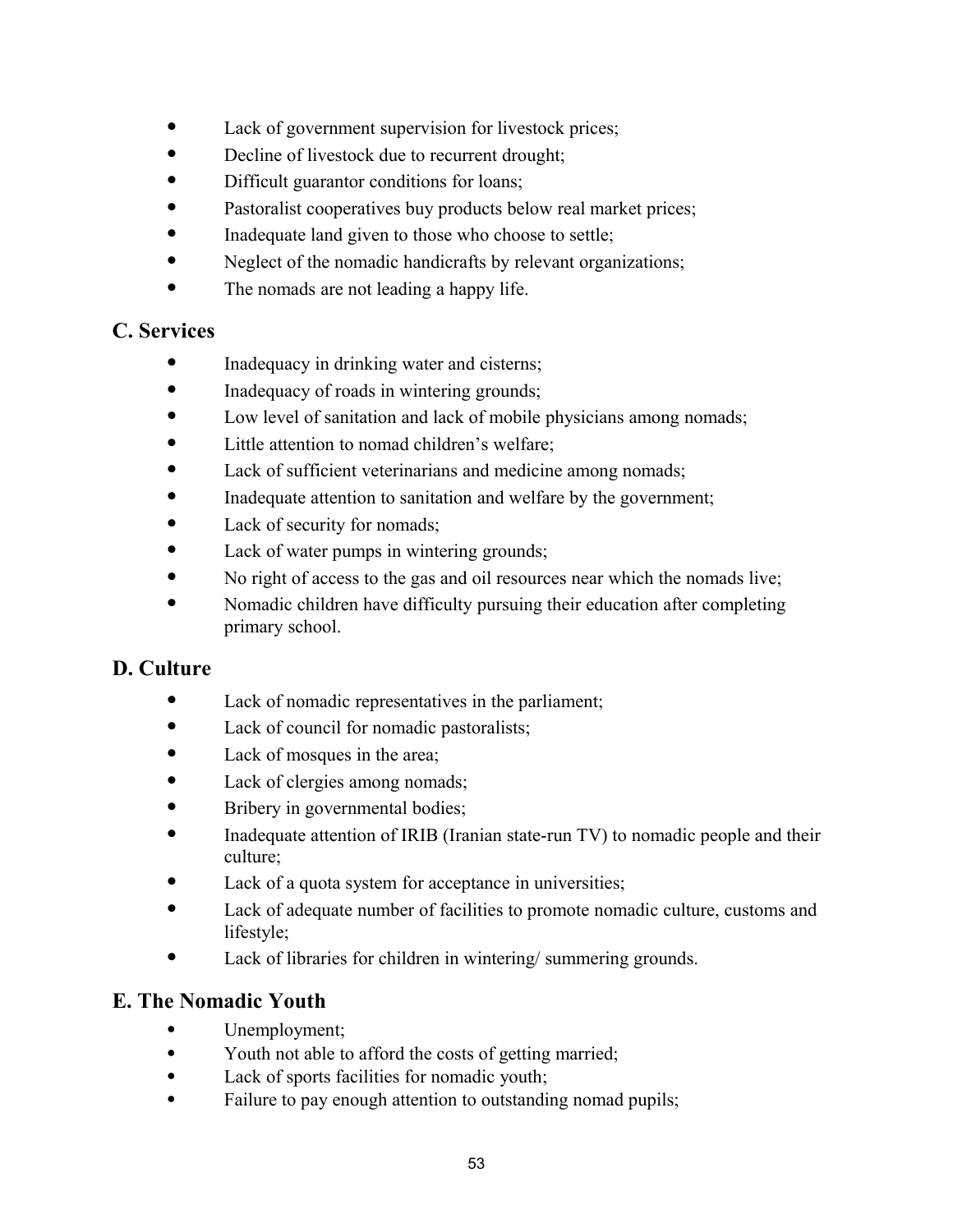- Lack of sufficient educational facilities for nomadic children;
- Drug addiction among the youth;
- Inadequate schools for nomad girls resulting in lower education levels;
- Failure to pay enough attention by parliament members to the problems of nomadic pastoralists and migration.

### **Project writing workshop and project proposals**

Members of the sub-tribe were divided into 5 groups to practice project proposals to solve each of the 5 main problem groups. They came up with the following project proposals:

- Project to buy and distribute livestock feed in a timely manner to the sub-tribe
- Project to promote handicrafts through establishing workshops for dying wool and weaving carpets, kelims and gabbehs
- Project to buy trucks to facilitate migration
- Project to create employment for unemployed youth in the sub-tribe
- Project to establish a mobile library for the sub-tribe

### **Vision**

The overall project goals to be achieved in the next 5-10 years were identified by local communities after a participatory workshop. These include:

- Sustainable livelihoods project to be officially recognised and launched;
- Attracting other tribes to the Sustainable Livelihoods Project;
- International aid to be allocated to the project with the respective representatives already in the region;
- Availability of sanitation facilities, hospitals and water supply system;
- Reduction in youth unemployment while young nomads to work as herders and farmers;
- Irrigation of farm lands by water pumps;
- Availability of mobile hospitals in wintering grounds as well as summering grounds;
- Some of the nomads will also pursue farming;
- Availability of water cisterns in the clans;
- Restoration of springs and watering points;
- Availability of local clinics and appreciation of better hygienic conditions;
- An increase in the number of nomadic households and their livestock;
- Recapture of the nomadic migratory routes;
- Peace, safety and security and the elimination of bandits and thieves;
- An increase in the scientific knowledge of the nomads;
- Gifted nomad children to be enjoying higher levels of education and progress;
- Greater availability of fuel;
- A higher quality of life;
- Development of industrial animal husbandry in some areas without affecting traditional production.
- Emergence of other profitable and suitable industries;
- Availability of electricity and water supply systems;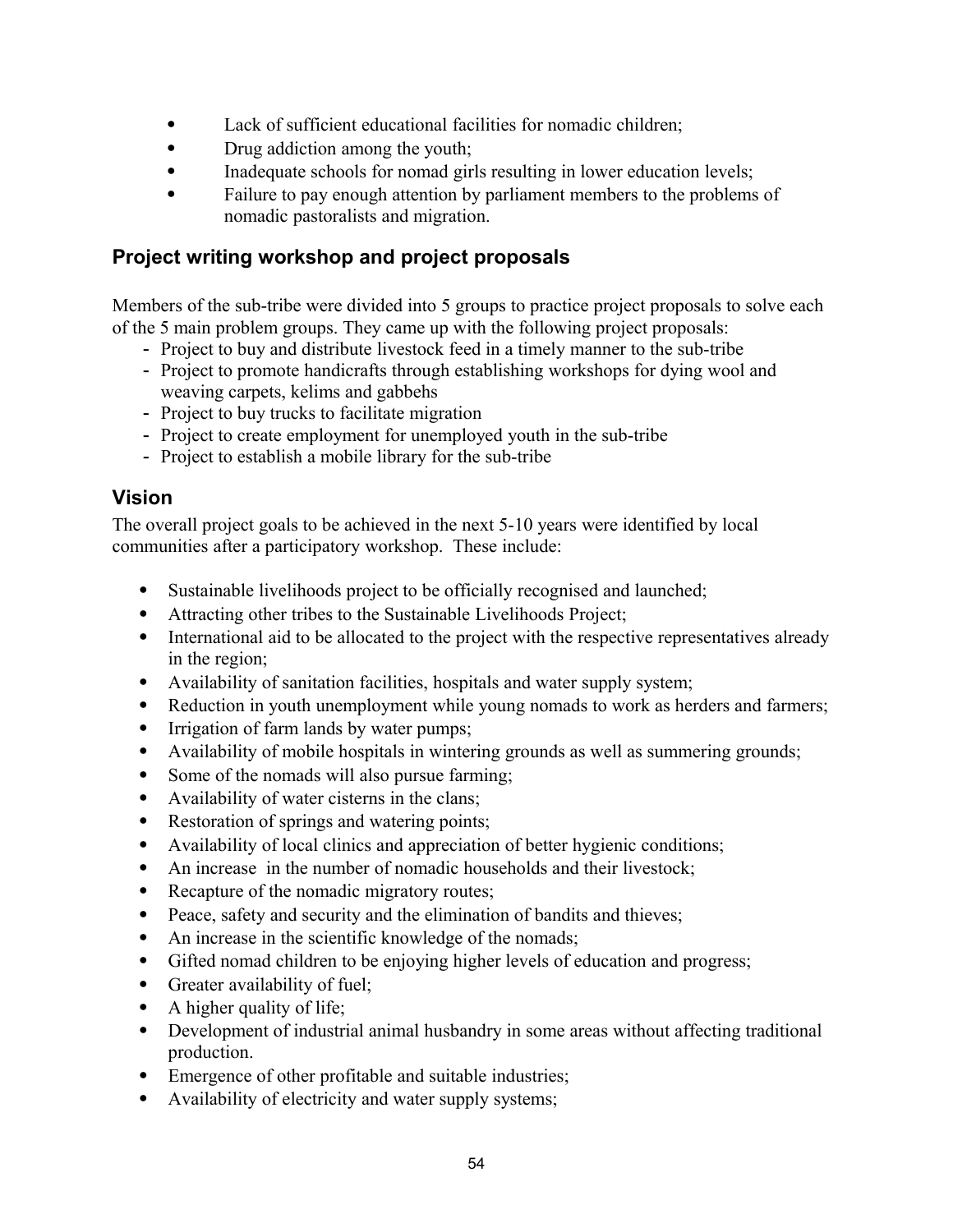- Traditional structure of the tribe intact and active, while the nomads lead their authentic lifestyle;
- An easier and more comfortable livelihood for all;
- Availability of government aid to meet the needs of the nomads;
- Further solidarity among nomadic pastoralist tribes and sub-tribes;
- Increase in literacy;
- Sustainable Livelihoods Committee to be more active;
- Landless nomads to obtain access to land and no longer have to pay rent;
- Better communication among people in the region;
- The return of nomad youth to the tribe after completion of their studies;
- All members to be serving the tribe;
- The number of Sustainable Livelihoods Committees to reach 14 and to cover the whole Shish Bayli tribe.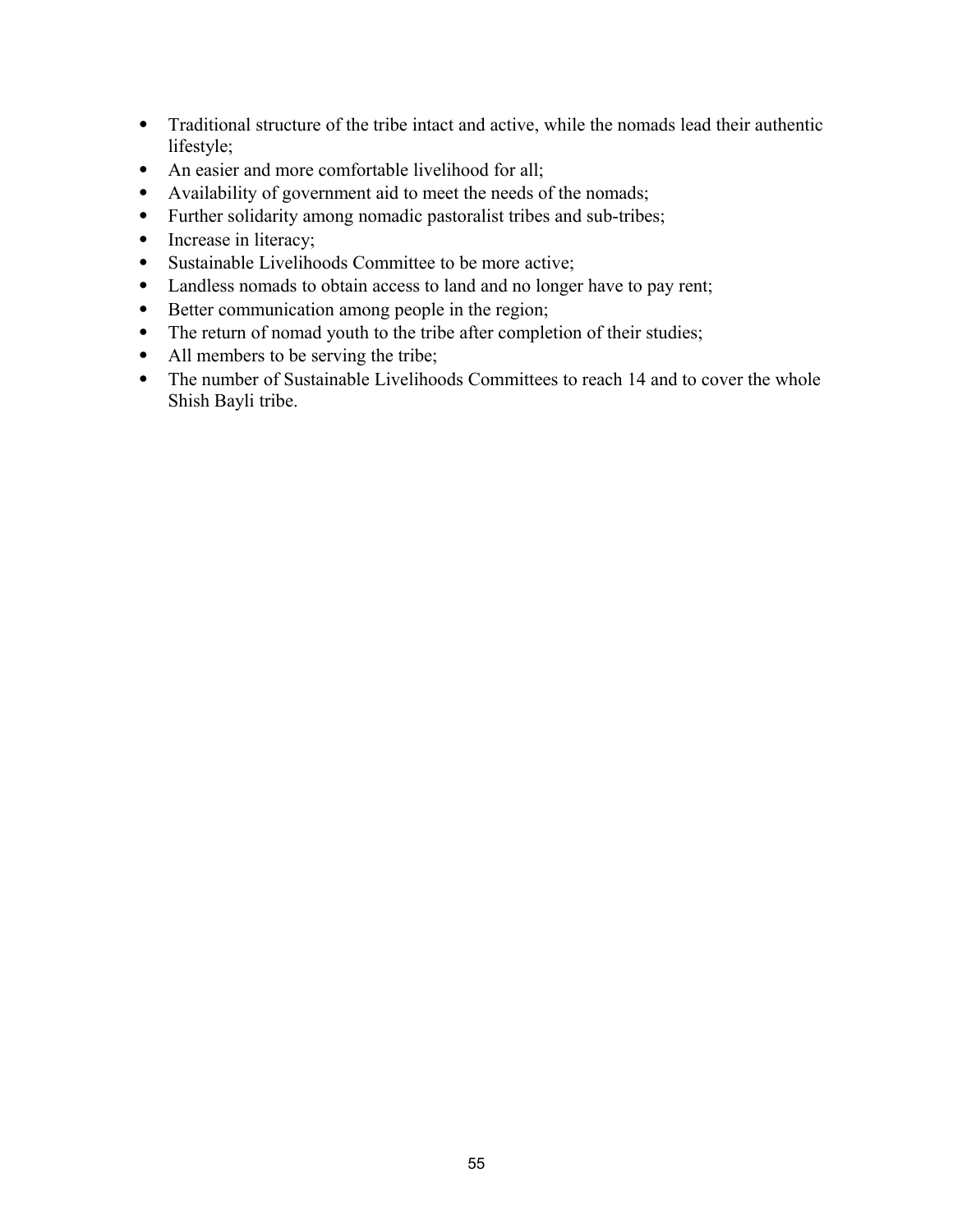|             | TOTAL ANNUAL PRECIPITATION (MM) |               |       |                               |                |                          |
|-------------|---------------------------------|---------------|-------|-------------------------------|----------------|--------------------------|
| <b>YEAR</b> | <b>FIROUZABAD</b>               | <b>NEYRIZ</b> | LARE  | AHMADABAD-<br><b>DORODZAN</b> | <b>BALADEH</b> | ALIABAD-<br><b>KAMIN</b> |
| 1961        | n/a                             | n/a           | 136   | 255.4                         | n/a            | n/a                      |
| 1962        | n/a                             | n/a           | n/a   | n/a                           | n/a            | n/a                      |
| 1963        | n/a                             | n/a           | 144.9 | 330.5                         | n/a            | n/a                      |
| 1964        | n/a                             | n/a           | n/a   | 149                           | n/a            | n/a                      |
| 1965        | 443                             | 241.6         | n/a   | 207                           | n/a            | n/a                      |
| 1966        | 103.2                           | 36.5          | n/a   | 146.6                         | n/a            | n/a                      |
| 1967        | 344.8                           | 136.5         | 114   | 470.5                         | n/a            | n/a                      |
| 1968        | 383.6                           | 213           | 183.9 | 319.8                         | n/a            | n/a                      |
| 1969        | 457.5                           | 162           | 286.5 | 631.6                         | n/a            | n/a                      |
| 1970        | n/a                             | 89.5          | 98    | 174                           | n/a            | n/a                      |
| 1971        | n/a                             | 118.1         | 65.7  | 271                           | n/a            | n/a                      |
| 1972        | n/a                             | 269.5         | 297.5 | 523.6                         | n/a            | n/a                      |
| 1973        | 163                             | 118.5         | 92    | 305                           | n/a            | n/a                      |
| 1974        | 546.7                           | 260           | 283.6 | 603                           | n/a            | 484.5                    |
| 1975        | n/a                             | 150           | n/a   | 386                           | n/a            | n/a                      |
| 1976        | n/a                             | 297.8         | 427   | 643                           | n/a            | n/a                      |
| 1977        | n/a                             | 103           | 161.5 | 535.5                         | n/a            | 437.6                    |
| 1978        | n/a                             | 289           | 158.5 | 813                           | n/a            | 592.6                    |
| 1979        | n/a                             | 246           | n/a   | 549                           | n/a            | 356                      |
| 1980        | n/a                             | 254           | n/a   | 575.5                         | n/a            | 380.5                    |
| 1981        | n/a                             | 185           | 157   | 497.5                         | n/a            | 340.8                    |
| 1982        | n/a                             | 195           | n/a   | n/a                           | n/a            | 456.3                    |
| 1983        | n/a                             | 167           | 198   | 258                           | n/a            | n/a                      |
| 1984        | 339.5                           | 180           | 127.7 | 481                           | n/a            | n/a                      |
| 1985        | n/a                             | 170.5         | 115   | n/a                           | n/a            | n/a                      |
| 1986        | n/a                             | n/a           | 238   | 584.5                         | n/a            | 574.7                    |
| 1987        | 238.5                           | 74            | 105   | n/a                           | n/a            | 262.9                    |
| 1988        | 524                             | 299.5         | 215   | 578.8                         | n/a            | n/a                      |
| 1989        | 373.5                           | 138.5         | 184   | 299.3                         | n/a            | 265.8                    |
| 1990        | 353.5                           | 73.5          | 76.5  | n/a                           | n/a            | 326.3                    |
| 1991        | 563                             | n/a           | 343.8 | 590.6                         | 376.5          | 468                      |
| 1992        | 667                             | n/a           | 398.4 | 611                           | 371            | 425                      |
| 1993        | n/a                             | n/a           | 420   | 604.9                         | 296            | 488                      |
| 1994        | n/a                             | n/a           | 117.3 | 540.6                         | 361            | 296                      |
| 1995        | 672.7                           | 314.6         | 440.5 | 541.5                         | 517            | 508.7                    |
| 1996        | 534.2                           | 189.6         | 354   | 527.4                         | n/a            | n/a                      |

# <span id="page-55-0"></span>**Annex 3: Annual precipitation in Fars province**

**Table1: Total annual precipitation for 5 rainfall stations in the province of Fars, 1961-2000**